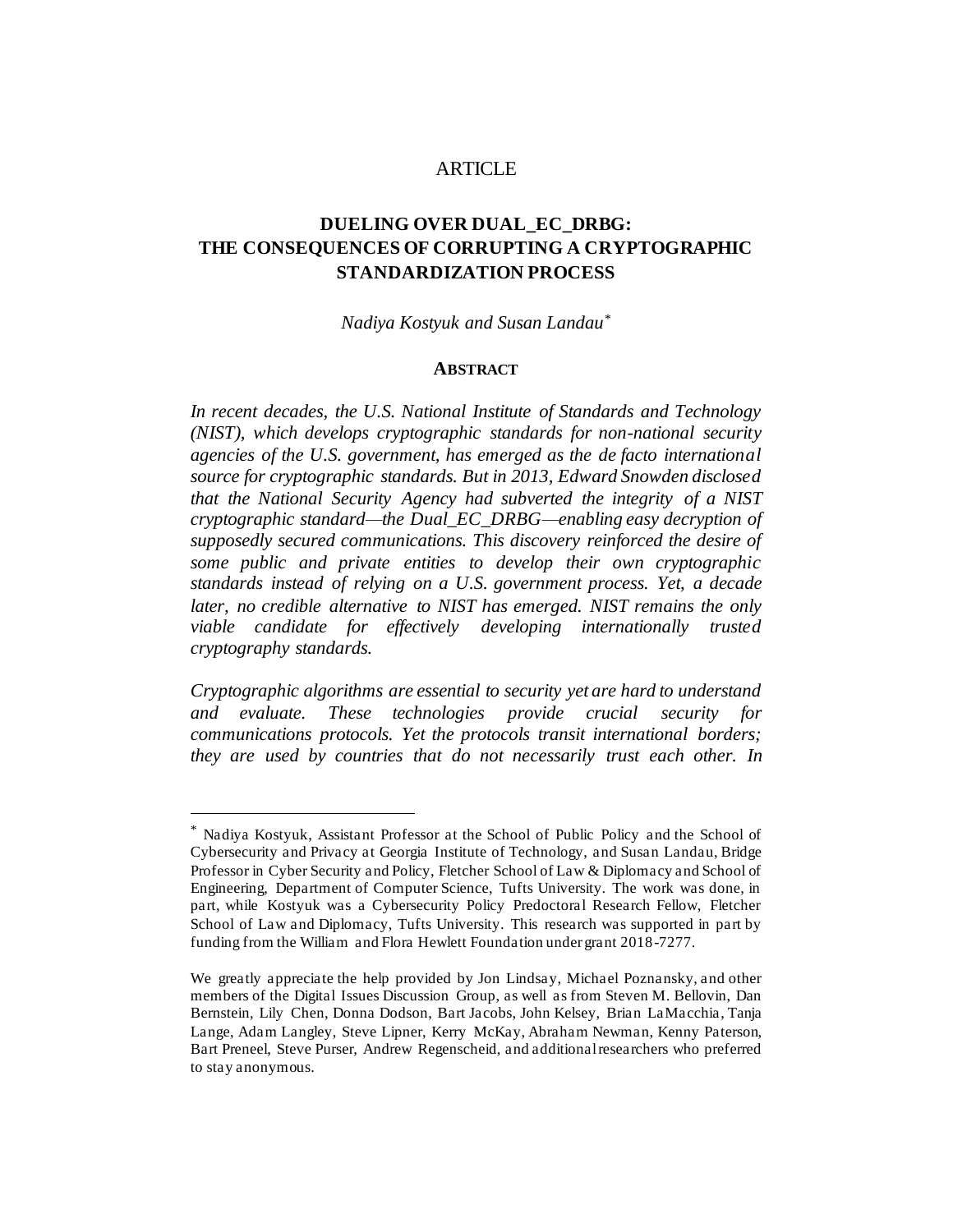*particular, these nations do not necessarily trust the developer of the cryptographic standard.* 

*Seeking to understand how NIST, a U.S. government agency, was able to remain a purveyor of cryptographic algorithms despite the Dual\_EC\_DRBG problem, we examine the Dual\_EC\_DRBG situation, NIST's response, and why a non-regulatory, non-national security U.S. agency remains a successful international supplier of strong cryptographic solutions.*

## **CONTENTS**

| INTRODUCTION.                                                           | 225  |
|-------------------------------------------------------------------------|------|
| I. CRYPTOGRAPHY: A COMPLEX TECHNOLOGY WITH COMPLEX POLICY               |      |
| ISSUES                                                                  | 231  |
|                                                                         | .232 |
|                                                                         | .234 |
| C. NSA, NIST, and Cryptographic Standards: A Complicated                |      |
| Relationship                                                            | 238  |
| D. From Tension to Trust: NIST's Changing Relationship with the         |      |
|                                                                         | .244 |
|                                                                         | .248 |
|                                                                         | .250 |
|                                                                         |      |
|                                                                         | .260 |
| A. Understanding the Capabilities NIST Brings to Cryptography           |      |
|                                                                         | .261 |
| <b>B.</b> Lack of Alternative Actors to Lead International Civil-Sector |      |
|                                                                         | .267 |
| European Union Efforts in Civil-Sector Cryptography                     | .270 |
| Efforts by Non-state Actors in Civilian Cryptography 272<br>2.          |      |
|                                                                         |      |
|                                                                         | .279 |

#### **INTRODUCTION**

<span id="page-1-0"></span>he Internet presents a serious conundrum. Though well known to have security problems, the network is globally relied upon for commerce and used to control many critical systems and infrastructure. This inconsistency is partially explained by the fact that when someone says, "The Internet is insecure," they are often not referring to the communications network, but rather the applications that run on it. But it is also true that a T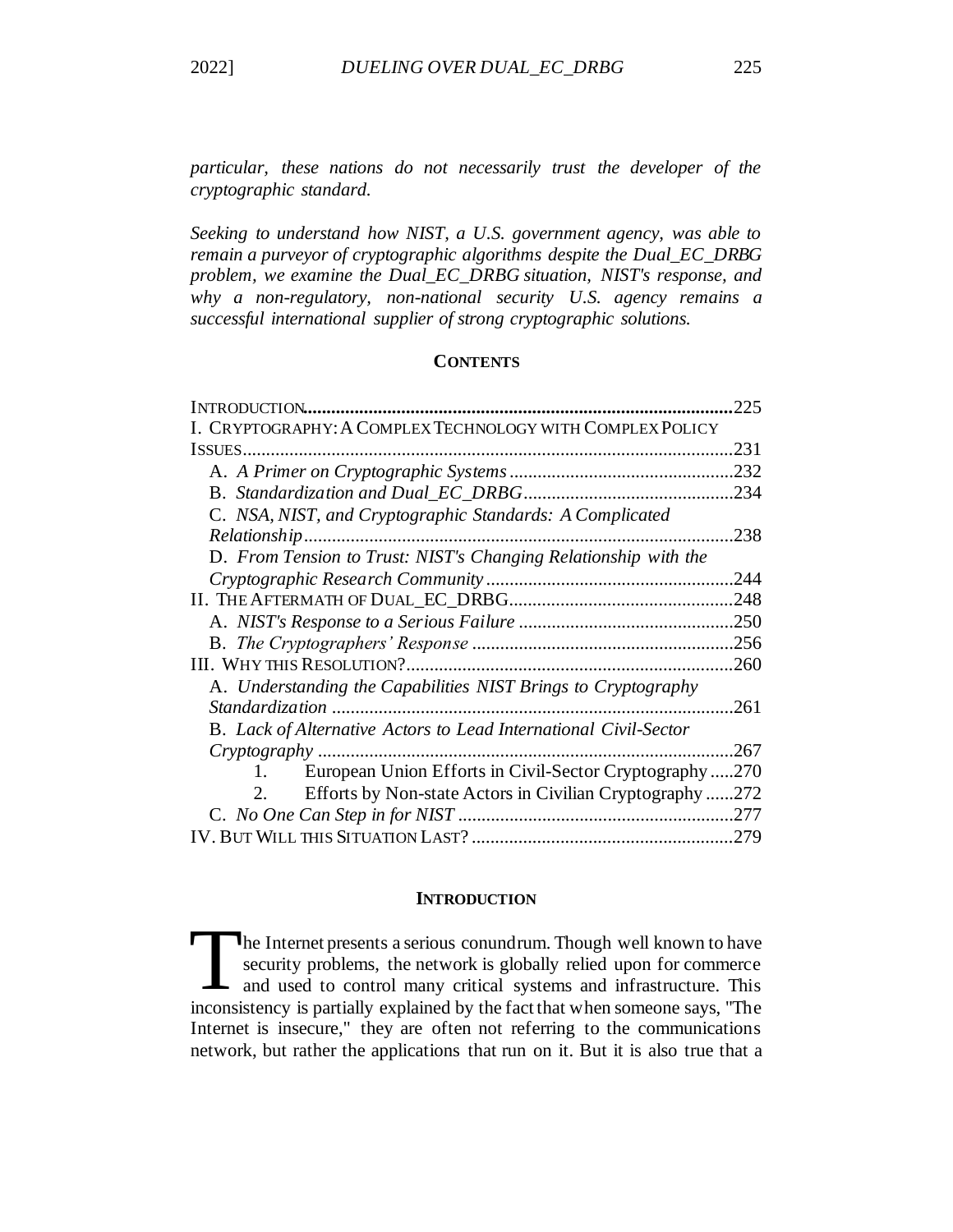network itself can be insecure and nonetheless be widely used—because the network provides value and risk can be managed.

The Internet's communications protocols—TCP/IP—do not authenticate communication senders; this allows various attacks, including Distributed Denial of Service (DDoS), and simplifies attacker intrusions into endpoint networks. The decentralized nature of Internet routing—routers on the network share routing information with their neighbors—allows packets to be routed incorrectly,<sup>1</sup> sometimes leading to eavesdropping on communications, theft,<sup>2</sup> and even shutting down important and well-known websites due to traffic diversion.<sup>3</sup>

A solution to many of these problems exists: cryptography. The technology, which can provide confidentiality (ensuring no one but the intended recipients can read a message), integrity (ensuring that the communication has not been altered), and authenticity (proof that the message came from an authorized source), is essential to providing security and privacy to communications protocols (e.g., https).

Cryptography presents a peculiar problem to communications security. Cryptographic algorithms have been used to provide confidentiality, integrity, and authentication to many Internet communications protocols. These include, for example, the cipher suites<sup>4</sup> in  $TLS$ <sup>5</sup> which is the protocol

<span id="page-2-0"></span><sup>&</sup>lt;sup>1</sup> This is known as Border Gateway Protocol (BGP) hijacking.

<sup>&</sup>lt;sup>2</sup> If a router directs a user to the incorrect site purporting to be the real one, the user may be tricked into authenticating herself, thereby giving away her user credentials.

<sup>3</sup> Declan McCullagh, *How Pakistan Knocked YouTube Offline (and How to Make Sure it Never Happens Again)*, CNET (Feb. 25, 2008), https://www.cnet.com/news/how-pakistanknocked-youtube-offline-and-how-to-make-sure-it-never-happens-again [https://perma.cc/PKL4-DYPV].

<sup>4</sup> In TLS 1.3, these include Diffie-Hellman for key exchange, Advanced Encryption Standard in two key lengths (128 and 256 bits), ChaCha20 (a stream cipher) and related authenticator Poly1305, and the SHA256 cryptographic hash algorithm. Eric Rescorla, *Request for Comments No. 8446: The Transport Layer Security (TLS) Protocol Version 1.3*, INTERNET ENG'G TASK FORCE (Aug. 2018), https://datatracker.ietf.org/doc/html/rfc8446 [\[https://perma.cc/4HY7-78GN\]](https://perma.cc/4HY7-78GN); Y. Nir & A. Langley, *Request for Comments No. 8349: ChaCha20 and Poly1305 for IETF Protocols*, INTERNET ENG'G TASK FORCE (June 2018), https://datatracker.ietf.org/doc/html/rfc8439 [https://perma.cc/YFX2-CLAD]; A. Langley, M. Hamburg & S. Turner, *Request for Comments No. 7748: Elliptic Curves for Security*, INTERNET ENG'G TASK FORCE (Jan. 2016), https://datatracker.ietf.org/doc/html/rfc7748 [https://perma.cc/E4QL-TS5W].

<sup>5</sup> From the point of view of security, TLS 1.3 is a vast improvement over TLS 1.2. It introduces forward secrecy, in which new encryption keys are used for each communication session, sharply reduces the number of choices of implementations (which public -key algorithm with which private-key algorithm), thus reducing complexity (the bane of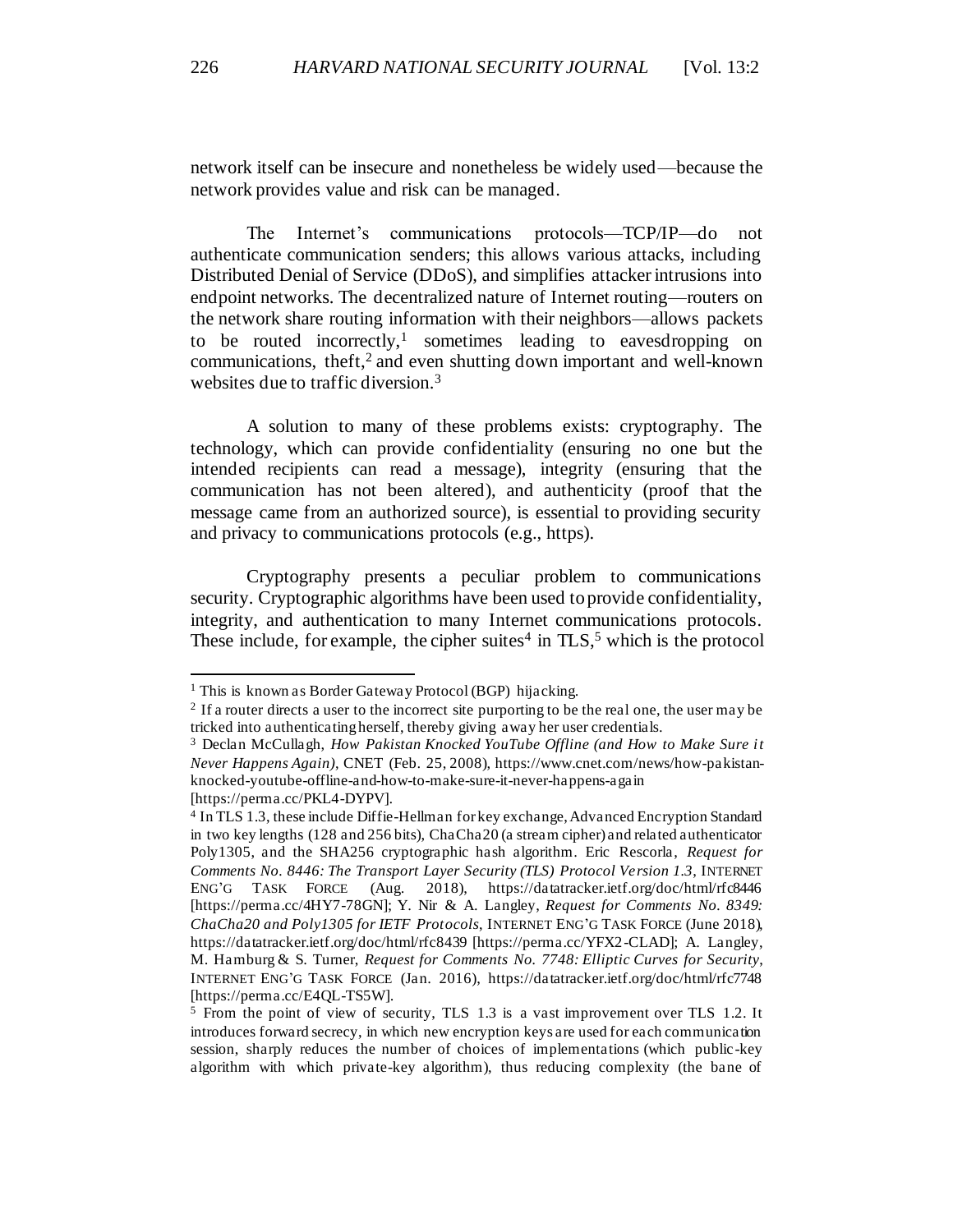that provides end-to-end security for web browsing, email, and other Internet applications. For a protocol such as TLS to transit international borders and securely transmit IP-based communications, there must be international acceptance and use of the cryptography employed within the protocols.<sup>6</sup> Protocols transit international borders of nations that do not necessarily trust each other—and, in particular, do not necessarily trust the developer of the cryptographic standard. In spite of this lack of trust, the use of these cryptographic standards has prevailed—an impressive success.

There have been occasional breaks in protocols and more frequent ones in the implementation of communications protocols. But breaks of approved cryptographic standards are quite uncommon, in large part due to public vetting of the proposed standards prior to adoption. One situation where such a break occurred deserves particular attention. In September 2013, *The New York Times, ProPublica,* and *The Guardian* reported that the NSA "[had] been deliberately weakening international encryption

security), eliminates problematic ciphers from being considered, speeds up and secures the "handshake" between two systems in which they negotiate a key, and allows encryption in "resumed" messages between two entities. *See* Nick Sullivan, *A Detailed Look at RFC 8446 (a.k.a. TLS 1.3)*, CLOUDFLARE BLOG (Aug. 10, 2018), https://blog.cloudflare.com/rfc-8446 aka-tls-1-3 [https://perma.cc/3EFQ-A7CA]; Rescorla, *supra* not[e 4.](#page-2-0) The former provides a simplified explanation, and the latter gives more technical details.

<sup>&</sup>lt;sup>6</sup> In fact, in 2019 Russia explored banning the use of TLS 1.3, apparently because the protocol could be used to hide the name of a destination website. This would thwart government censorship and surveillance efforts. *See* Федеральный Закон о внесении изменений в статьи 2 и 10 Федерального закона «Об информации, информационных технологиях и о защите информации» [Federal Law on Amendments to Articles 2 and 10 of the Federal Law "About Information Technologies, and Protection of Information"], July 27, 2006, https://www.documentcloud.org/documents/7215232-Proposed-Russia-law-to-ban-secureencryption.html [https://perma.cc/R4UG-6R5X]; Пояснительная Записка к проекту Федерального закона «Овнесении изменений в статьи 2 и 10 Федерального закона «Об информации, информационных технологиях и о

защите информации» [Explanatory Note to the Draft Federal Law "About Information Technologies, and Protection of Information"], Dec. 4, 2019, https://www.documentcloud.org/documents/7215233-149-%D0%9F%D0%97.html

<sup>[</sup>https://perma.cc/F5QM-GJNG]. These laws had not yet entered into force when this article was written.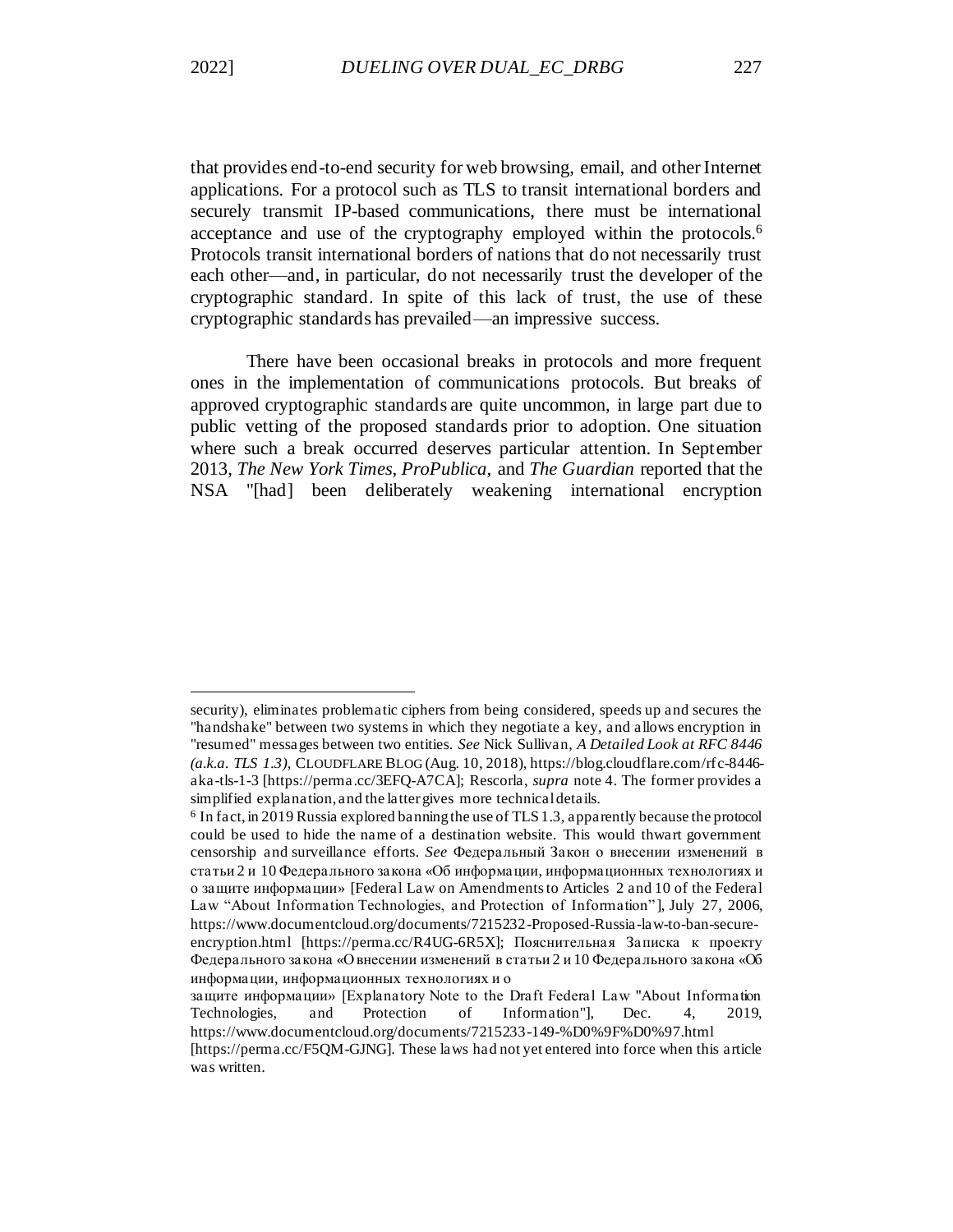<span id="page-4-1"></span><span id="page-4-0"></span>standards."<sup>7</sup> The *Times* pointed to an algorithm, Dual\_EC\_DRBG,<sup>8</sup> about which cryptographers had previously expressed doubts regarding its security. The algorithm, which supplied "random bits" for determining an encryption key, apparently had a cryptographic "backdoor."<sup>9</sup> Such a backdoor functions much like a key under a doormat, providing a way for those who know it to bypass the encryption and access the encrypted content.

<span id="page-4-2"></span>In this case, the key under the doormat was the relationship between two parameters of the curve. Each elliptic-curve cryptosystem has two parameters, P and Q. If the curves are secure curves suitable for use in cryptography,<sup>10</sup> then finding a mathematical relationship between P and Q is computationally infeasible. But there was strong reason to believe that the NSA knew the mathematical relationship between the two parameters in

<sup>7</sup> Nicole Perlroth, Jeff Larson & Scott Shane, *N.S.A. Able to Foil Basic Safeguards of Privacy on Web*, N.Y. TIMES (Sept. 5, 2013), https:/www.nytimes.com/2013/09/06/us/nsa-foilsmuch-internet encryption.html [https://perma.cc/29GU-C6BQ]. *See also* Jeff Larson, *Revealed: The NSA's Secret Campaign to Crack, Undermine Internet Security*, PROPUBLICA (Sept. 5, 2013), https://www.propublica.org/article/the-nsas-secret-campaign-to-crackundermine-internet-encryption [https://perma.cc/K87Z-24JE]; James Ball, Julian Borger & Glenn Greenwald*, Revealed: how US and UK spy agencies defeat internet privacy and security*, GUARDIAN (Sept. 6, 2013), https://www.theguardian.com/world/2013/sep/05/nsagchq-encryption-codes-security [https://perma.cc/9ZVH-CP4D].

<sup>8</sup> The original news article by Perlroth, et al., *supra* note [7,](#page-4-0) did not explicitly name the standard but made clear which it was. The accompanying NSA documents included such statements as "influence policies, standards and specification for commercial public key technologies" and "shape the worldwide commercial cryptography marketplace to make it more tractable to advanced cryptanalytic capabilities being developed by NSA/CSS." *See Secret Documents Reveal N.S.A. Campaign Against Encryption*, N.Y. TIMES (Sept. 5, 2013), https://archive.nytimes.com/www.nytimes.com/interactive/2013/09/05/us/documents-

reveal-nsa-campaign-against-encryption.html [https://perma.cc/M5ND-RACD] [hereinafter *Secret Documents*]; Larson, *supra* note [7;](#page-4-0) Ball, Borger & Greenwald*, supra* note [7.](#page-4-0) Dual\_EC\_DRBG was identified several days later. *See* Nicole Perlroth, *Government Announces Steps to Restore Confidence in Encryption Standards*, N.Y. TIMES (Sept. 10, 2013).

<sup>9</sup> Perlroth, et al., *supra* not[e 7.](#page-4-0)

<sup>10</sup> Essentially this means avoiding "supersingular" curves and "prime-field anomalous elliptic" curves. *See* Alfred J. Menezes, TatsuakiOkamoto & Scott A. Vanstone, *Reducing Elliptic Curve Logarithms to Logarithms in a Finite Field,* 39 IEEE TRANSACTIONS ON INFORMATION THEORY 1639, 1639 (1993); Takakazu Satoh & Kiyomichi Araki, *Fermat Quotients and the Polynomial Time Discrete Log Algorithm for Anomalous Elliptic Curves*, 47 COMMENTARII MATHEMATICI UNIVERSITATIS SANCTI PAULI 81, 81–82 (1998); I. A. Semaev, *Evaluation of Discrete Logarithms in a Group of p-Torsion Points of an Elliptic Curve in Characteristic p,* 67 MATHEMATICS COMPUTATION 353, 353–55 (1998); N. P. Smart, *The Discrete Logarithm Problem on Elliptic Curves of Trace One,* 12 J.CRYPTOLOGY 193, 193 (1999). These characteristics of elliptic curves are easy to test for and thus do not present problems in practice. Neal Koblitz & Alfred Menezes, *A Riddle Wrapped in an Enigma*, 14 IEEE SEC. & PRIV. 34, 37–38 (2016).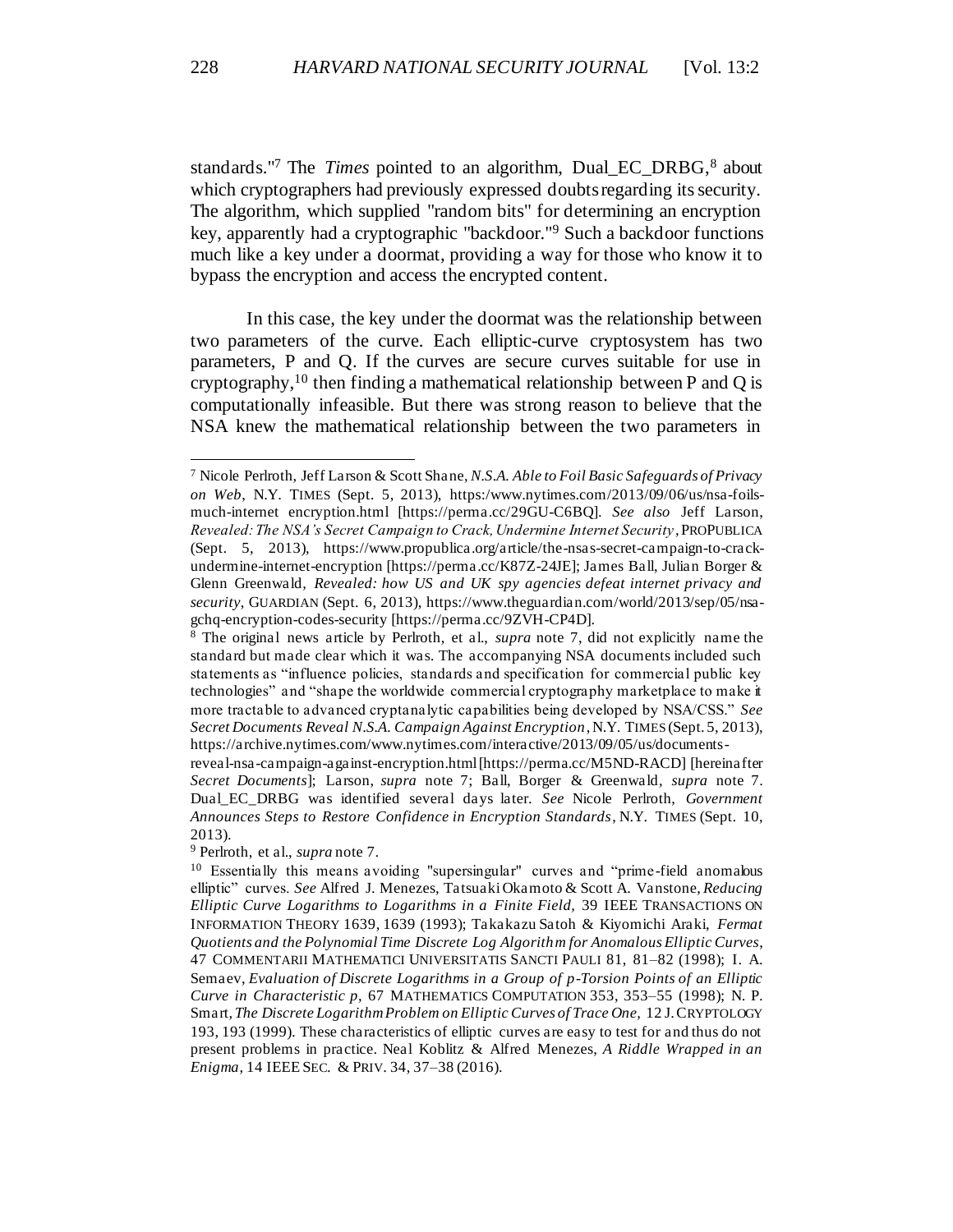<span id="page-5-1"></span><span id="page-5-0"></span>Dual EC DRBG.<sup>11</sup> Knowing this would provide the agency with a backdoor that allowed it to quickly decrypt communications ostensibly secured through Dual\_EC\_DRBG.<sup>12</sup> In addition, there appeared to be statistical bias in Dual EC DRBG's output,  $13$  a major flaw in any random-bit generator. This bias simplified the use of the backdoor for anyone with knowledge of the mathematical relationship between P and Q.

<span id="page-5-2"></span>Even worse, the system was an approved cryptographic standard. When Dual EC\_DRBG had initially been proposed as a standard, a number of cryptographers raised concerns about the potential of a cryptographic backdoor.<sup>14</sup> Despite the cryptographers' misgivings, the National Institute of Standards and Technology (NIST) approved<sup>15</sup> Dual\_EC\_DRBG as a Federal Information Processing Standard  $(FIPS)$ , <sup>16</sup> a standard for non-national

<sup>11</sup> In 2007, which was after the standard's approval, Dan Shumow and Niels Ferguson raised the possibility of a backdoor in the algorithm. Dan Shumow & Niels Ferguson, On the Possibility of a Back Door in the NIST SP800-90 Dual EC Prng 8, Presentation at the 27th Annual International Cryptology Conference (Aug. 21, 2007), https://rump2007.cr.yp.to/15 shumow.pdf [https://perma.cc/ZF26-4HQS]. In fact, the Canadian company Certicom had filed a patent application on the backdoor in Dual\_EC\_DRBG in 2005, but Certicom never publicized this information. *Certicom's Patent Applications Regarding Dual EC Key Escrow*, PROJECT BULLRUN (July 29, 2005), https://projectbullrun.org/dual-ec/patent.html [https://perma.cc/WR7C-V8MP].

<sup>12</sup> Shumow & Ferguson, *supra* not[e 11,](#page-5-0) at 7.

<sup>&</sup>lt;sup>13</sup> In March 2006, Kristian Gjøsteen sent a paper to the National Institute of Standards and Technology (NIST) showing that the bit strings output from Dual\_EC\_DRBG were biased. Kristian Gjøsteen, Comments on Dual-EC-DRBG/NIST SP 800-90 (Dec. 2005) (unpublished manuscript). This was later improved by Berry Schoenmakers and Andrey Siderenko. Berry Schoenmakers & Andrey Siderenko, *Cryptanalysis of the Dual Elliptic Curve Pseudorandom Generator* 1 (2006) (manuscript), 2006 CRYPTOLOGY EPRINT ARCHIVE, https://eprint.iacr.org/2006/190.pdf [https://perma.cc/6QUQ-MCB4]. Both of these papers were out after the NIST deadline for comments but before NIST had completed editing the standard. Daniel Bernstein, Tanja Lange & Ruben Niederhagen, *Dual EC: A Standardized Backdoor, in* THE NEW CODEBREAKERS: ESSAYS DEDICATED TO DAVID KAHN ON THE OCCASION OF HIS 85TH BIRTHDAY 256, 260 (Peter Y.A. Ryan, David Naccache, & Jean-Jacques Quisquater eds., 2016).

<sup>&</sup>lt;sup>14</sup> Beginning in 2006, there were several technical papers showing the potential for backdoors and other problems with the system. *See* Shumow & Ferguson, *supra* note [11,](#page-5-0) at 8; SCHOENMAKERS & SIDERENKO, *supra* not[e 13,](#page-5-1) at 1; *infra* Part I.A.

<sup>15</sup> ELAINE BARKER & JOHN KELSEY, NAT'L INST. OF STANDARDS & TECH., NIST SPECIAL PUBLICATION NO. 900-80AREV. 1,RECOMMENDATION FOR RANDOM NUMBER GENERATION USING DETERMINISTIC RANDOM BIT GENERATORS 58 (2006), https://nvlpubs.nist.gov/nistpubs/SpecialPublications/NIST.SP.800-90Ar1.pdf [https://perma.cc/Q66G-SVHC].

<sup>&</sup>lt;sup>16</sup> FIPS are developed by NIST for use in computer systems for non-national security agencies of the U.S. government. For further information on FIPS, see *Compliance FAQs: Federal Information Processing Standards (FIPS)*, NAT'L INST. OF STANDARDS & TECH.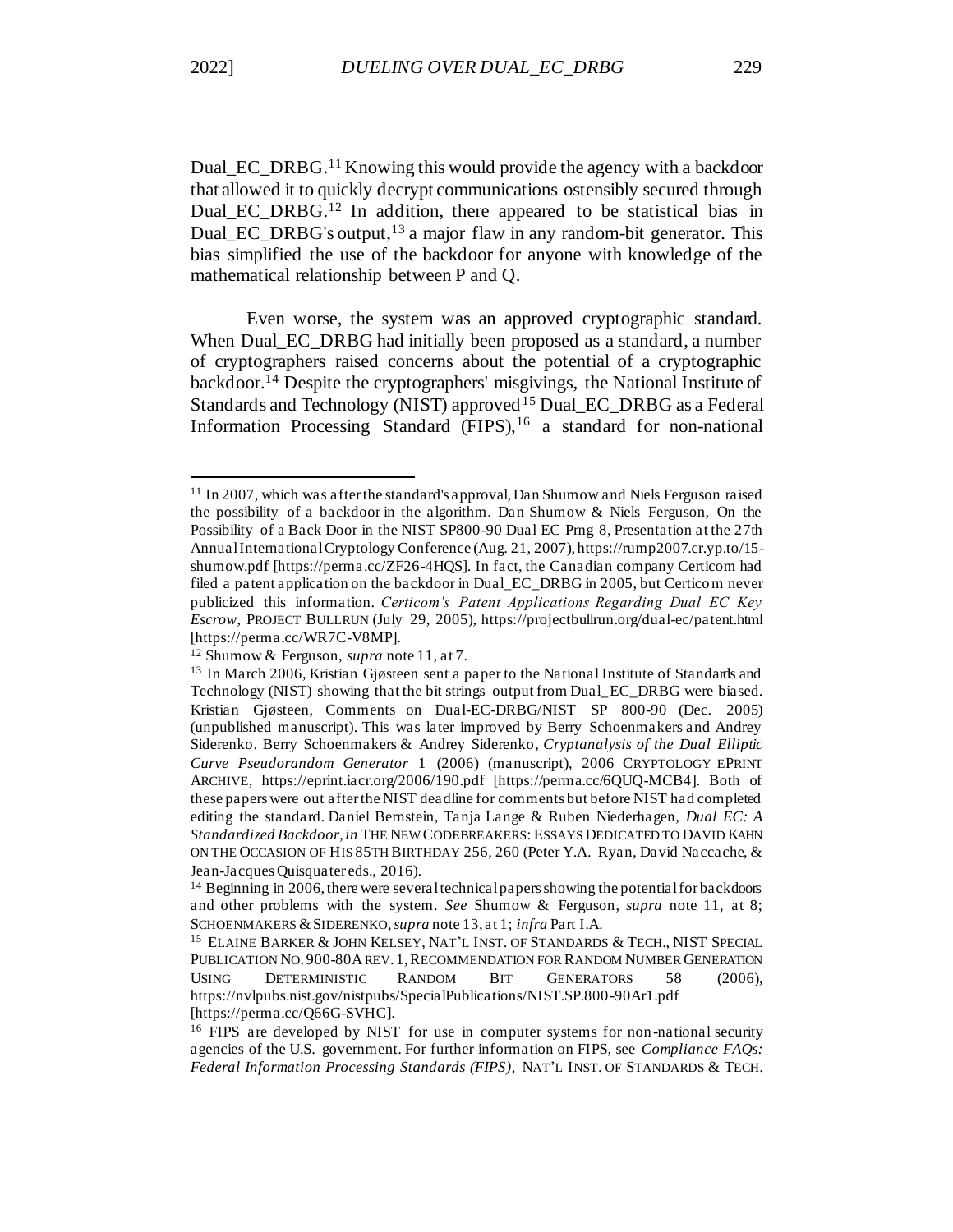security agencies of the federal government. Although FIPSs only apply to federal non-national security agencies, the impact of the designation is far broader. FIPSs are often adopted by industries, including those outside the United States, for private sector use. That NIST had designated a corrupted cryptosystem as a FIPS thus had reverberations well beyond U.S. borders.

The problem of the algorithm was quickly handled. NIST, which had approved<sup>17</sup> Dual EC DRBG as a FIPS, immediately responded by recommending that the algorithm not be used and opened a public comment period on the standard.<sup>18</sup> Seven months later, NIST permanently removed Dual\_EC\_DRBG from its list of recommended random-number generators.<sup>19</sup> The problem of reestablishing NIST as a purveyor of widely used cryptographic standards—a role it had been successfully filling—was more complex.

This situation provides a conundrum. The Snowden disclosure of a cryptographic backdoor in Dual\_EC\_DRBG revealed, at best, a weakness in the NIST process of developing cryptographic standards. At worst, it showed nefarious intent on the part of the U.S. government agency. Yet within just a short period it became clear that NIST's Computer Security Division (CSD) was able to successfully continue as a largely trusted developer of internationally accepted cryptographic standards, most recently with its efforts to develop post-quantum cryptographic standards<sup>20</sup> and lightweight cryptography for the Internet of Things and cyber-physical systems.<sup>21</sup>

<sup>(</sup>Nov. 15, 2019), https://www.nist.gov/standardsgov/compliance-faqs-federal-informationprocessing-standards-fips [https://perma.cc/4W6U-AP5P].

<sup>17</sup> BARKER & KELSEY, *supra* not[e 15](#page-5-2), at 100.

<sup>18</sup> *NIST Removes Cryptography Algorithm from Random Number Generator Recommendation*, NAT'L INST. OF STANDARDS & TECH. (Apr. 21, 2014), https://www.nist.gov/news-events/news/2014/04/nist-removes-cryptography-algorithmrandom-number-generator-recommendations [https://perma.cc/HA3P-NW5B]. <sup>19</sup> *Id.*

<sup>&</sup>lt;sup>20</sup> Post-Quantum Cryptography (PQC), NAT'L INST. OF STANDARDS & TECH. (Jan. 3, 2017), https://csrc.nist.gov/projects/post-quantum-cryptography [https://perma.cc/AQ96-GZU9].

Public-key cryptographic algorithms are believed to be strong and effective against attacks by classical computers, but in 1994 Peter Shor showed a quantum algorithm can factor integers into prime factors much faster than any known classical algorithm. With a major scientific advancement in quantum computing, it might be possible to crack a communication encrypted through current public-key means in a matter of hours. *See* Peter W. Shor, *Algorithms for Quantum Computation: Discrete Logarithms and Factoring,* 1994 PROC. 35TH ANN.SYMP. FOUND.COMPUTER SCI. 124 (1994).

<sup>21</sup> *Lightweight Cryptography,* NAT'L INST. OF STANDARDS & TECH. (Jan. 3, 2017), https://csrc.nist.gov/Projects/lightweight-cryptography [https://perma.cc/D8YE-ZJU4].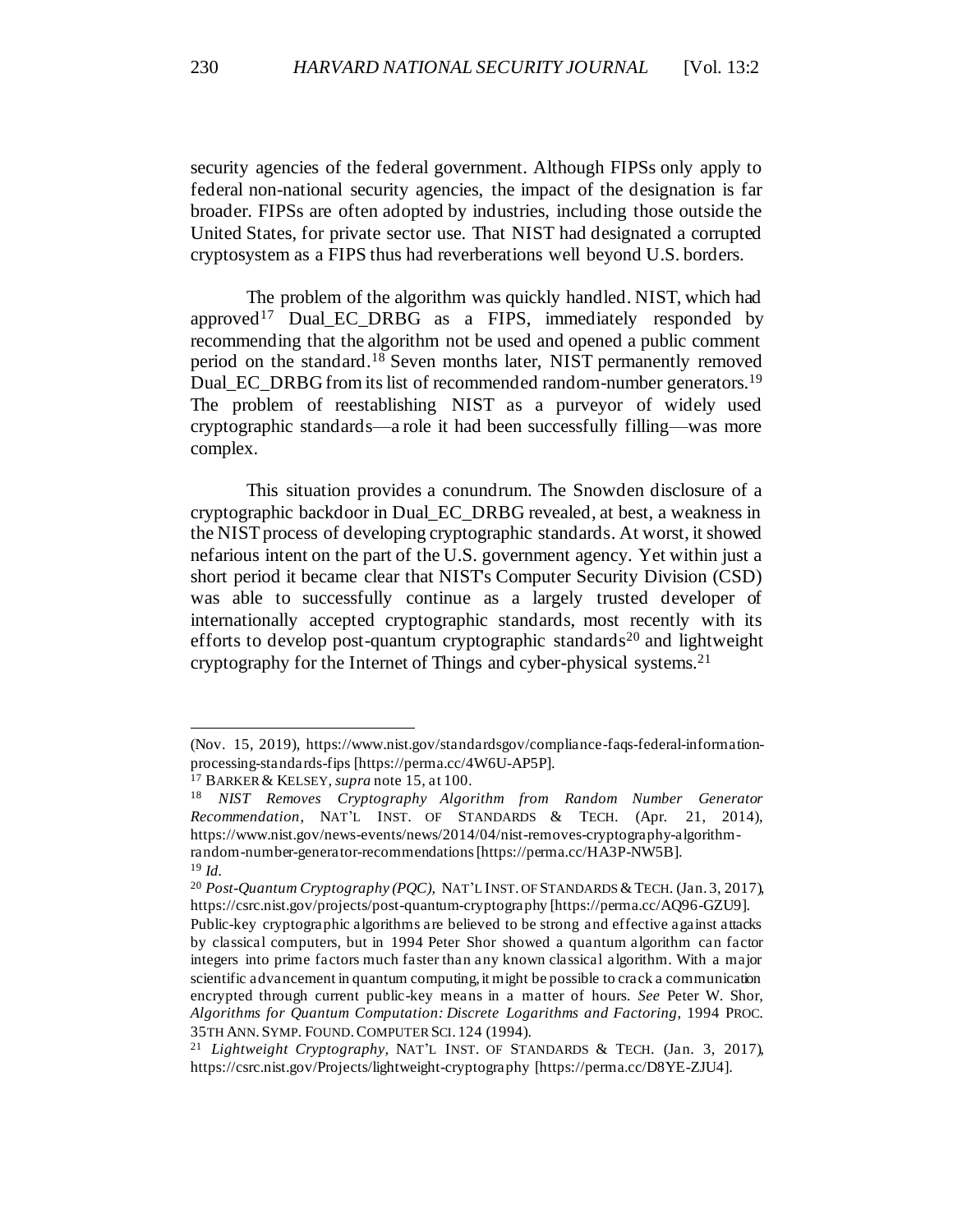In this paper we explain this conundrum. We begin, in Part I, by providing context through a short primer on cryptography and on NIST's role in developing cryptographic standards. In Part II, we discuss what NIST did to address the problems that allowed a problematic algorithm to be approved as a FIPS and the reaction of the international cryptography community. We next examine in Part III why the situation resolved in this way.

Yet the story does not end with NIST's successful regaining of the international cryptographic research community's trust. The Dual\_EC\_DRBG situation played out against a nearly forty-year continuing conflict between the U.S. government and cryptographers and computer security experts and a fifteen-year history of cooperation between NIST and the cryptographic research community. In Part IV, we briefly discuss the stability of this resolution against two sets of changes: the role of the U.S. in Europe and elsewhere and the increasing fragmentation of the Internet.

# <span id="page-7-0"></span>**I. CRYPTOGRAPHY:A COMPLEX TECHNOLOGY WITH COMPLEX POLICY ISSUES**

<span id="page-7-2"></span><span id="page-7-1"></span>Cryptography has a long history; encryption was used to obscure the meaning of a communiqué in almost every civilization in which there was writing.<sup>22</sup> For centuries, though, encryption was an obscure topic, largely the domain of generals, diplomats, and young children.<sup>23</sup> In the 1970s, academic researchers, anticipating the revolution that the Internet would make in communications, began to explore encryption.<sup>24</sup> That change was alarming to the NSA, which had been accustomed to owning all things cryptographic, both the design of cryptographic systems and the development of cryptanalytic techniques to breach them. The conflict over encryption—the Crypto Wars of both the last century and this one—have been discussed in

<sup>22</sup> In 1500 B.C., for example, a Mesopotamian scribe describing glazes for pottery "encrypted" his technique by using cuneiform with different syllabic interpretations. *See* DAVID KAHN, THE CODEBREAKERS: THE COMPREHENSIVE HISTORY OF SECRET COMMUNICATION FROM ANCIENT TIMES TO THE INTERNET 75 (1996). As Kahn points out, this spelling method is much like the way George Bernard Shaw proposed spelling "fish" as "ghoti" (the "gh" as in "tough," the "i" as in "women," and the "ti" as in "nation"). *Id.* The Kama Sutra lists secret writing as a skill women should know. *Id.* at 74.

<sup>&</sup>lt;sup>23</sup> The discussion of use by the military and diplomats runs through David Kahn's tour de force on the history of cryptography. *See generally id.* Children also frequently use secret codes. *See generally* IONA & PETER OPIE, THE LORE AND LANGUAGE OF CHILDREN (1959); Rochelle Berkovits, *Secret Languages of Schoolchildren,* 26 N.Y. FOLKLORE Q. 127 (1970). <sup>24</sup> *See, e.g.*, Whitfield Diffie & Martin E. Hellman, *New Directions in Cryptography*, 22 IEEE TRANSACTIONS INFO. THEORY 644, 644 (1976), https://ee.stanford.edu/~hellman/publications/24.pdf [https://perma.cc/H7FM-USZM].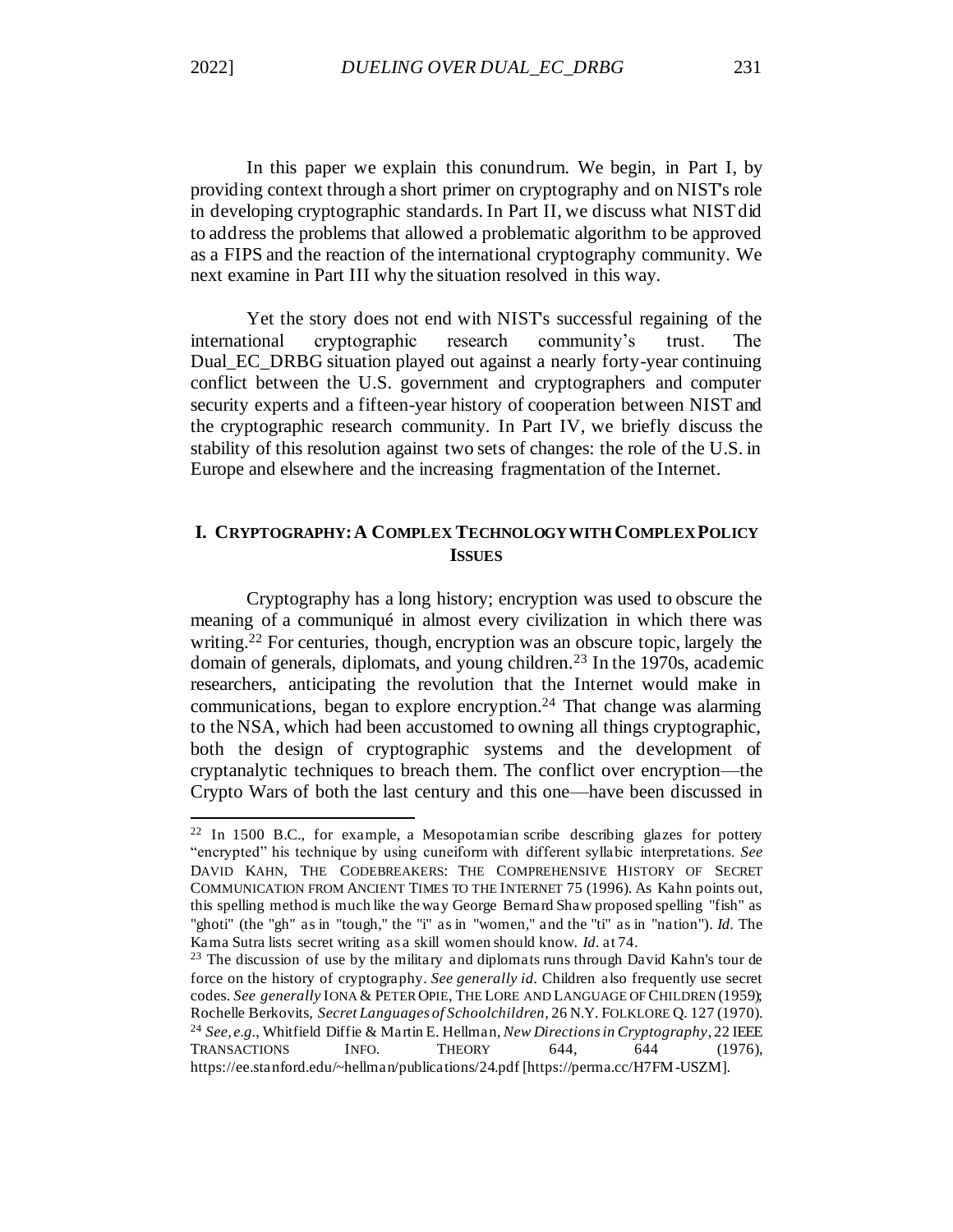<span id="page-8-1"></span>great detail elsewhere,  $25$  and thus there is no need to do so here. Instead we limit ourselves to the background necessary to understand the Dual\_EC\_DRBG issue: a short discussion on cryptographic systems and a recap of the policy conflict between the NSA and NIST over the development of cryptographic standards for non-national security agencies of the U.S. government.

# *A. A Primer on Cryptographic Systems*

<span id="page-8-0"></span>Cryptography is used to encode communications and data so that only the intended users of the information are able to access the decrypted version. A cryptographic system relies on an algorithm, a method for encrypting data (communications or data in storage), and a key—a parameter used by the algorithm. It is a well-accepted principle in cryptography that the algorithm the method of encryption—should be public.<sup>26</sup> This allows vetting of the system. Meanwhile the encryption key should remain private to the users who are communicating.<sup>27</sup> The security of a user's encrypted message or data relies on keeping her encryption key secret. A cryptographic system is considered strong if nothing short of a brute-force search of all possible keys will enable decrypting encrypted data.

This paradigm—security lies in the key's secrecy—creates the challenge of key exchange: how do two users securely exchange their keys if their only form of communication is over an insecure channel? This is particularly problematic in situations in which the two endpoints, such as Amazon and a customer, have no prior relationship but are now communicating over an insecure network such as the Internet.

In 1976, Whitfield Diffie, Martin Hellman, and Ralph Merkle solved this problem by inventing *public-key cryptography,* which uses different keys for encryption and decryption: a *public* key that is widely disseminated and a *private* key that only the owner knows.<sup>28</sup> The sender encrypts by applying the

<sup>&</sup>lt;sup>25</sup> See, e.g., WHITFIELD DIFFIE & SUSAN LANDAU, PRIVACY ON THE LINE: THE POLITICS OF WIRETAPPING AND ENCRYPTION (2007); Harold Abelson, Ross Anderson, Steven M. Bellovin, Josh Benaloh, Matt Blaze, Whitfield Diffie, John Gilmore, Matthew Green, Susan Landau, Peter G. Neumann, Ronald L. Rivest, Jeffrey I. Schiller, Bruce Schneier, Michael A. Specter & Daniel J. Weitzner, *Keys Under Doormats: Mandating Insecurity by Requiring Government Access to All Data and Communications*, 1 J. CYBERSECURITY 69 (2015).

<sup>26</sup> Auguste Kerckhoffs, *La Cryptograhie Militaire [Military Cryptography],* 9 J. DES SCIENCES MILITAIRES 1, 5 (1883).

<sup>27</sup> *Id.*

<sup>28</sup> Diffie & Hellman, *supra* not[e 24,](#page-7-1) *passim*; Ralph C. Merkle, *Secure Communications Over Insecure Channels,* 21 COMM.ACM 294, 294 (1978).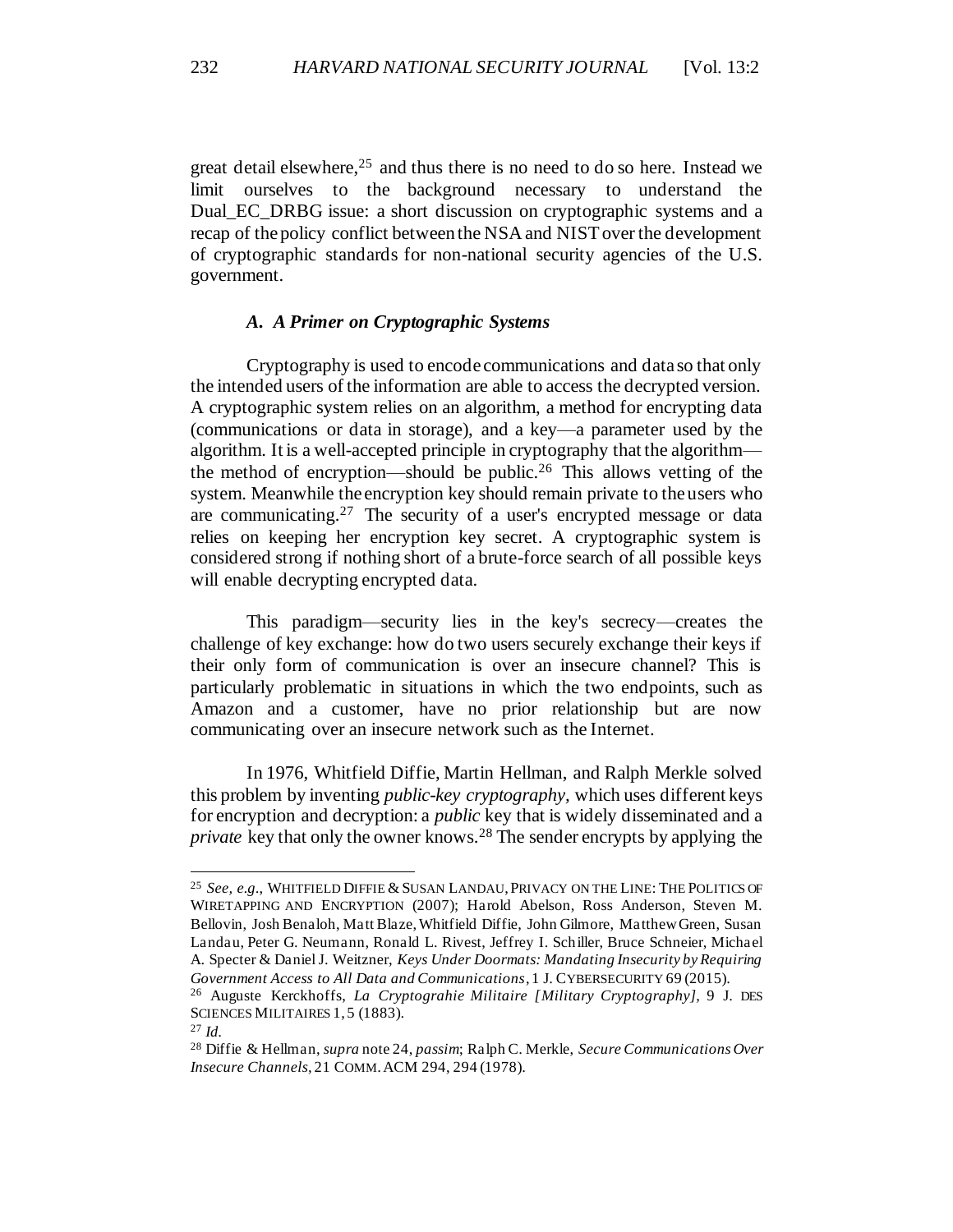encryption algorithm and the recipient's public key to the message; the recipient, who is the only one who knows the private key, decrypts the encrypted message. Two early public-key algorithms—Diffie-Hellman and the Rivest, Shamir, and Adleman  $(RSA)$  algorithm<sup>29</sup>—are widely deployed. In the 1980s, an alternative algorithm for public-key cryptography, elliptic curve cryptography  $(ECC)$ ,  $30$  was proposed. ECC's advantage over Diffie-Hellman and RSA is in providing the same level of protection as the earlier methods but at much shorter key lengths, thus using less storage and power.<sup>31</sup> ECC's lower power makes the method particularly useful for powerconstrained devices such as mobile phones and IoT devices.

Public-key systems are sometimes known as asymmetric encryption since the encryption and decryption keys are different; other systems, such as the Advanced Encryption Standard (AES), use the same key for encryption and decryption and are known as symmetric encryption systems. Public-key systems are generally computationally slower than their symmetric-key counterparts and are thus typically used only for transmitting encryption keys. The actual encryption is usually done by symmetric-key systems. Cryptography enables protections, including providing confidentiality, integrity, and authenticity. Integrity is provided through tools such as hash functions, easy-to-compute compression functions that transform variablelength inputs to short length outputs. Digital signatures  $32$  can ensure the authenticity of a digital communication.

All types of encryption functions depend on keys. A decryption key should not only be secret, but it should also be unguessable. That means the key bits should be unpredictable, that is, computationally impossible to

<sup>29</sup> Ronald Rivest, Adi Shamir & Leonard Adleman, *A Method for Obtaining Digital Signatures and Public-Key Cryptosystems*, 21 COMM.ACM 120, 120–21 (1978). The Diffie-Hellman key exchange and the RSA encryption system, but not digital signatures, were apparently discovered earlier by James Ellis, Clifford Cocks, and Malcolm Williamson of the U.K.'s Government Communication Headquarters (GCHQ) in the early 1970s. J.H. Ellis, *The History of Non-Secret Encryption*, 23 CRYPTOLOGIA 267, 268 (1999). The work was classified, and the discovery was only made public in 1997. GCHQ did not see the work's potential, and it was not followed up. *Id.*

<sup>30</sup> This idea was discovered independently by Neal Koblitz and Victor Miller. Neal Koblitz*, Elliptic Curve Cryptosystems,* 48 MATHEMATICS COMPUTATION 203, 203–04 (1987); Victor Miller*, Use of Elliptic Curves in Cryptography, in* ADVANCES IN CRYPTOLOGY—CRYPTO '85 PROCEEDINGS 417–18 (Hugh C. Williams ed., 1986).

<sup>31</sup> Arjen K. Lenstra & Eric R. Verheul, *Selecting Cryptographic Key Sizes*, 14 J. CRYPTOLOGY 255, 268 (2001).

 $32$  Digital signatures were invented by Whitfield Diffie and Martin Hellman. Diffie & Hellman, *supra* note [24.](#page-7-1)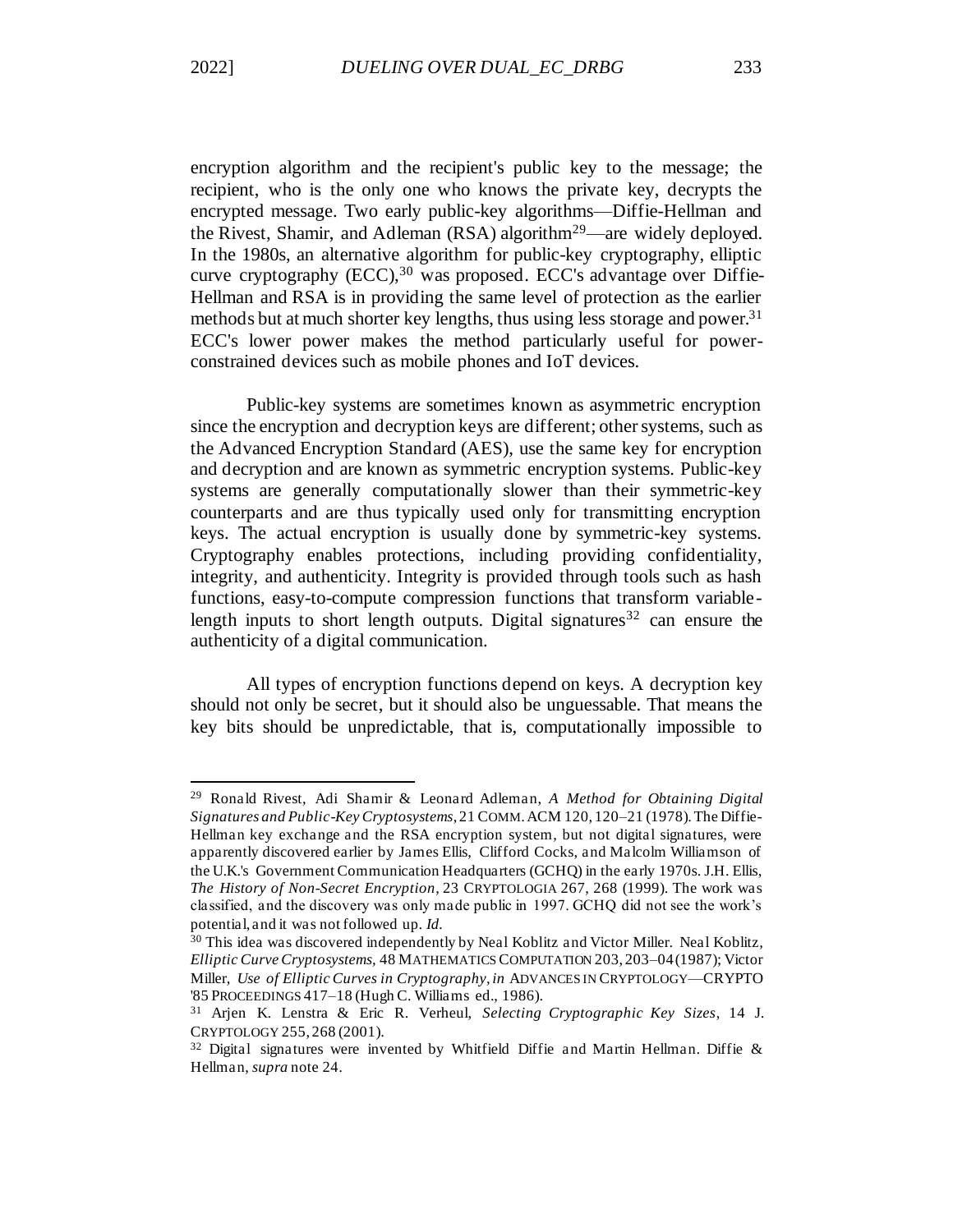distinguish from unbiased or random bits.<sup>33</sup> This presents a different problem for creating keys.<sup>34</sup> While physical processes can produce random bits, they are too slow for the number of keys needed as the number of encrypted communications vastly increased. Cryptographers looked to the ideas of "pseudo-random-number generators" (PRNG), functions that take a short random sequence of numbers (or bits), typically taken from a random physical process (including from within a computer), and produce a much longer sequence that is computationally indistinguishable from a random one.<sup>35</sup> In the early 2000s, the American National Standards Institute (ANSI) proposed using elliptic curves to produce PRNGs.<sup>36</sup> But the method proposed, Dual\_EC\_DRBG, had a weakness, one that would later be revealed by the Snowden disclosures. NSA had built a backdoor into commercial encryption products, cleverly manipulating the cryptographic standardization process to enable wide deployment of the system.

### *B. Standardization and Dual\_EC\_DRBG*

<span id="page-10-0"></span>To go from a mathematical formulation of an encryption method or random-number generator to its implementation in widely used software requires that the algorithm become a standard. The process of standardizing a cryptographic algorithm is intended to ensure trust in approved standards. It is the *sine qua non* of the cryptographic world; a cryptographic algorithm or random-number generator that is not a standard is a mathematical curiosity, not a technique that should be used in products.<sup>37</sup> Standardization

<sup>33</sup> ELAINE BARKER, ALLEN ROGINSKY & RICHARD DAVIS, NAT'L INST. OF STANDARDS & TECH., NIST SPECIAL PUBLICATION 800-133 REV. 2, RECOMMENDATION FOR CRYPTOGRAPHIC KEY GENERATION 7, 11 (2020), https://nvlpubs.nist.gov/nistpubs/SpecialPublications/NIST.SP.800-133r2.pdf [https://perma.cc/UZ5X-CNHH].

<sup>&</sup>lt;sup>34</sup> This is an old problem in encryption; failing to do it well can lead to spectacular failures. Systems using one-time pads, in which the encryption key is as long as the message, are essentially unbreakable if the key is (1) truly random and (2) never reused. But during World War II, the Soviet cryptographic office reused keys—allowing the NSA to break encrypted communications a decade later. *See* JOHN EARL HAYNES & HARVEY KLEHR, VENONA: DECODING SOVIET ESPIONAGE IN AMERICA 29 (1999); *Venona Documents*, NAT'L SEC. AGENCY, https://www.nsa.gov/Helpful-Links/NSA-FOIA/Declassification-Transparency-Initiatives/Historical-Releases/Venona/ [https://perma.cc/X87V-UU98] (last visited Feb. 15, 2022).

<sup>35</sup> More precisely, this means that no polynomial-time test—a test that runs in polynomial time  $(n<sup>c</sup>$ , where n is the size of the input string to the generator measured in bits and c is a constant)—can distinguish the pseudo-random bit string from a truly random one.

<sup>36</sup> Bernstein, Lange & Niederhagen, *supra* not[e 13](#page-5-1), at 262.

<sup>&</sup>lt;sup>37</sup> Cryptographers describe cryptographic algorithms that are not open to public vetting as "snake oil."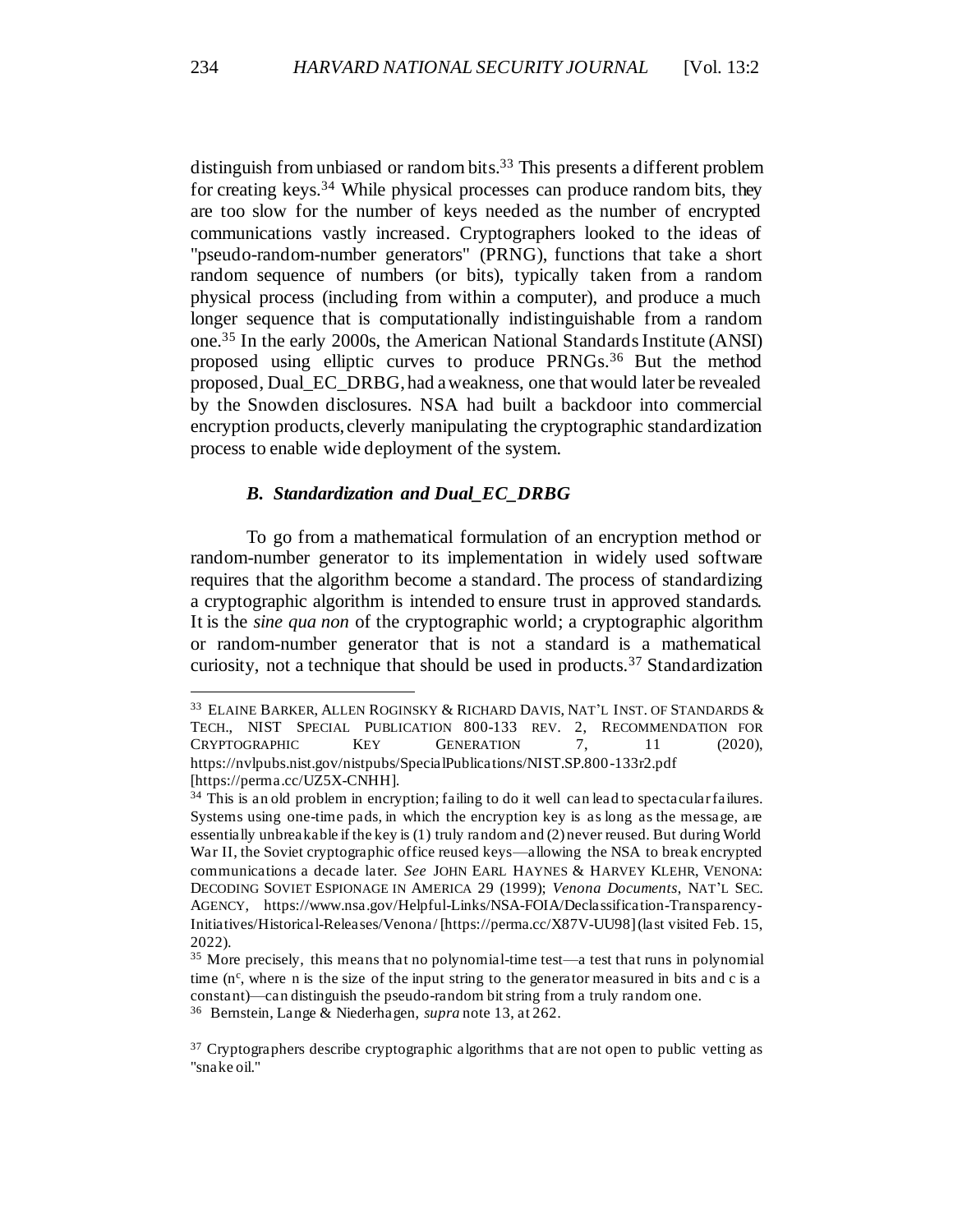precisely specifies the algorithm and the form the input and output must take. Such standardization ensures that different implementations are compatible and thus interoperable.

Two characteristics are necessary for an algorithm to become a cryptographic standard. First, it must function well, which is to say, be cryptographically strong and capable of being used for a long period of time. Second, a standard must be publicly evaluated. But through manipulating the process and presenting half-truths at various points,<sup>38</sup> the NSA "finessed" the approval process for Dual\_EC\_DRBG that, though nominally public, largely avoided scrutiny by cryptographic researchers.<sup>39</sup>

In the early 2000s, the NSA first arranged to standardize Dual\_EC\_DRBG at ANSI and the International Standards Organization (ISO).<sup>40</sup> This was a clever move. Academic cryptographers play a large role in evaluating proposed cryptographic standard submissions to NIST, but not so at ANSI, which is a pay-to-play standardization organization. The price for membership is sufficiently high that ANSI has few university members. ISO membership is limited to national standards bodies, thus also effectively eliminating academic participation. In having the Dual\_EC\_DRBG standardization process start with ANSI and ISO prior to bringing the algorithm to NIST, the NSA had skillfully avoided early public examination of Dual\_EC\_DRBG.<sup>41</sup>

NIST plays a unique and unusual role within the U.S. government. A non-regulatory agency, its purpose is promoting "U.S. innovation and industrial competitiveness by advancing measurement science, standards, and technology."<sup>42</sup> Such a description runs the risk of sounding mundane; however, the impact of its work is anything but. Precise measurement knowing how to measure, test, and ensure the interoperability of new technologies—is important to moving an initial prototype of an innovative technology to a successful product. At the same time, though NIST's *raison* 

<sup>38</sup> Daniel Bernstein, Tanja Lange & Ruben Niederhagen*, supra* not[e 13,](#page-5-1) at 256.

<sup>39</sup> Pelroth et al.*, supra* not[e 7](#page-4-0) (describing classified NSA memo about the standard's approval, which stated that the effort was "a challenge in finesse"). A carefully documented description of the steps the NSA took can be found in Bernstein, Lange & Niederhagen, *supra* not[e 13,](#page-5-1) at 256.

<sup>40</sup> Bernstein, Lange & Niederhagen, *supra* not[e 13,](#page-5-1) at 262–63.

<sup>&</sup>lt;sup>41</sup> There were, nonetheless, technical criticisms of the security of the proposed standard submitted by several researchers during the NIST standardization effort. *Id.* at 256.

<sup>42</sup> *NIST Mission, Vision, Core Competencies, and Core Values*, NAT'L INST. OF STANDARDS & TECH. (July 10, 2009), https://www.nist.gov/about-nist/our-organization/mission-visionvalues [https://perma.cc/4AWD-TG78].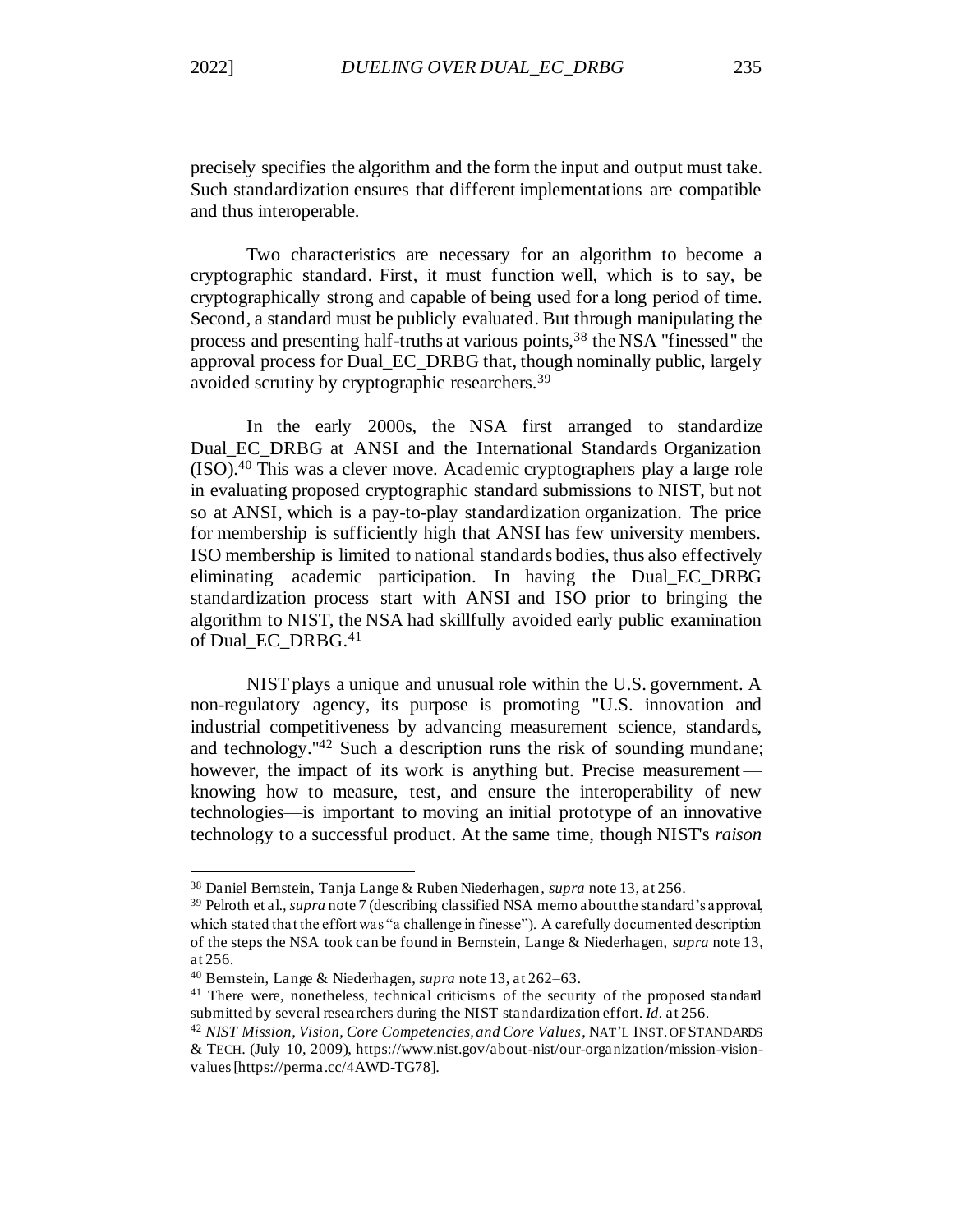*d'etre* is benefiting U.S. innovation and industrial competitiveness, <sup>43</sup> that does not mean putting U.S. companies first. Indeed, the situation is quite to the contrary; NIST is seen by industry as an "honest broker" <sup>44</sup> that favors neither a particular company nor a country. By conducting unbiased assessments, NIST functions as a trusted player in the world of international industrial standards. NIST also serves a valuable role as the developer of FIPS, a role not shared by ANSI, ISO, or any other standards organization. The NSA's pressure on NIST to approve Dual\_EC\_DRBG as a FIPS was a crucial aspect of the NSA's "finessing" of the standard.

NIST's effort to develop recommendations for random-number generators started shortly after the work at ANSI and ISO; as a result, NIST's work relied on the standardization efforts done in these other venues. Such a workflow was not unusual for the Department of Commerce agency, which has always aimed to play well with others, a useful behavior in the standards world. Dual\_EC\_DRBG was proposed during a 2004 NIST workshop on random-number generation.<sup>45</sup> In fact, most proposals at the NIST workshop came from submissions to the ANSI effort, which was further along.<sup>46</sup> But

<span id="page-12-0"></span><sup>43</sup> *Id.*

<sup>44</sup> Carl Cargill, Director, Corporate Standards, Sun Microsystems, described NIST as the "impartial, empowered, and very competent observer" in standards coordination, contrasting the agency with other consortia, in which "there was always the question of what is in it for them." Constance Morella then responded, "I like the language you used, [NIST as a] wellcredentialed, honest broker." *The Role of Technical Standards in Today's Society and in the Future: Hearing Before the Subcomm. on Tech. of the H. Comm. on Sci.*, 106th Cong. 125–  $26$  (2000),

https://babel.hathitrust.org/cgi/pt?id=umn.31951p007015881&view=1up&seq=2&skin=20 21 [https://perma.cc/KT8A-RQ7X]. Two years later, Representative Sherwood Boehlert, chair of the House Science Committee, used the words "honest broker" to describe NIST. *HR 5005, The Homeland Security Act of 2002, Day 3: Hearing Before the H. Select Comm. on Homeland Sec.*, 107th Cong. 143 (2002) (statement of Rep. Sherwood Boehlert, Chairman, H. Comm. on Sci.), https://www.govinfo.gov/content/pkg/CHRG-107hhrg83173/pdf/CHRG-107hhrg83173.pdf [https://perma.cc/Q38V-Z278].

<sup>45</sup> Don Johnson, an employee at Entrust, a Canadian company producing identitymanagement software, presented Dual\_EC\_DRBG at a 2004 NIST workshop on random number generation. *See* Don Johnson, X9.82 Part 3 Number Theoretic DRBGs, Presentation at the National Institute of Standards and Technology (NIST) RNG Workshop, 23 (2004), https://csrc.nist.gov/csrc/media/events/random-number-generation-workshop-

<sup>2004/</sup>documents/numbertheoreticdrbg.pdf [https://perma.cc/89J4-2HDD]. The algorithm was already under consideration as a standard for generating pseudo-random bits at ANSI, the American National Standards Institute. Bernstein, Lange & Niederhagen, *supra* note 13, at 260.

<sup>46</sup> JOHN KELSEY, NAT'L INST. OF STANDARDS & TECH., DUAL EC IN X9.82 AND SP 800–90 12–16 (2014) https://csrc.nist.gov/csrc/media/projects/crypto-standards-developmentprocess/documents/dualec\_in\_x982\_and\_sp800-90.pdf [https://perma.cc/KDX7-UUZE].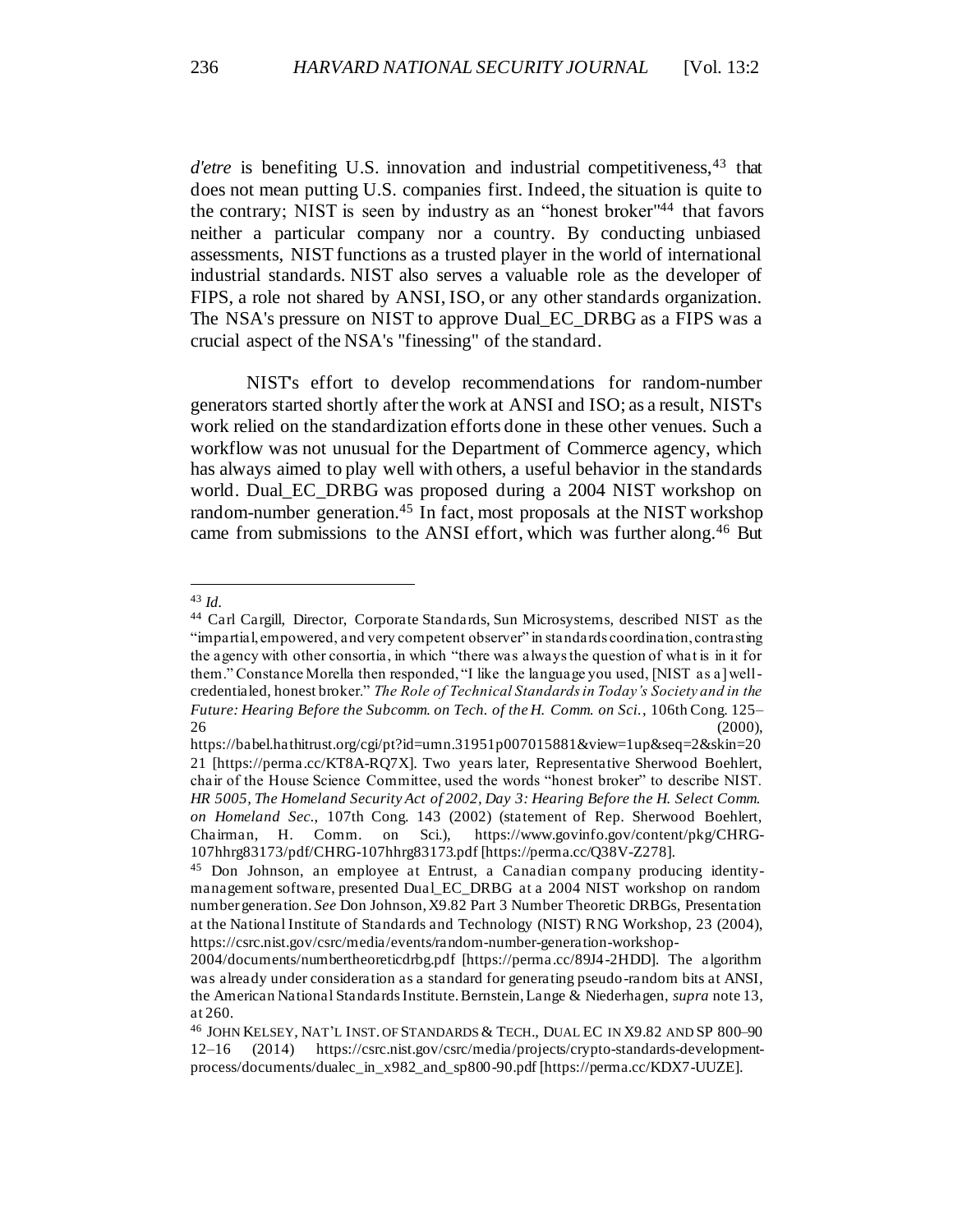there was a problem with this model: contrary to usual NIST processes, many of the proposals open for public review were actually "not very public."<sup>47</sup>

Dual\_EC\_DRBG was peculiar, both because it was very slow (several orders of magnitude slower than other random-number generators) and the way it was designed. Researchers raised concerns to NIST about both possible bias in the bits<sup>48</sup> and a possible backdoor<sup>49</sup> in Dual\_EC\_DRBG.<sup>50</sup> NIST examined the issue.<sup>51</sup> NSA dismissed NIST's concerns, responding that implementers could choose their own parameters to handle concerns about possible backdoors.<sup>52</sup> NSA pressed NIST to standardize the algorithm, claiming that it needed FIPS validation of agency devices running Dual EC\_DRBG,<sup>53</sup> and thus NIST approved Dual EC\_DRBG as one of four possible standardized random-bit generators.<sup>54</sup> Dual\_EC\_DRBG remained a FIPS until shortly after the 2013 revelation of an NSA backdoor in a cryptographic algorithm.

Documents disclosed by Edward Snowden revealed that NSA had "[i]nsert[ed] vulnerabilities into commercial encryption systems" and "[i]nfluence[d] policies, standards, and specification for commercial public key technologies."<sup>55</sup> Suspicion immediately fell on Dual EC DRBG.<sup>56</sup> A backdoor would give the agency—or anyone else who knew it—a way to efficiently calculate the so-called random bits, thus removing the security of the key and anything encrypted with it. NIST reacted quickly to a September 2013 *New York Time*s story regarding Dual\_EC\_DRBG.<sup>57</sup> Just five days after the article appeared, NIST announced it was reopening commenting on the standard.<sup>58</sup> That month, NIST issued a Supplemental ITL Bulletin strongly

<sup>47</sup> *Id.* at 15.

<sup>48</sup> *See* discussion, *supra* not[e 13.](#page-5-1)

<sup>49</sup> *See* discussion, *supra* not[e 11.](#page-5-0)

<sup>50</sup> Bernstein, Lange & Niederhagen, *supra* not[e 13,](#page-5-1) at 260–61, 263.

<sup>51</sup> One problem was that NIST asked whether the algorithm had been corrupted—they found no evidence of this—rather than whether it could be. KELSEY, *supra* not[e 46,](#page-12-0) at 27. <sup>52</sup> *Id.*

<sup>53</sup> *Id.*

<sup>54</sup> BARKER & KELSEY, *supra* not[e 15](#page-5-2).

<sup>55</sup> *Secret Documents*, *supra* not[e 8.](#page-4-1)

<sup>&</sup>lt;sup>56</sup> Dual<sub>EC</sub> DRBG was a random number generator that provided bits for an encryption key; the backdoor enabled anyone with secret knowledge to quickly calculate those bits.

<sup>57</sup> Reports also appeared in the *Guardian* and *ProPublica*. *See* Ball, Borger & Greenwald, *supra* not[e 7;](#page-4-0) Larson, *supra* not[e 7.](#page-4-0)

<sup>58</sup> *Cryptographic Standards Statement*, NAT'L INST. OF STANDARDS & TECH. (Sept. 10, 2013), https://www.nist.gov/news-events/news/2013/09/cryptographic-standards-statement [https://perma.cc/HD84-B34D].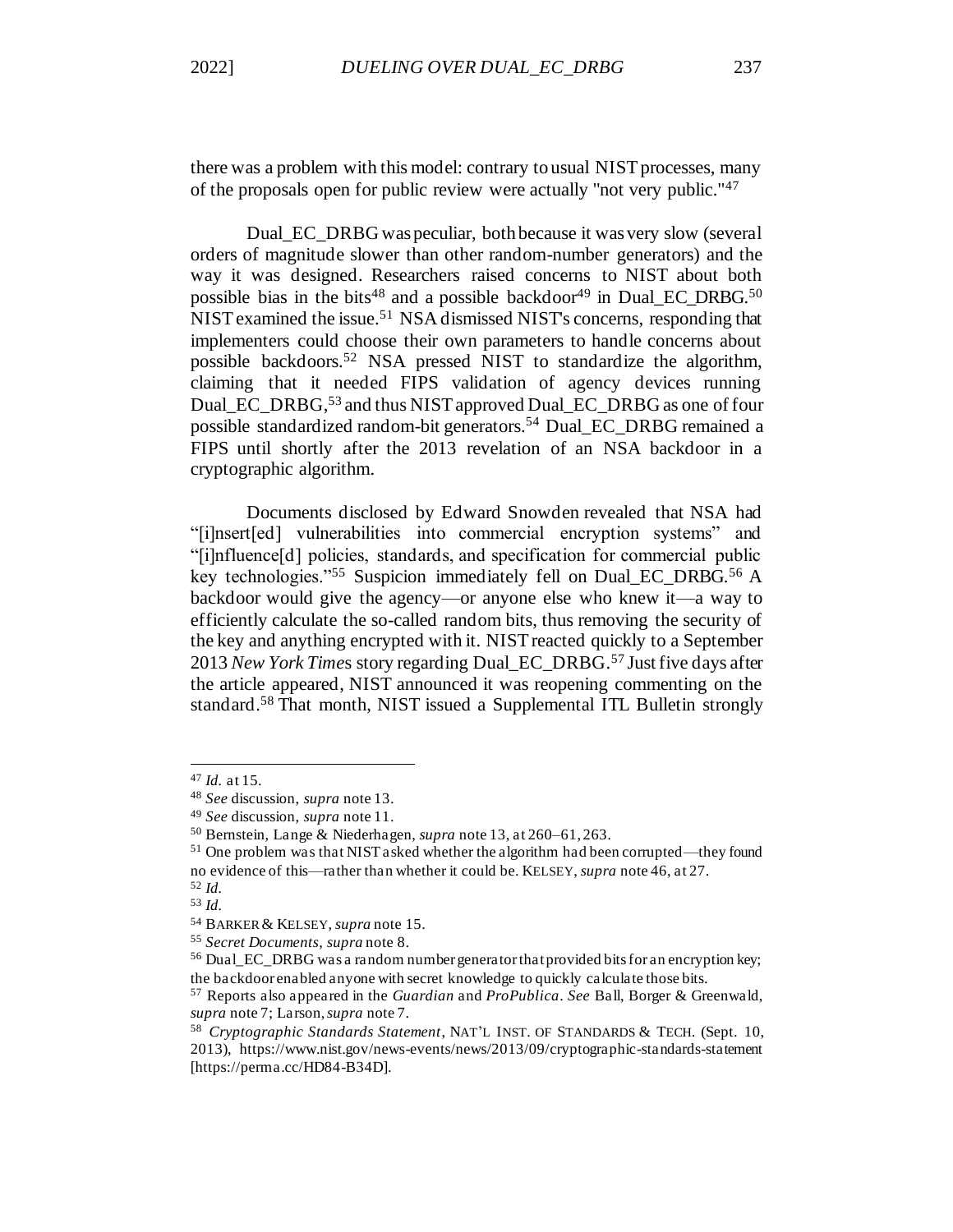recommending against the use of Dual\_EC\_DRBG until its security issues had been resolved.<sup>59</sup>

# <span id="page-14-0"></span>*C. NSA, NIST, and Cryptographic Standards: A Complicated Relationship*

The 1965 *Brooks Act*<sup>60</sup> gave the National Bureau of Standards the role of developing "scientific and technological advisory services relating to automatic data processing."<sup>61</sup> In the early 1970s, the U.S. government realized it needed a cryptographic standard for securing sensitive data held by non-national security government agencies. NSA, which was the obvious candidate to produce such an algorithm, was unwilling to have its techniques for cryptographic design become public. The National Bureau of Standards (NBS), renamed the National Institute of Standards and Technology (NIST) in 1988,  $62$  was tasked with soliciting proposals for a cryptographic standard.  $63$ For simplicity, we will refer to the agency as NIST from hereon in.

<span id="page-14-1"></span>When in 1973 NIST issued a request for proposals for a cryptographic algorithm to secure data—the Data Encryption Standard (DES)—NIST lacked even a single cryptographer on staff. NSA, as the agency with sufficient expertise, had to evaluate the submissions.<sup>64</sup> At the time, the use of cryptography was nascent in the private sector, with few companies having cryptographic expertise. IBM, which had been developing cryptographic systems for the banking industry, had a cryptography research group—and

<sup>59</sup> *Supplemental ITL Bulletin for September 2013*, NAT'L INST. OF STANDARDS & TECH. (Sept. 2013), https://csrc.nist.gov/CSRC/media/Publications/Shared/documents/itlbulletin/itlbul2013-09-supplemental.pdf [https://perma.cc/HMP3-4GPM].

<sup>60</sup> Pub. L. No. 89-306 (1965).

<sup>61</sup> INST. FOR COMPUT.SCIS.&TECH., NAT'L BUREAU OF STANDARDS,ATEN YEARHISTORY OF THE NATIONAL BUREAU OF STANDARDS AND ACTIVITIES UNDER THE BROOKS ACT (PUBLIC LAW 89-306) 2 (1977) https://www.govinfo.gov/content/pkg/GOVPUB-C13- 3e65f18fd63b6ba185f07afaf1427c99/pdf/GOVPUB-C13-

<sup>3</sup>e65f18fd63b6ba185f07afaf1427c99.pdf [https://perma.cc/WQ7T-QBMK].

<sup>62</sup> The National Bureau of Standards became known as the National Institute of Standards and Technology as a result of the Omnibus Trade and Competitiveness Act of 1988, Pub. L. No. 100-418, §§ 5112(a), 5115 (1998).

<sup>63</sup> Cryptographic Algorithms for Protection of Computer Data During Transmission and Dormant Storage, 38 Fed. Reg. 12,763 (May 15, 1973).

<sup>64</sup> THOMAS JOHNSON,CTR. FOR CRYPTOLOGICAL HISTORY,NAT'L SEC.AGENCY,AMERICAN CRYPTOLOGY DURING THE COLD WAR: 1945-1989; BOOK III: RETRENCHMENT AND REFORM: 1972-1980 232 (1998) https://www.nsa.gov/portals/75/documents/newsfeatures/declassified-documents/cryptologic-histories/cold\_war\_iii.pdf [https://perma.cc/EGL9-B73Y].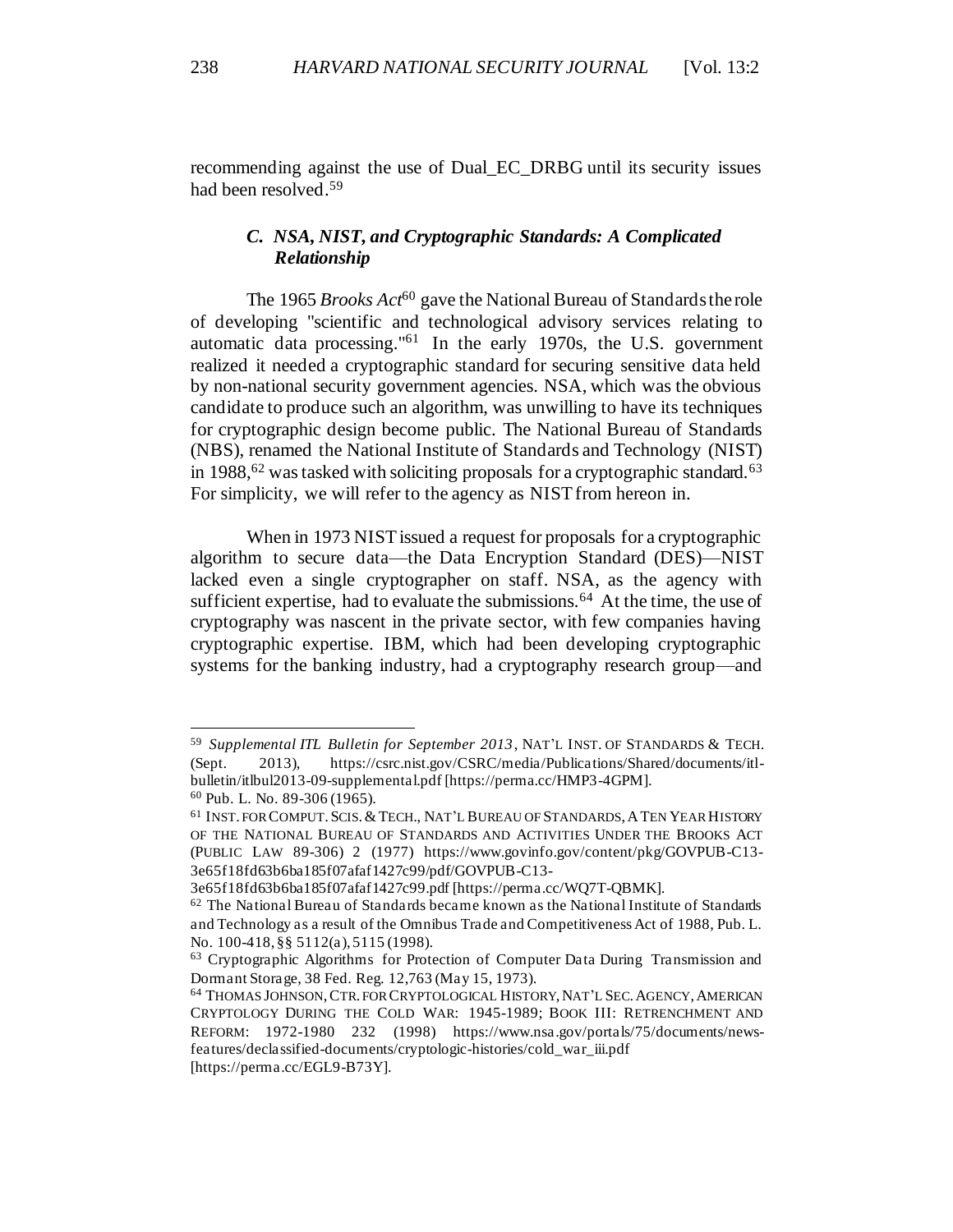the company responded to NIST's call.<sup>65</sup> A modified version of IBM's submission was approved as DES.<sup>66</sup> DES was approved as a FIPS, which meant it would be in computer equipment sold to non-national security federal agencies. The result was that DES was broadly implemented in computer equipment used by industry and sometimes by foreign governments.

Controversies arose out of DES's relatively short key length and NSA's involvement in the DES evaluation process.<sup>67</sup> The lack of transparency in the algorithm selection process raised further doubts regarding the algorithm's strength. Decades later, an internal history of NSA confirmed that NSA pressure had indeed forced adoption of a 56-bit key for DES instead of a stronger 64-bit key sought by IBM.<sup>68</sup>

With rising tension in the 1980s over President Reagan's order to safeguard "sensitive, but unclassified" information in executive branch and its contractors' communications and computer systems,<sup>69</sup> some in Congress felt that the executive branch policy was intruding on legislative turf.<sup>70</sup> The congressional response was the 1987 *Computer Security Act*, <sup>71</sup> which explicitly made NIST responsible for "developing standards and guidelines for Federal computer systems," including cryptography. But the Act had a caveat—NIST was to use NSA for "technical advice and assistance."<sup>72</sup> This provision granted NSA significant control over NIST's development of cryptographic standards.

<sup>65</sup> *Cryptography for a Connected World*, IBM, https://www.ibm.com/ibm/history/ibm100/us/en/icons/cryptography/

<sup>[</sup>https://perma.cc/2M8W-JHTT] (last visited Dec. 10, 2021). <sup>66</sup> JOHNSON, *supra* not[e 64,](#page-14-1) at 232.

<sup>67</sup> *Id.* at 232–33; *see also* STAFF OF S. SELECT COMM. ON INTELLIGENCE, 95TH CONG., UNCLASSIFIED SUMMARY: INVOLVEMENT OF NSA IN THE DEVELOPMENT OF THE DATA ENCRYPTION STANDARD 2–3 (Comm. Print 1978), https://www.intelligence.senate.gov/sites/default/files/publications/95nsa.pdf [https://perma.cc/27EV-A4H6].

<sup>68</sup> JOHNSON,*supra* not[e 64,](#page-14-1) at 232.

<sup>69</sup> National Policy on Telecommunications and Automated Information Systems Security, National Security Decision Directive 145 (Sept. 17, 1984), https://irp.fas.org/offdocs/nsdd145.htm [https://perma.cc/PH7A-T4CX].

<sup>70</sup> DIFFIE & LANDAU,*supra* not[e 25](#page-8-1), at 75.

<sup>&</sup>lt;sup>71</sup> Computer Security Act of 1987, Pub. L. No. 100-235,  $\S$  2(b)(1) (1988). The Act initially made NBS responsible for cryptography. *Id.* Subsequent statutes have amended the Act to clarify that NIST, NBS's successor organization, is responsible for cryptography . *See* 40 U.S.C. § 1441(a).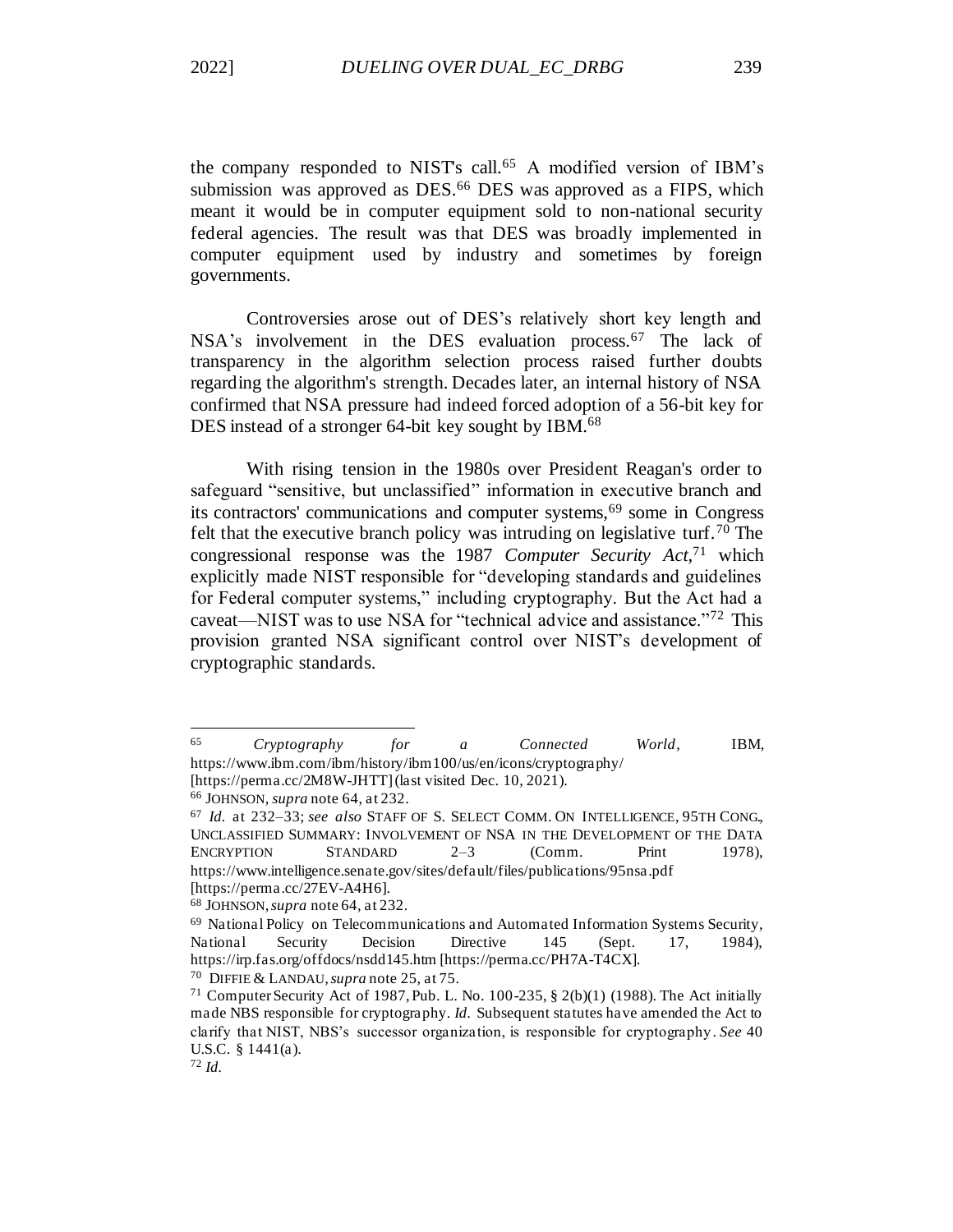<span id="page-16-0"></span>As policy scholar Michael Ting has observed, "legislation is an 'incomplete contract' for controlling the bureaucracy."<sup>73</sup> The Act said NIST was to consult NSA for "technical advice and assistance," but what did that mean in practice? In 1989, the two agencies signed a Memorandum of Understanding (MOU) establishing the roles of the two agencies under the new law.<sup>74</sup> It was quite deferential to NSA. In retrospect, this should not be fully surprising; NSA had technical expertise in cryptography, NIST did not. Indeed, NIST's CSD was chronically underfunded for decades.<sup>75</sup> An additional twist was that, as Whitfield Diffie and Susan Landau noted in 1998, NIST Director Raymond Kammer, who was the son of two NSA employees, "was deeply concerned about protecting national-security and law-enforcement interests in cryptography."<sup>76</sup> The MOU provided NSA with more control over cryptographic standards than the Computer Security Act appears to have intended.

The MOU established a six-person Technical Working Group (TWG)—three from each agency.<sup>77</sup> But while there was balance in representation, there was imbalance in the appeals process. Disputes could be elevated to the Secretary of Defense and the Secretary of Commerce;<sup>78</sup> in such an instance, the Department of Defense's viewpoint was extremely likely to trump the Department of Commerce's due to the DoD's national security mission. In several disputes, including over a standard for digital signatures<sup>79</sup> and over putting forth the Escrowed Encryption Standard ("Clipper") as a FIPS, NSA members of the TWG overrode objections of NIST members.<sup>80</sup> The internal fights of the TWG, and the frequent override

<span id="page-16-1"></span><sup>73</sup> Michael M. Ting, *Organizational Capacity*, 27 J.L. ECON. & ORG. 245, 246–47 (2011).

<sup>74</sup> Memorandum of Understanding Between the Director of the National Institute of Standards and Technology and the Director of the National Security Agency Concerning the Implementation of Public Law 100-235, 2–4 (Mar. 24, 1989), https://csrc.nist.gov/CSRC/media/Projects/Crypto-Standards-Development-

Process/documents/NIST\_NSA\_MOU-1989.pdf [https://perma.cc/8RJE-4NRP] [hereinafter 1989 NIST-NSA Memorandum of Understanding].

<sup>75</sup> *See* INFO. SEC. & PRIV. ADVISORY BD., NAT'L INST. OF STANDARDS & TECH., THE CASE FOR ADEQUATE FUNDING 6 (2004),

https://csrc.nist.gov/CSRC/media/Projects/ISPAB/documents/correspondence/ISPAB-ReportAdequateFundingNIST-CSD.pdf [https://perma.cc/ZXT6-C54E]. Susan Landau was on the Information Security and Privacy Advisory Board during the writing of this report.

<sup>76</sup> DIFFIE &LANDAU,*supra* note 25, at 78–79. This excerpt is based on an interview by Susan Landau and Raymond Kammer conducted on December 19, 1996.

<sup>77</sup> 1989 NIST-NSA Memorandum of Understanding, *supra* not[e 74,](#page-16-0) at 3, ¶ 5. <sup>78</sup> *Id.* at 4.

 $79$  A digital signature is a mathematical function that enables a user to verify the authenticity of digital messages.

<sup>80</sup> Susan Landau, *Under the Radar: NSA's Efforts to Secure Private-Sector Telecommunications Infrastructure*, 7 J. NAT'L SEC. L. & POL'Y 411, 411 (2014).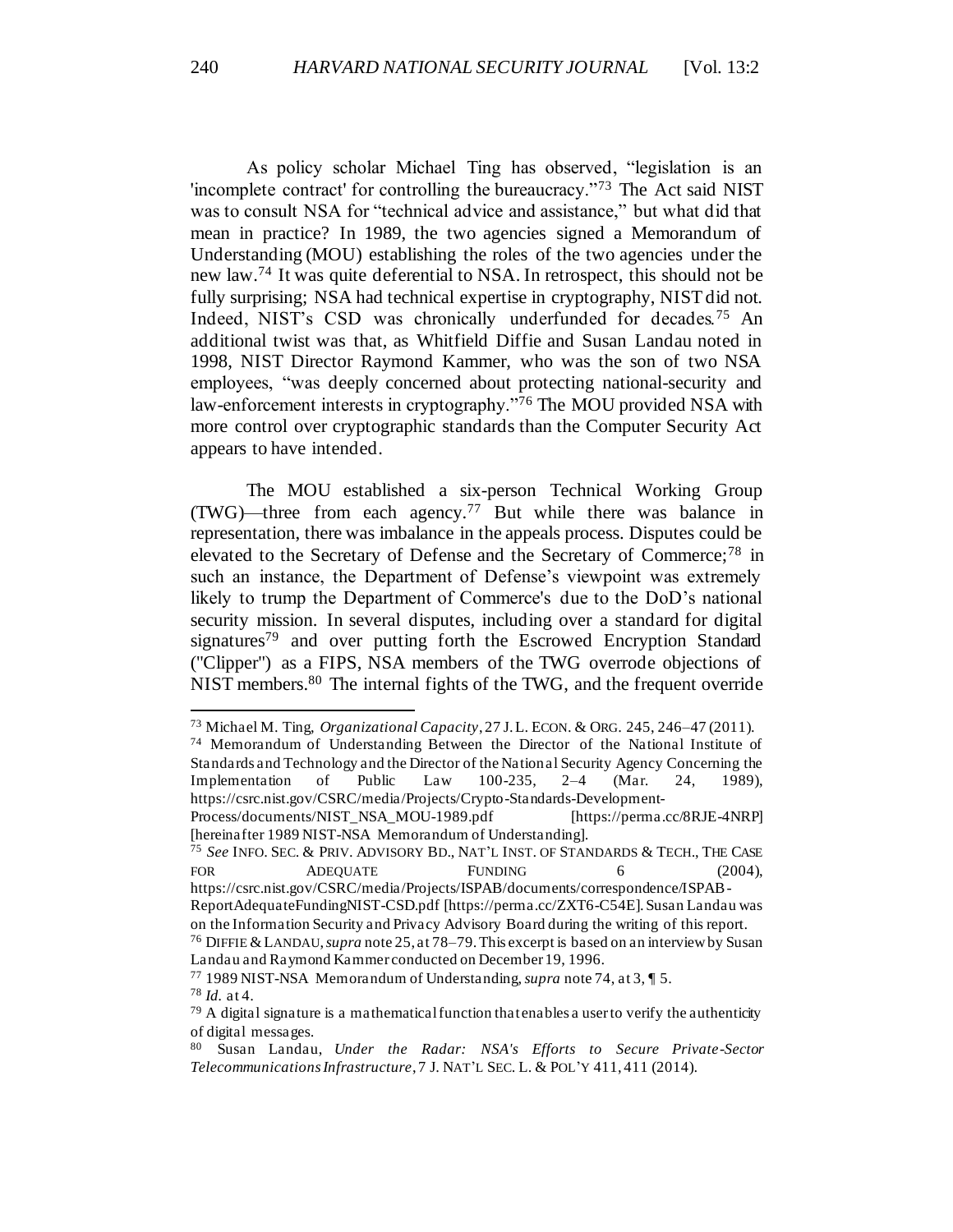of NIST by NSA, were largely unknown publicly. The public and, most critically, the cryptographic research community, were thus largely unaware of NIST's fights for strong cryptography for public use.<sup>81</sup>

A significant transformation of these dynamics came with a change in personnel within the TWG. The NSA-NIST MOU established the NSA Deputy Director for Information Security as the point of contact for this working group, but NSA had filled the position with a member of the signals intelligence (SIGINT) community.<sup>82</sup> This led to a different focus than the law had perhaps intended. The main goal of NSA's Information Assurance Directorate (IAD), the successor to the Information Systems Security Organization, was to secure information; SIGINT's role was to access it. In September 1997, IAD's technical director, Brian Snow, became the TWG cochair. For anyone watching closely, this action hinted at changes emanating from NSA.

By 1997, it was clear that DES was reaching the end of its utility; a 56-bit encryption algorithm was no match for machines that could do a bruteforce search of the key space.<sup>83</sup> That year, NIST put out a call for proposals to develop an algorithm with much longer key lengths—128-, 192-, and 256 bits—to replace DES.<sup>84</sup> In contrast to the 1970s call for a data encryption algorithm,<sup>85</sup> this time NIST's actions were highly transparent. It began with a call for comments on proposed criteria of the proposed standard $86$ —with the

<sup>81</sup> The NIST Technical Group members sought to include RSA as a digital signature standard, and the NSA members of the TWG opposed it. The NIST members of the TWG were overridden by Kammer, who deferred to NSA members' recommendation. DIFFIE & LANDAU, *supra* not[e 25,](#page-8-1) at 347 n.36.

<sup>82</sup> Landau, *supra* not[e 80,](#page-16-1) at 427.

<sup>&</sup>lt;sup>83</sup> This was due to a challenge launched by RSA Laboratories; key recovery, which was done in 96 days, was accomplished through linking together thousands of computers online. *See* Matt Curtin & Justin Dolske, *A Brute Force of DES Keyspace*, INTERHACK (May 1998), http://web.interhack.com/publications/des-key-crack [https://perma.cc/G64S-54BB]. A year later, Cryptography Research, Inc., Advanced Wireless Technologies, and the Electronic Frontier Foundation spent \$250,000 on a special-purpose machine for searching the DES keyspace; they cracked DES-encrypted message in 56 hours. *See generally* ELEC. FRONTIER FOUND., CRACKING DES: SECRETS OF ENCRYPTION RESEARCH, WIRETAP POLITICS.&CHIP DESIGN (1998) (describing how to build a DES cracker).

<sup>84</sup> Announcing Request for Candidate Algorithm Nominations for the Advanced Encryption Standard, 62 Fed. Reg. 48,051, 48,051–58 (Sept. 12, 1997).

<sup>&</sup>lt;sup>85</sup> Cryptographic Algorithms for Protecting Computer Data During Transmission and Dormant Storage: Solicitation of Proposals, 38 Fed. Reg. 12,763, 12,763 (May 15, 1973).

<sup>86</sup> Announcing Request for Candidate Algorithm Nominations, *supra* note 84, at 48,051–58.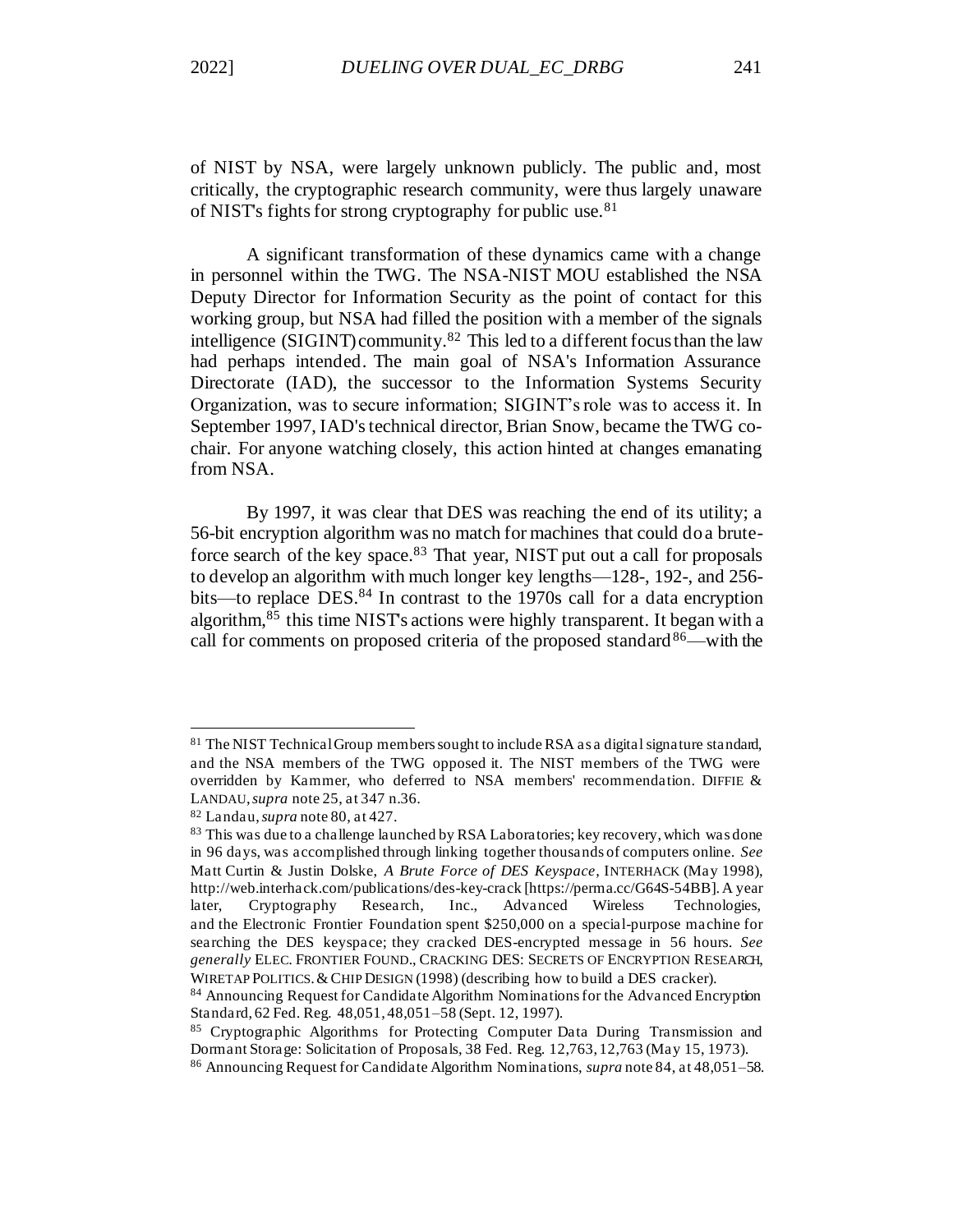<span id="page-18-1"></span>criteria fully determined only after a public workshop several months later.<sup>87</sup> At the time that NIST issued the call for developing an Advanced Encryption Standard (AES), it was not clear that the agency had sufficient technical expertise to play a leading role in such an endeavor.<sup>88</sup> NIST understood that any successful encryption standard would need participation of the international cryptographic community. When the academics largely failed to attend the initial workshop on evaluation and submission requirements held at NIST, the agency opted to hold future meetings alongside academic conferences.<sup>89</sup>

<span id="page-18-0"></span>NIST worked with the cryptographic community to revolutionize the process of the algorithm selection so that it became a truly international effort. The process that NIST used in developing AES was sufficiently successful that the agency later institutionalized it. Cryptographers from around the world were involved at each stage of the process—from the call for proposals to each round of assessing the security of the submitted algorithms.<sup>90</sup> NIST, as an unbiased arbiter, ran competitions and released reports that summarized findings for the stages of the process.  $91$  Researchers published their attacks on the submissions. Such an open vetting process was critical; subtle changes in an algorithm can vastly change its security. <sup>92</sup> Only careful study by experts can reveal such problems.

<sup>87</sup> Miles E. Smid, *Development of the Advanced Encryption Standard*, 126 J. RSCH. NAT'L INST. STANDARDS & TECH. 1, 1 (2021), https://nvlpubs.nist.gov/nistpubs/jres/126/jres.126.024.pdf [https://perma.cc/F45G-VPHY]. <sup>88</sup> *Id.* at 5.

<sup>89</sup> *Id.* at 1.

<sup>90</sup> *See id.* at 8; Edward Roback & Morris Dworkin, *Conference Report: First Advanced Encryption Standard (AES) Candidate Conference, Ventura, CA August 20 -22, 1998*, 104 J. RSCH. NAT'L INST. STANDARDS & TECH. 97, 97 (1999), https://www.proquest.com/docview/214775939/fulltextPDF/44126024D94840B3PQ/1?acc ountid=15159 [https://perma.cc/DKF3-EW72]; Morris Dworkin, *Second Advanced Encryption Standard Candidate Conference, Rome, Italy March 22-23, 1999*, J.RSCH.NAT'L INST. STANDARDS & TECH. 401, 401 (1999), https://nvlpubs.nist.gov/nistpubs/jres/104/4/j44ce-dwo.pdf [https://perma.cc/Q5AT-M4DL].

<sup>91</sup> Roback & Dworkin, *supra* not[e 90,](#page-18-0) at 98–99; Dworkin, *supra* not[e 90](#page-18-0), at 402–04.

<sup>92</sup> Ronald Rivest, *Preliminary Findings Regarding NIST's Development of Cryptographic Materials*, *in* NAT'L INST. OF STANDARDS &TECH.,NISTCRYPTOGRAPHIC STANDARDS AND GUIDELINES DEVELOPMENT PROCESS: REPORT AND RECOMMENDATIONS OF THE VISITING COMMITTEE ON ADVANCED TECHNOLOGY OF THE NATIONAL INSTITUTE OF STANDARDS AND TECHNOLOGY (2014), https://www.nist.gov/system/files/documents/2017/05/09/VCAT-Report-on-NIST-Cryptographic-Standards-and-Guidelines-Process.pdf [https://perma.cc/R2ZM-XG6Q].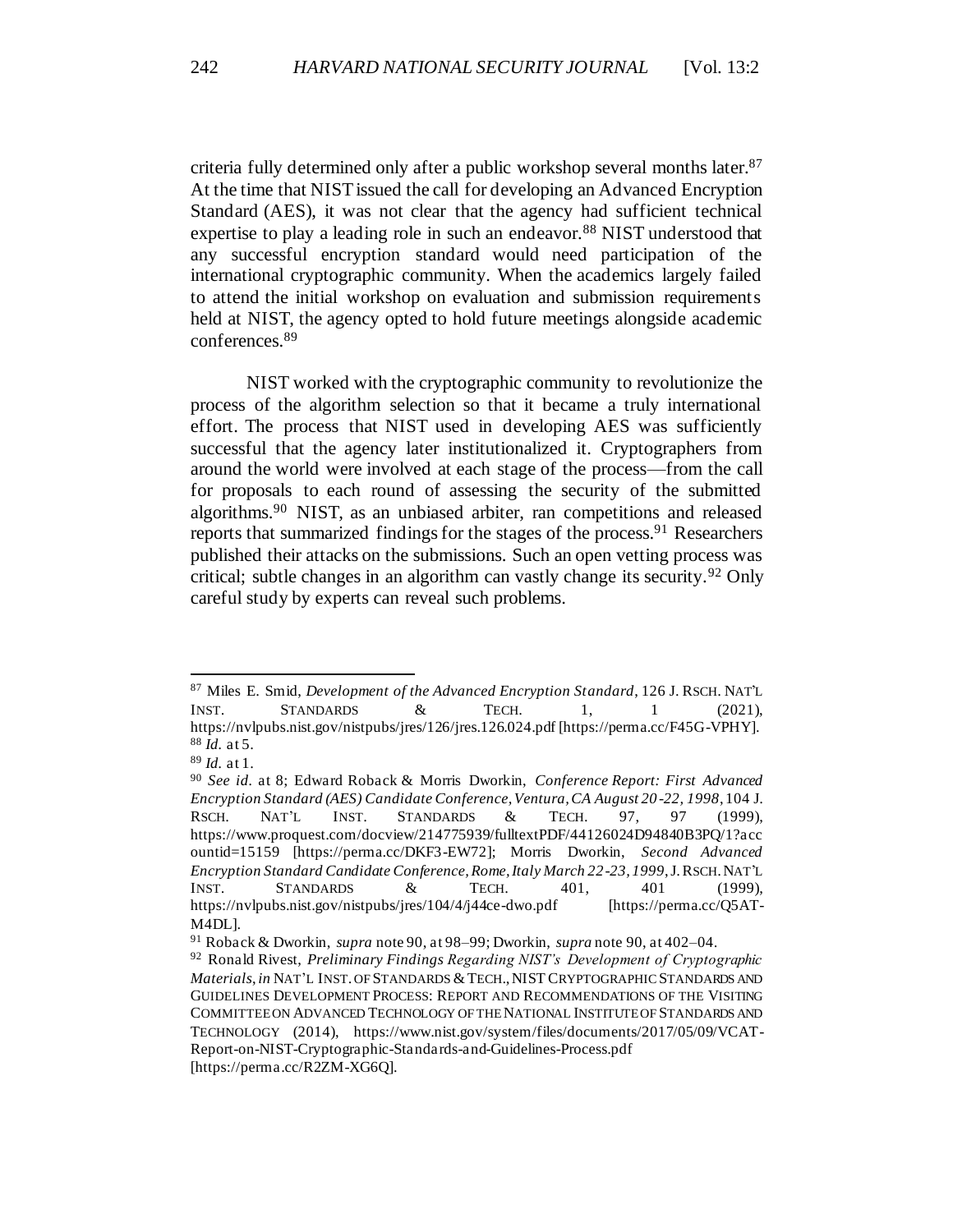Unlike the 1970s, when IBM was an outlier in having cryptographic capabilities, most major technology companies in the U.S. and abroad had a unit responsible for implementing cryptography by the late 1990s; some also conducted cryptographic research. Cryptography research was well established in universities in North America, Europe, and Asia.<sup>93</sup> With this diffusion of expertise to non-state actors, NIST had a significantly larger pool of possible contributors than when it launched its call for DES. There were fifteen full submissions to the AES competition, only one of which had solely U.S. authorship.<sup>94</sup> NIST's effort to attract the international community, which included holding one evaluation meeting in Rome, worked. The chosen algorithm, Rijndael, an algorithm designed by two Belgian researchers, <sup>95</sup> was renamed Advanced Encryption Standard and approved as a FIPS in 2001.<sup>96</sup>

Meanwhile, NSA's interest in breaking cryptosystems was shifting. In the 1970s, NSA had been able to break many encryption systems around the world, but by the late 1990s, this situation was changing.<sup>97</sup> There were increasing numbers of bills in Congress intended to limit the export controls<sup>98</sup> that had largely prevented foreign use of U.S. computer and communications equipment with strong cryptographic systems.

<sup>&</sup>lt;sup>93</sup> The first academic research conference in cryptography was CRYPTO, held in Santa Barbara, California in 1981and has been held annually since. Eurocrypt, more formally known as the Annual International Conference on the Theory and Applications of Cryptographic Techniques, was first held as a workshop in 1982; it has been held annually since 1984. Asiacrypt, now formally known as International Conference on the Theory and Application of Cryptology and Information Security, was held as Auscrypt in Australia in 1990, then changed its name to Asiacrypt in 1991 when it was held in Japan; it has been held annually in venues across Asia since then. *See generally* INT'L ASS'N FOR CRYPTOLOGIC RSCH., https://www.iacr.org [https://perma.cc/E8ZU-Q6J9] (last visited Jan. 15, 2022).

<sup>94</sup> Smid, *supra* not[e 87,](#page-18-1) at 1. Smid's paper lists four submissions—HPC, RC6, SAFER+, and Twofish—as from the United States, *id.*, but in fact, only HPC was designed solely by U.S. citizens. Susan Landau, *Communications Security for the Twenty-First Century: The Advanced Encryption Standard,* 47 NOTICES AM. MATHEMATICAL SOC'Y 450, 453 (2000).

<sup>95</sup> JOAN DAEMEN & VINCENT RIJMEN, AES PROPOSAL: RIJNDAEL 1 (1999), http://csrc.nist.gov/encryption/aes/rijndael [https://perma.cc/S8ZK-KY33].

<sup>96</sup> NAT'L INST. OF STANDARDS & TECH., FEDERAL INFORMATION PROCESSING STANDARDS PUBLICATION 197: ADVANCED ENCRYPTION STANDARD (AES) 1, 5 (2001), https://nvlpubs.nist.gov/nistpubs/FIPS/NIST.FIPS.197.pdf [https://perma.cc/M2GK-R8K8].  $97$  145 CONG. REC. S8791 (daily ed. July 19, 1999) (statement of Sen. Kerrey).

<sup>98</sup> This included the Promotion of Commerce On-line in the Digital Era (PRO-CODE) bill in the Senate (S.377, 105th Cong. (1997)), the Security and Freedom Through Encryption (SAFE) Act in the House (H.R. 695, 105th Cong. (1997)), and the Promote Reliable On -Line Transactions to Encourage Commerce and Trade (PROTECT) Act in the Senate (S.798, 106th Cong. (1999)) in the 106th legislative session.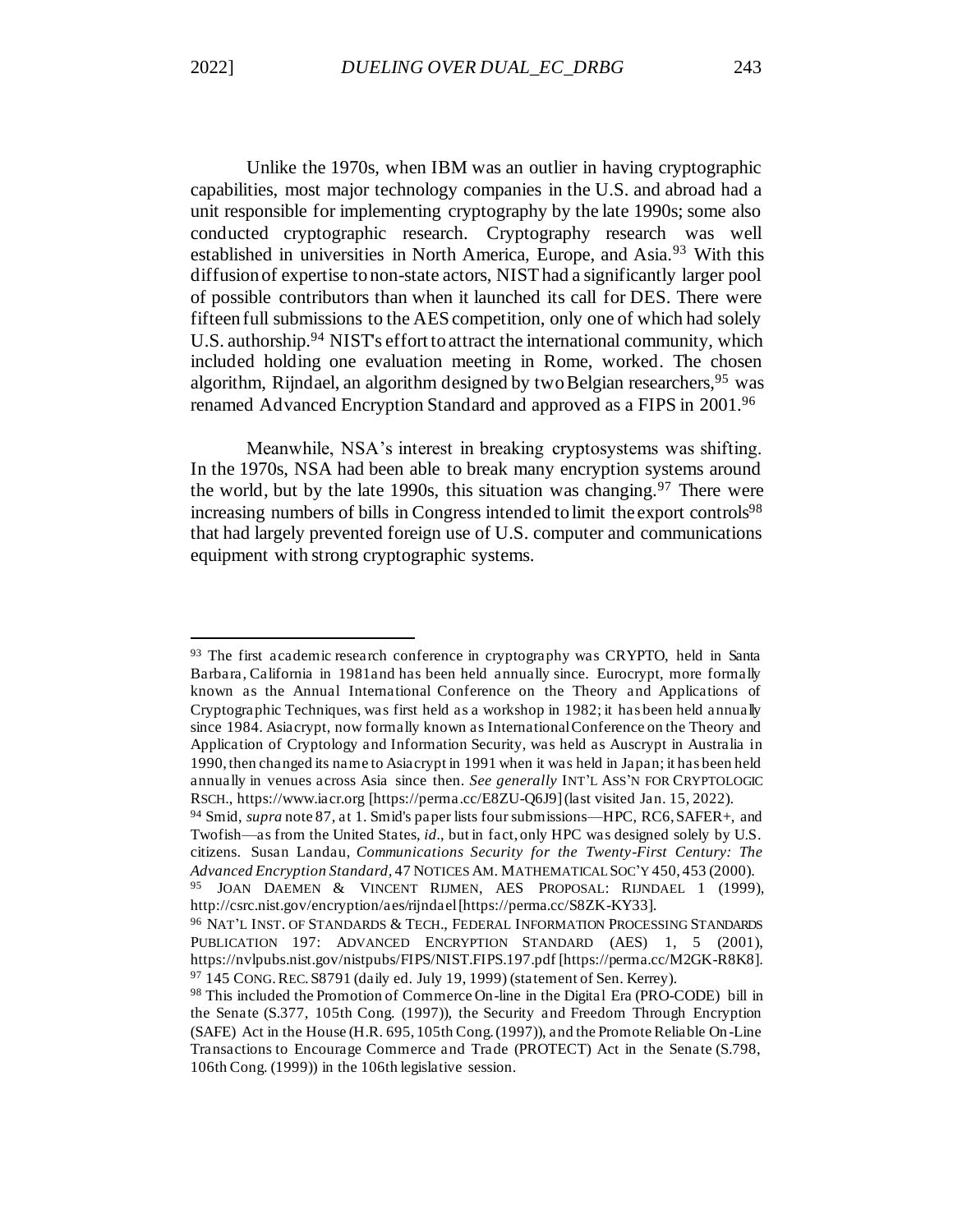It was not clear that the controls, which hurt U.S. competitiveness, were that useful any longer. Increased use of submarine fiber-optic cables made NSA collection much more difficult.<sup>99</sup> Meanwhile increased strength of cryptosystems deployed by foreign governments made communications decryption more challenging.<sup>100</sup> A "recently retired" senior CIA officer told reporter Seymour Hersh in 1999 that, "The dirty little secret is that fiber optics and encryption are kicking Fort Meade [NSA headquarters] in the nuts."<sup>101</sup> Knowing the when and who of communications—the so-called communications "metadata"—could often be as useful as knowing the communications content,<sup>102</sup> and network exploitation became the agency's new priority. In exchange for Congress providing extra funding for this new priority, NSA backed off on the more stringent export controls. The agency opted for controls that enabled it to do its job but also enabled Silicon Valley to export many products with strong encryption.<sup>103</sup>

# <span id="page-20-0"></span>*D. From Tension to Trust: NIST's Changing Relationship with the Cryptographic Research Community*

Conflict between the U.S. government and the private sector over encryption policy arose in the 1970s over the publication of cryptography research.<sup>104</sup> It simmered in the 1980s, breaking out in full force in the 1990s

<sup>99</sup> Seymour Hersh, *The Intelligence Gap*, NEW YORKER (Dec. 6, 1999), https://www.newyorker.com/magazine/1999/12/06/the-intelligence-gap [https://perma.cc/JYK4-GTF9].

<sup>100</sup> *Id*.

<sup>101</sup> *Id*.

<sup>&</sup>lt;sup>102</sup> Thus, for example, immediately after the attacks of September 11th, the U.S. government set up a secret program to collect U.S. bulk domestic communications metadata. This program was first revealed by *USA Today* in May 2006. Leslie Cauley, *NSA Has Massive Database of Americans' Phone Calls*, USA TODAY (May 11, 2006), https://usatoday30.usatoday.com/news/washington/2006-05-10-nsa\_x.htm

<sup>[</sup>https://perma.cc/6BF5-WT8F]. The program, which had originally begun under "presidential authority," was then authorized under Uniting and Strengthening America by Providing Appropriate Tools Required to Intercept and Obstruct Terrorism (USA PATRIOT) Act of 2001, Pub. L. No. 107-56, § 215, 115 Stat. 272, 287 (2001) (codified as amended at 50 U.S.C. § 1861(a)(1)). *See, e.g.*, NAT'L RSCH. COUNCIL, BULK COLLECTION OF SIGNALS INTELLIGENCE: TECHNICAL OPTIONS 20 (2015), https://www.nap.edu/catalog/19414/bulkcollection-of-signals-intelligence-technical-options [https://perma.cc/HY9K-8W9P]. <sup>103</sup> Landau, *supra* not[e 80,](#page-16-1) at 425.

<sup>104</sup> In 1979, NSA Director Bobby Inman warned that open publication of cryptography research was a threat to national security. *See, e.g., Report of the Public Cryptography Study Group*, Communications of the ACM, Vol. 24, No. 7 (July 1981), at 436.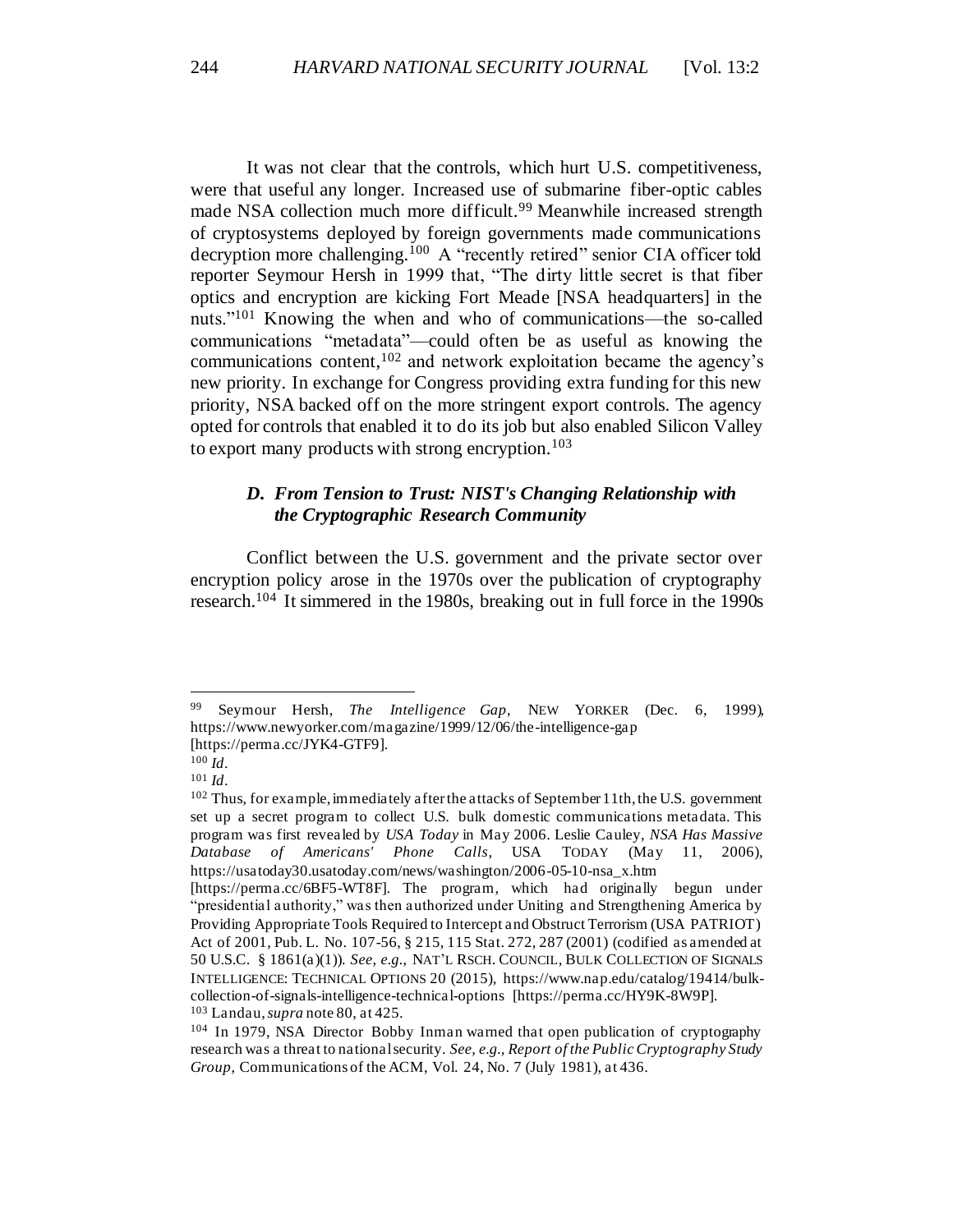over restrictions due to export controls and the introduction of the Clipper chip.<sup>105</sup>

Cryptography is a dual-use technology. During the Cold War, the technology was subject to export controls. The fall of the Soviet Union coincided with the time that U.S. industry began heavily pressuring the government to release those controls on cryptographic equipment (this was also the time just before the development of the public Internet). The 1990s marked a period of great public debate<sup>106</sup> on the E.U. and U.S. controls, which were greatly loosened in 2000.<sup>107</sup>

<span id="page-21-0"></span>The Clipper chip, more formally known as  $EES<sub>108</sub>$  was a symmetrickey system with an 80-bit key—and two controversial aspects. The encryption algorithm, Skipjack, was designed by NSA and was classified.<sup>109</sup> The encryption keys were to be split and escrowed with agencies of the U.S. government. The public first learned of Clipper in an April 1993 *New York Times* article;<sup>110</sup> public response was swift—and strongly opposed.<sup>111</sup> NSA sought to have EES approved as a FIPS, but public comment on the proposed standard—2 in favor, 318 opposed—was highly negative, with opposition

<sup>105</sup> Whitfield Diffie & Susan Landau, *The Export of Cryptography in the 20th and the 21st Centuries, in* THE HISTORY OF INFORMATION SECURITY: A COMPREHENSIVE HANDBOOK 725, 728–730 (Karl De Leeuw & Jan Bergstra eds., 2007).

<sup>106</sup> *Id.* at 725.

<sup>107</sup> *See* Revisions to Encryption Items, 65 Fed. Reg. 62,600, 62,601 (Oct. 19, 2000) (codified at 15 C.F.R. pts. 734, 740, 742, 770, 772, 774); Council Regulation (EC) 1334/2000, of 22 June 2000 Setting up a Community Regime for the Control of Exports of Dual-Use Items and Technology, 2000 O.J. (L 159) 1, 4. The U.S. then followed up with further loosening of controls. *See*, *e.g.*, Roszel C. Thomsen II & Antoinette D. Paytas, *US Encryption Export Regulation: US to EU:* Me *Too! — The United States Amends its Export Controls on Encryption, Responding to Recent Developments in the European Union* , 17 COMP. L. & SEC. REPORT 11, 11–12 (2001), https://doi.org/10.1016/S0267-3649(01)00103-0 [https://perma.cc/3PR6-QGWS].

<sup>108</sup> *See* NAT'L INST. OF STANDARDS & TECH., FEDERAL INFORMATION PROCESSING STANDARDS PUBLICATION 185: ESCROWED ENCRYPTION STANDARD 1, 2 (1994), https://csrc.nist.gov/csrc/media/publications/fips/185/archive/1994-02-

<sup>09/</sup>documents/fips185.pdf [https://perma.cc/2H5U-EEXU] [hereinafter FIPS PUBLICATION 185].

<sup>109</sup> The algorithm was later declassified. OFF. OF ASSISTANT SEC'Y OF DEF., ENCRYPTION FORMULAS DECLASSIFIED (1998), https://irp.fas.org/news/1998/06/b06231998\_bt316- 98.html [https://perma.cc/6LCZ-ZR8D].

<sup>110</sup> John Markoff, *Electronics Plan Aims to Balance Government Access with Privacy*, N.Y. TIMES (Apr. 16, 1993), https://www.nytimes.com/1993/04/16/us/electronics-plan-aims-tobalance-government-access-with-privacy.html [https://perma.cc/L8MD-U2XB].

<sup>111</sup> Steven Levy, *Battle of the Clipper Chip,* N.Y. TIMES MAG. (June 12, 1994), https://www.nytimes.com/1994/06/12/magazine/battle-of-the-clipper-chip.html [https://perma.cc/MX9K-NQKX].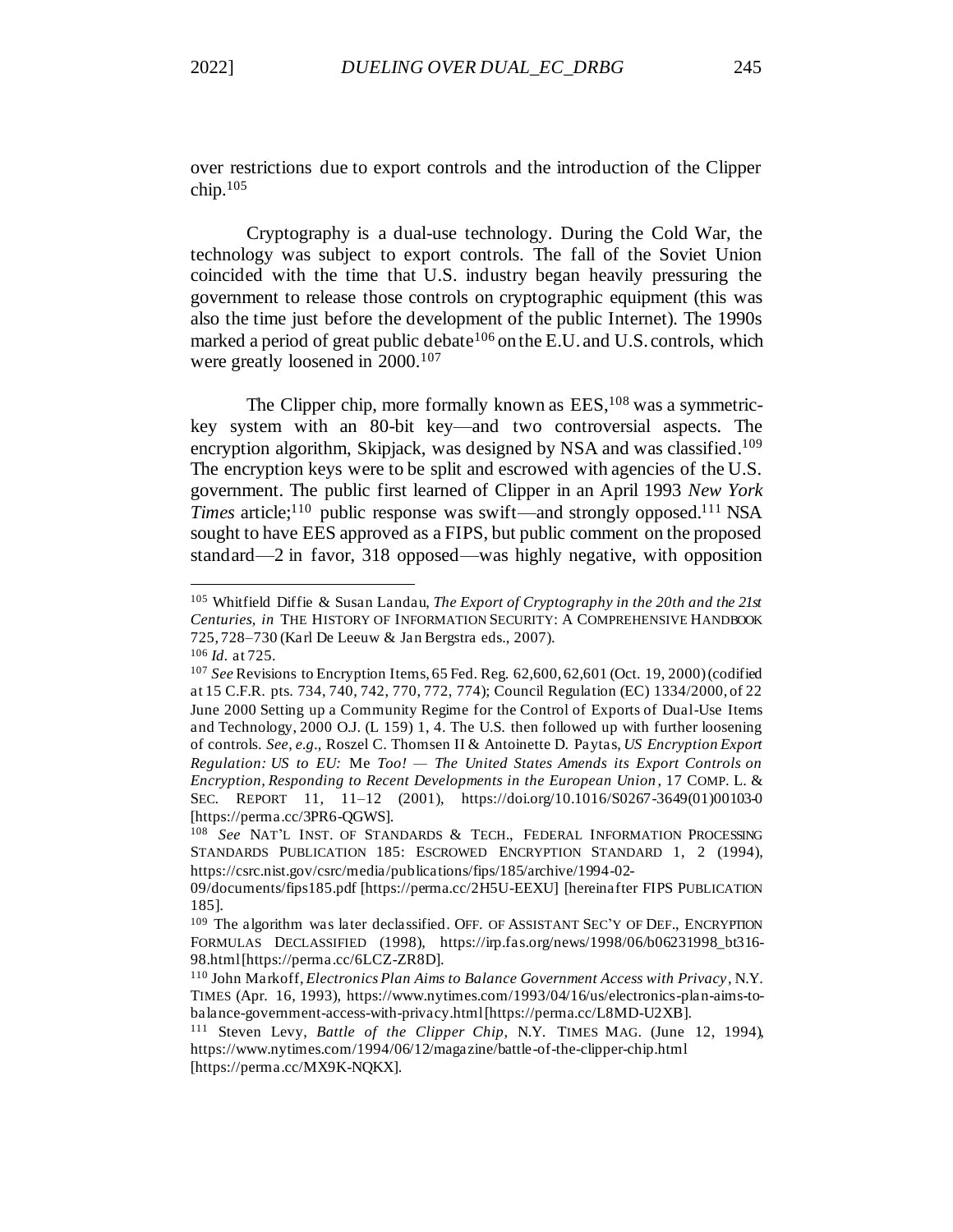coming from cryptographers, computer security experts, civil-liberties groups, and the public. $112$ 

NIST nonetheless approved EES as a FIPS in February 1994.<sup>113</sup> Neither the encryption algorithm nor the key-splitting method was specified in the FIPS.<sup>114</sup> NIST's approval of EES followed a 1994 decision to approve an NSA-backed digital signature standard as a FIPS instead of the more popular digital-signature method already in use by industry. From the outside, it looked as if NIST was not listening to public input and was heading towards cryptographic standards that provided security but not necessarily privacy.<sup>115</sup> Few knew that NIST had actually pressed for the industry-favored technique but had been overruled in the joint TWG.<sup>116</sup> Then NIST announced its effort on AES.

NIST knew that for AES to be widely accepted, development of the new standard would require the participation of the cryptographic community,<sup>117</sup> but NSA's role in the standard's development was the elephant in the room.<sup>118</sup> What would happen if NSA submitted a candidate to

<sup>112</sup> "We received 320 comments, only 2 of which were supportive," reported F. Lynn McNulty, Associate Director for Computer Security at the National Institute of Standards and Technology. *Id*.

<sup>113</sup> FIPS PUBLICATION 185, *supra* not[e 108](#page-21-0), at 2.

<sup>114</sup> *Id.* at 7–9.

<sup>115</sup> EES did not necessarily provide security. In 1994, Matt Blaze showed how to spoof the system so that a communication would be encrypted using EES but the keys would not be available to the U.S. government. Matt Blaze, *Protocol Failure in the Escrowed Encryption Standard*, PROC. OF THE 2D ACM CONF. ON COMPUT. COMMC'NS SEC. 59, 60 (1994), https://doi.org/10.1145/191177.191193 [https://perma.cc/H739-4HKW]. *See also* HAL ABELSON, ROSS ANDERSON, STEVEN M. BELLOVIN, JOSH BENALOH, MATT BLAZE, WHITFIELD DIFFIE, JOHN GILMORE, PETER G. NEUMANN, RONALD L. RIVEST, JEFFREY I. SCHILLER & BRUCE SCHNEIER, THE RISKS OF KEY RECOVERY, KEY ESCROW, AND TRUSTED THIRD PARTY ENCRYPTION 9-10 (1998), https://www.mattblaze.org/papers/escrowrisks98.pdf [https://perma.cc/2CSD-4TSY]. <sup>116</sup> Memorandum from Dennis K. Branstad & F. Lynn McNulty to John W. Lyons, Director of the Nat'l Inst. of Standards and Tech. (July 1990), *in* THIRD CPSR CRYPTOGRAPHY & PRIVACY CONFERENCE: SOURCEBOOK (David Banisar, Marc Rotenberg & Computer Professionals for Social Responsibility eds., 1993). FIPS 186 Digital Signature Standard (DSS) was published in 1994 but was replaced in 1998 by FIPS 186-1, which included the more popular RSA-based digital signature. NAT'L INST. OF STANDARDS & TECH., FEDERAL INFORMATION PROCESSING STANDARDS PUBLICATION 186-1: DIGITAL SIGNATURE  $STANDARD$  (DSS) 1, 6 (1998), https://csrc.nist.gov/CSRC/media/Publications/fips/186/1/archive/1998-12- 15/documents/fips186-1.pdf [https://perma.cc/KPF9-RZGU] [hereinafter FIPS PUBLICATION 186-1]. <sup>117</sup> Smid, *supra* not[e 87,](#page-18-1) at 5–6.

<sup>118</sup> *Id.* at 9.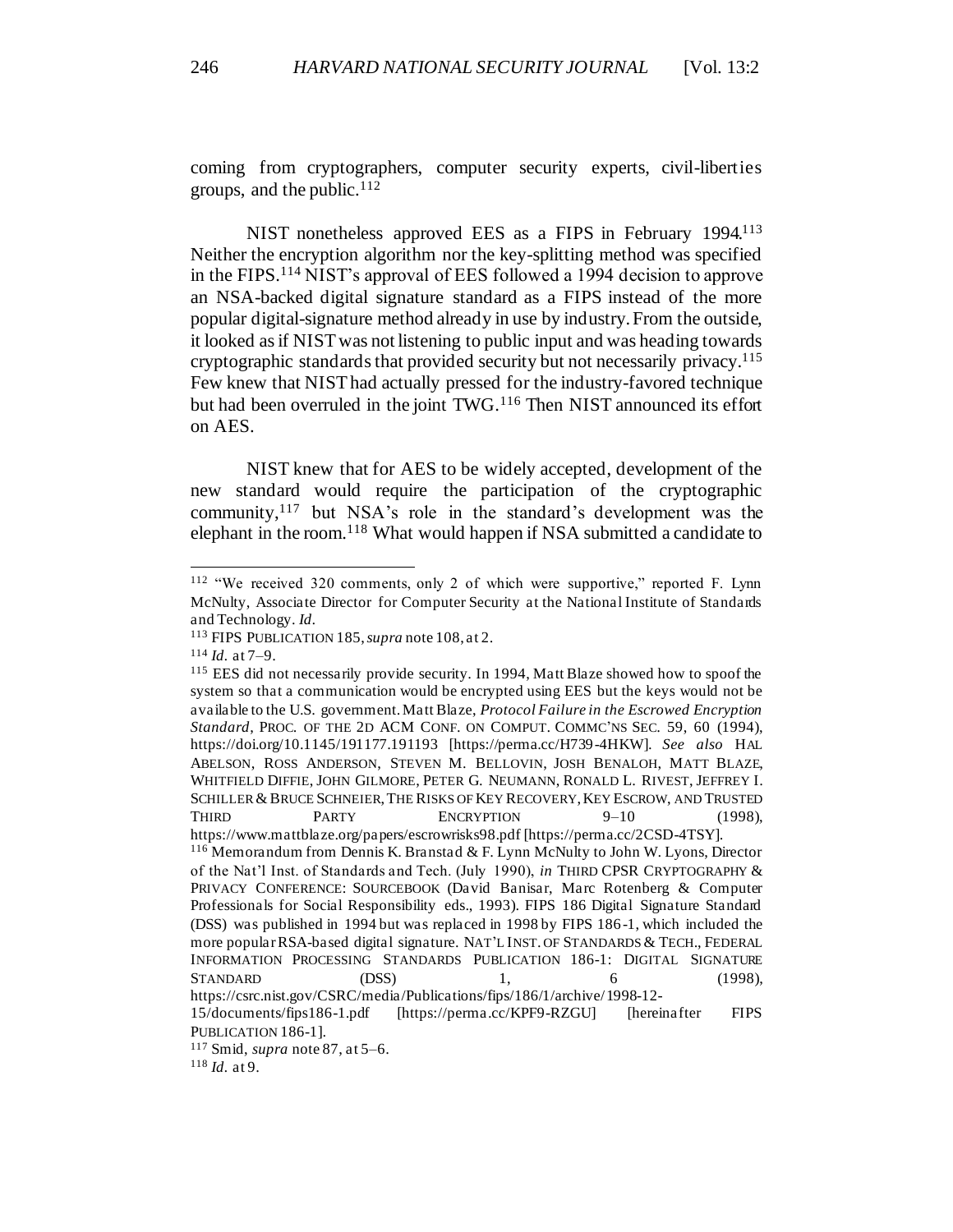the competition?<sup>119</sup> Would anyone trust the new encryption standard if it turned out to be NSA's submission? And what if NSA informed NIST of a classified weakness in a different submission?<sup>120</sup> How could NIST deprecate a candidate without providing an explanation of the flaw?<sup>121</sup>

Neither issue came to pass.<sup>122</sup> NSA did not submit an algorithm. The public cryptographic community conducted cryptanalysis on the submitted algorithms, and none of the five finalists were believed to have security flaws. And the chosen algorithm, Rijndael, was considered sufficiently secure that several years later, NSA's trust in the chosen standard was demonstrated when the agency approved AES for protecting classified data so long as it was in an NSA-certified implementation.<sup>123</sup> But that takes us ahead of our story.

<span id="page-23-1"></span><span id="page-23-0"></span>NIST's public competition to develop AES was a model of openness and transparency. The agency ran conferences in which there were public evaluations of the candidates;  $124$  the agency sought public comment through the Federal Register on the five finalists.<sup>125</sup> Candidate algorithms were evaluated according to security, cost, and algorithm and implementation characteristics (e.g., flexibility, algorithm suitability in hardware and software, and algorithm simplicity), with requirements discussed and considered in public.<sup>126</sup>

The cryptographic community, which early on in the selection process for AES had doubts about possible behind-the-scenes actions by NSA, was

<sup>119</sup> *Id.*

<sup>120</sup> *Id.*

<sup>121</sup> *Id.*

<sup>122</sup> Interview by Susan Landau with Brian Snow, Tech. Dir., Info. Assurance Directorate, Nat'l Sec. Agency (Dec. 27, 2012); Smid, *supra* not[e 87,](#page-18-1) at 9.

<sup>123</sup> NAT'L SEC. AGENCY, CNSS POLICY NO. 15, FACT SHEET NO. 1: NATIONAL POLICY ON THE USE OF THE ADVANCED ENCRYPTION STANDARD TO PROTECT NATIONAL SECURITY SYSTEMS AND NATIONAL SECURITY INFORMATION 2 (2003), https://csrc.nist.gov/csrc/media/projects/cryptographic-module-validationprogram/documents/cnss15fs.pdf [https://perma.cc/65MX-2HMK].

<sup>&</sup>lt;sup>124</sup> One candidate, submitted by Deutsche Telekom, was eliminated almost immediately after it was presented. *See* ELI BIHAM, ALEX BIRYUKOV, NIELS FERGUSON, LARS R. KNUDSON, BRUCE SCHNEIER & ADI SHAMIR, CRYPTANALYSIS OF MAGENTA 1 (1998), https://www.schneier.com/wp-content/uploads/2016/02/paper-magenta.pdf

<sup>[</sup>https://perma.cc/A2SK-VWD7].

<sup>125</sup> Smid, *supra* not[e 87,](#page-18-1) at 13.

<sup>126</sup> James Nechvatal, Elaine Barker, Donna Dodson, Morris Dworkin, James Foti & Edward Roback, *Status Report on the First Round of the Development of the Advanced Encryption Standard,* 104 J. RSCH. NAT'L INST. STANDARDS & TECH. 435, 436 (1999), https://nvlpubs.nist.gov/nistpubs/jres/104/5/j45nec.pdf [https://perma.cc/JE79-8R38].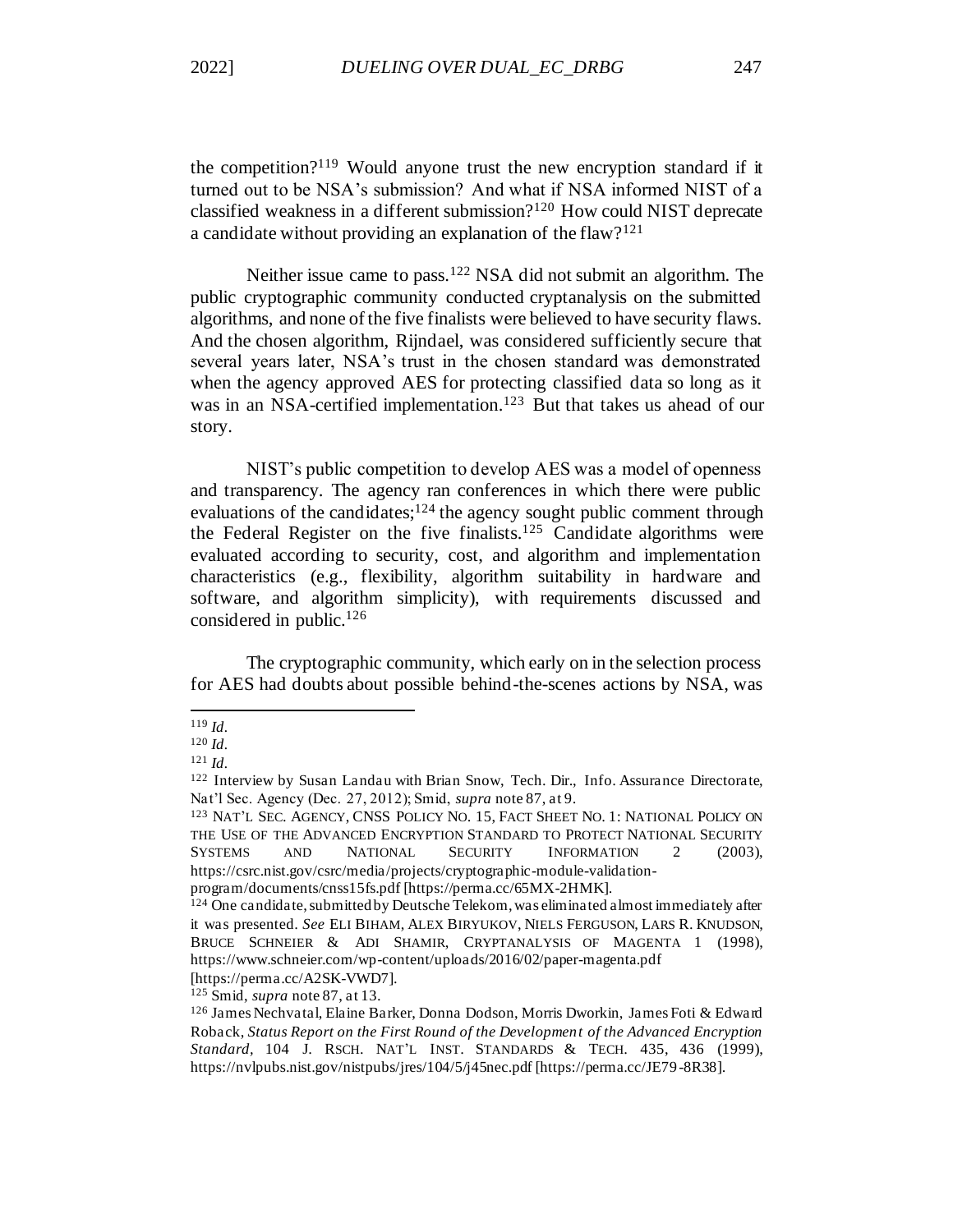won over by NIST's transparency. AES was quickly adopted by numerous standards organizations, including ISO, IEEE  $802.11^{127}$  (Wi-Fi) for securing wireless networks, and the Internet Engineering Task Force  $(IETF)^{128}$  for use in TLS.<sup>129</sup> AES was adopted in standards for transportation, the financial sector, media, ID cards, and much more.<sup>130</sup> NIST estimated that the benefit to the U.S. economy of AES was \$250 billion.<sup>131</sup> This success was not just due to AES's use in communications protocols, but all uses of AES, including for such non-communications purposes as file encryption. The cooperative relationship that NIST had forged with the cryptographic research community during the AES competition led to the agency assuming a leadership role in the development of internationally adopted cryptographic standards.<sup>132</sup> The 2013 Snowden disclosure of a backdoor within Dual EC DRBG threatened to end that.

#### <span id="page-24-1"></span>**II. THE AFTERMATH OF DUAL\_EC\_DRBG**

<span id="page-24-0"></span>The backdoor that NSA inserted into Dual EC DRBG had consequences; it was not just a theoretical break, but an actual one. Bits generated by the algorithm were predictable by anyone who knew the secret information, revealing the keys and thus the encrypted information. In December 2013, *Reuters* reported that NSA had paid RSA Security \$10 million to make Dual EC\_DRBG the default random-number generator in its

 $127$  The Institute of Electrical and Electronics Engineers (IEEE) develops standards in a number of industries; IEEE 802.11 is the working group that sets standards for wireless local area networks. *See IEEE 802.11™ Wireless Local Area Networks: The Working Group for WLAN Standards*, INST. OF ELECTRICAL & ELECTRONICS ENG'RS, https://www.ieee802.org/11 [https://perma.cc/4SL7-VM37] (last visited Jan. 17, 2022). Smid, *supra* not[e 87,](#page-18-1) at 14.

<sup>128</sup> The IETF develops many of the communications protocols used on the Internet. *See infra* Part III.B.2.

<sup>129</sup> Smid, *supra* not[e 87,](#page-18-1) at 14.

<sup>130</sup> David P. Leech, Stacey Ferris & John T. Scott, *The Economic Impacts of the Advanced Encryption Standard 1996–2017*, 3 ANNALS SCI. & TECH. POL'Y 142, 184 (2019), https://www.nist.gov/system/files/documents/2020/02/06/AES%202019.pdf [https://perma.cc/D7RF-YTA2].

<sup>131</sup> *Id.* at 222.

<sup>132</sup> This included the development of a secure hash function. *See* NAT'L INST. OF STANDARDS & TECH., FIPS PUBLICATION NO. 202,SHA-3 STANDARD: PERMUTATION-BASED HASH AND EXTENDABLE OUTPUT FUNCTIONS iii (2015), https://nvlpubs.nist.gov/nistpubs/FIPS/NIST.FIPS.202.pdf [https://perma.cc/D83V-4YD5].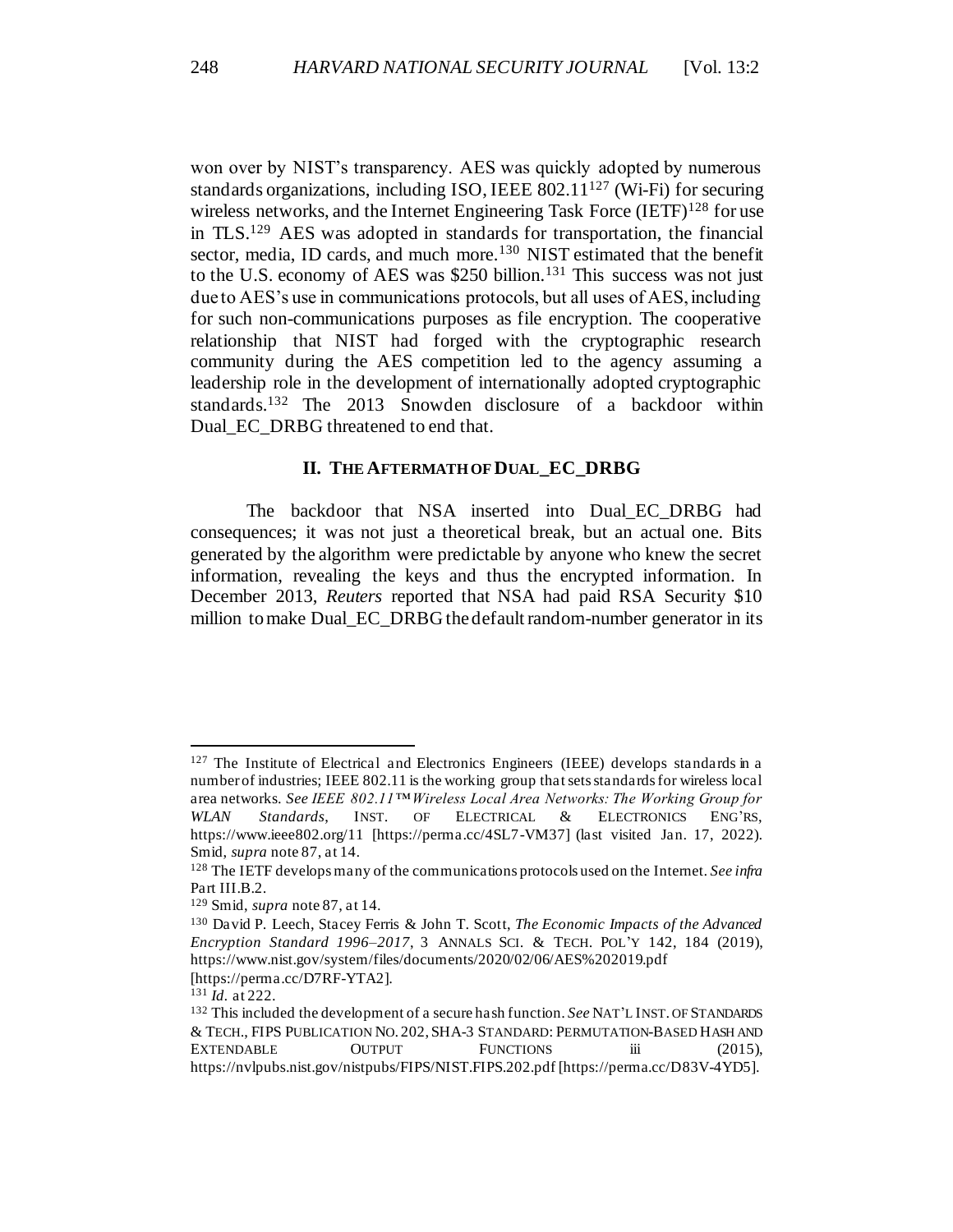BSAFE toolkit.<sup>133</sup> This opened the door to wider usage of the backdoored algorithm, including some implementations of SSL/TLS.<sup>134</sup>

It appears that NSA was not the only one to take advantage of the vulnerability built into Dual\_EC\_DRBG. Juniper, a U.S. company producing networking products, had used the Dual\_EC\_DRBG random-number generator in its operating system for their NetScreen VPN routers,<sup>135</sup> apparently at the behest of the Department of Defense.<sup>136</sup> According to Bloomberg, in 2012, a group linked to the Chinese government changed the parameters in the implementation of Dual\_EC\_DRBG in Juniper routers' operating system, creating a backdoor for an unknown party.<sup>137</sup> In other words, the vulnerability that NSA built into the NIST approved randomnumber generator was hacked by a third party, enabling a different actor— China—to listen to encrypted VPN communications.<sup>138</sup> In short, the worst that could happen—an approved encryption algorithm with a backdoor developed by a U.S. intelligence agency was hacked and used by an adversarial nation-state—had occurred.

NIST rectified the situation and remained a trusted provider of encryption standards used across Internet protocols. In Part II.A, we discuss

<sup>133</sup> Reuters reported that RSA Security's business personnel, not their technologists, made the decision to do so. Joseph Menn, *Exclusive: Secret Contract Tied NSA and Security Industry Pioneer*, REUTERS (Dec. 20, 2013), https://www.reuters.com/article/us-usasecurity-rsa/exclusive-secret-contract-tied-nsa-and-security-industry-pioneeridUSBRE9BJ1C220131220 [https://perma.cc/EE8C-MXDJ].

<sup>134</sup> As a result of other factors, the SSL backdoor was not always exploitable. *See* Stephen Checkoway, Matthew Fredrikson, Ruben Niederhagen, Adam Everspaugh, Matthew Green, Tanja Lange, Thomas Ristenpart, Daniel J. Bernstein, Jake Maskiewicz & Hovav Shacham, *On the Practical Exploitability of Dual EC in TLS Implementations, in* PROC. 23D USENIX SEC. SYMPOSIUM (2014), at 327, https://www.usenix.org/system/files/conference/usenixsecurity14/sec14-papercheckoway.pdf [https://perma.cc/U2NX-DU64].

<sup>135</sup> Bob Worrall, *Important Juniper Security Announcement*, JUNIPER (Dec. 17, 2015), https://community.juniper.net/answers/blogs/dscholl1/2020/12/23/important-

announcement-about-screenos [https://perma.cc/5E3L-7U65]; Kim Zetter, *Secret Code Found in Juniper's Firewalls Shows Risk of Government Backdoors*, WIRED (Dec. 18, 2015), https://www.wired.com/2015/12/juniper-networks-hidden-backdoors-show-the-risk-ofgovernment-backdoors/ [https://perma.cc/SQT3-NX4X].

<sup>136</sup> Jordan Robertson, *Juniper Breach Mystery Starts to Clear with New Details on Hackers and U.S. Role,* BLOOMBERG (Sept. 2, 2021), https://www.bloomberg.com/news/features/2021-09-02/juniper-mystery-attacks-traced-topentagon-role-and-chinese-hackers [https://perma.cc/5G7V-BWZ5].

<sup>&</sup>lt;sup>137</sup> This group was reported to be from APT 5, a hacking group affiliated with the Chinese government. *Id*.

 $^{138}$  *Id.*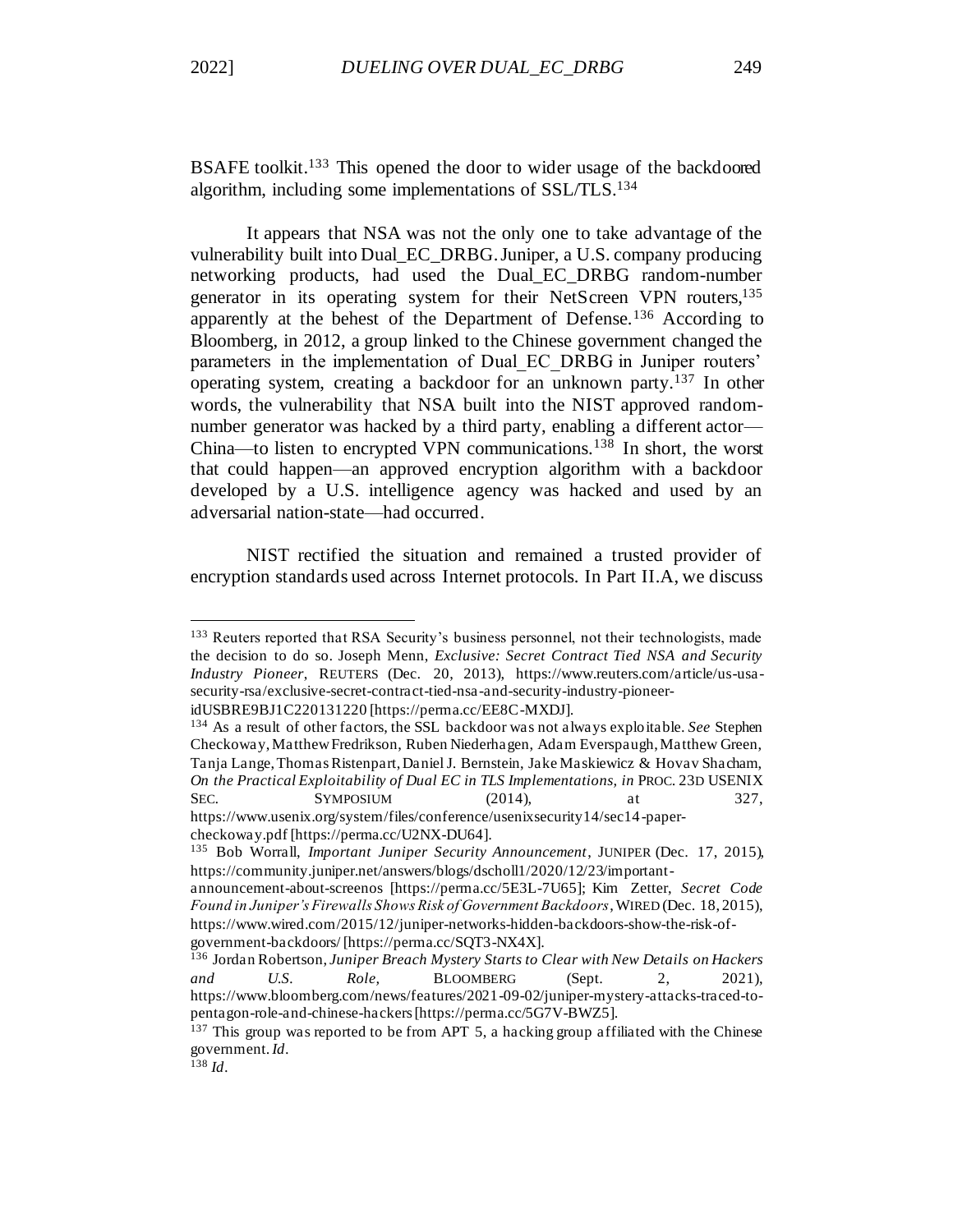NIST's response to the Dual\_EC\_DRBG fiasco and, in Part II.B, the community's reaction.

#### *A. NIST's Response to a Serious Failure*

<span id="page-26-0"></span>Within days of the *New York Times* article, NIST recommended against the use of Dual\_EC\_DRBG for random-number generation and reopened the standard for public comment,  $139$  a process that happens prior to FIPS approval. Seven months later, NIST removed its approval of Dual EC DRBG as a FIPS and urged vendors to replace implementations immediately if they had not already done so.<sup>140</sup> Though, for NIST, fixing a broken process that had allowed Dual\_EC\_DRBG to slip in as a standard was an even more critical issue. The concerns regarding Dual\_EC\_DRBG were not unknown prior to the September 2013 news story; questions were repeatedly raised about Dual\_EC\_DRBG's security prior to NIST's approval of the algorithm as a FIPS.<sup>141</sup> Yet, somehow, the standard was approved. As it removed the standard, NIST's Cryptographic Technology Group conducted an internal review to understand what allowed its standardization process to go so badly wrong.

The core of the problem was that despite previous conflicts between the two agencies over cryptographic standards in the 1990s, NIST did not anticipate that NSA would act as an adversary. NSA proposed a backdoored algorithm as a FIPS, claimed that the FIPS standardization was necessary for existing customers,  $142$  and then ensured wide deployment of the hacked system through the default implementation in the BSAFE toolkit. Not foreseeing such an action, NIST did not protect itself against the possibility.<sup>143</sup> During the FIPS approval process, NIST asked whether Dual\_EC\_DRBG *had been* corrupted but found no evidence of this; NIST

<sup>139</sup> NAT'L INST. OF STANDARDS & TECH., SUPPLEMENTAL ITL BULLETIN FOR SEPTEMBER 2013 (2013), https://csrc.nist.gov/CSRC/media/Publications/Shared/documents/itlbulletin/itlbul2013-09-supplemental.pdf [https://perma.cc/2YY8-W4GG].

<sup>140</sup> *NIST Removes Cryptography Algorithm from Random Number Generation Recommendations*, NAT'L INST. OF STANDARDS AND TECH. (Apr. 21, 2014), https://www.nist.gov/news-events/news/2014/04/nist-removes-cryptography-algorithmrandom-number-generator-recommendations[https://perma.cc/BPE2-HBQG].

<sup>141</sup> *See* Shumow, *supra* not[e 11;](#page-5-0) *see also* Gjøsteen, *supra* not[e 13](#page-5-1).

<sup>142</sup> KELSEY, *supra* not[e 46](#page-12-0), at 26.

<sup>&</sup>lt;sup>143</sup> A researcher at NIST had asked questions about the generation of the parameters but was informed that "NSA had told not to talk about it." *Id*. at 23. That should have been a red flag, but the significance of this point was not noted at the time.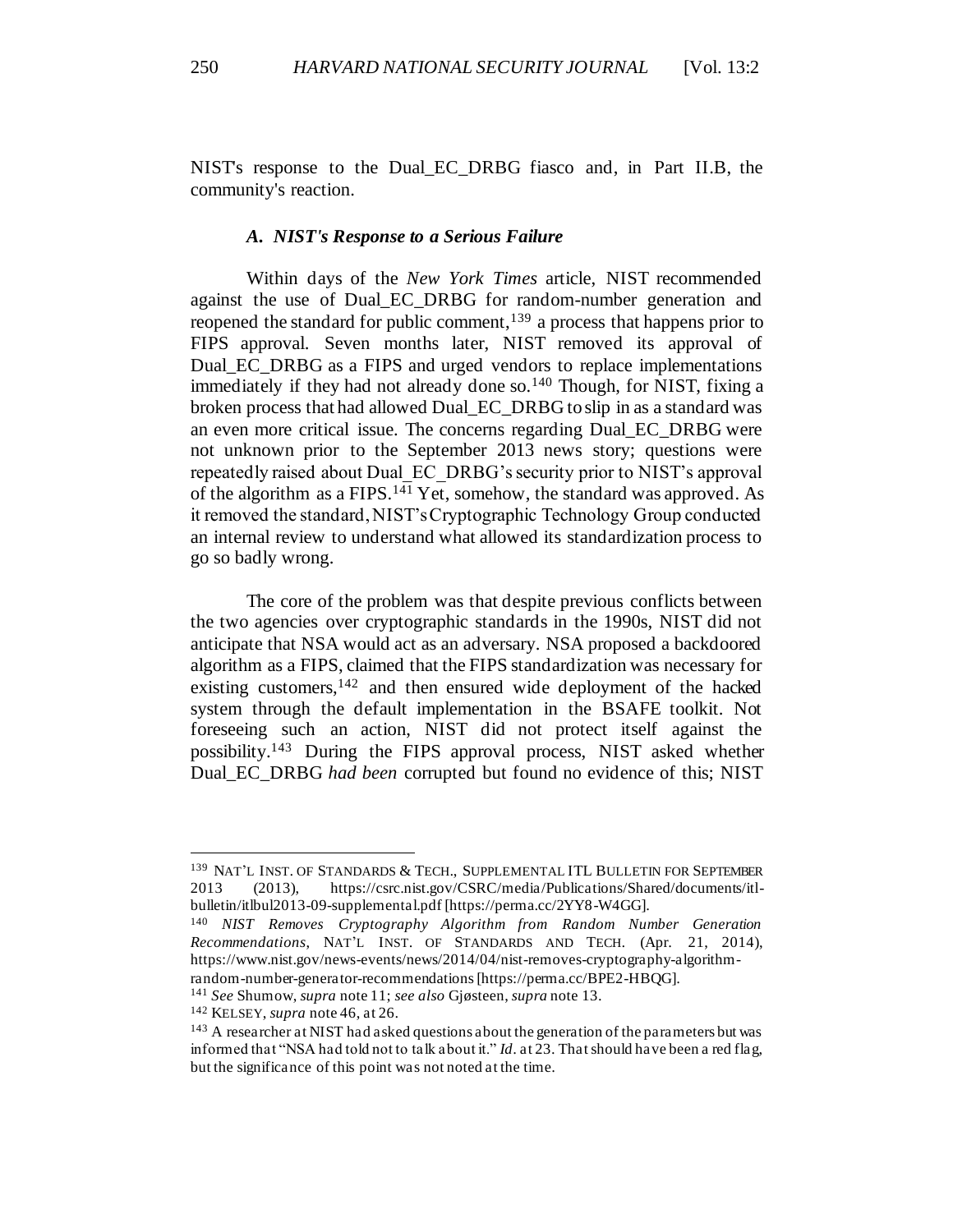did not ask whether Dual\_EC\_DRBG *could have been* corrupted.<sup>144</sup> The latter question would have produced a different answer.

<span id="page-27-0"></span>NIST's post-Snowden revisions to its cryptographic standard approval process needed to fix the loopholes that enabled such double dealing. In February 2014, the NIST's CSD released a draft document on its development process for cryptographic standards and guidelines in which it stressed that transparency, openness, balance, technical merits, and global acceptability guided its development of cryptographic standards.<sup>145</sup> To achieve balance, NIST would continue engaging with stakeholders in "*academia, industry*, and government" (emphasis added) during each stage of the process.<sup>146</sup> Clarifying that NSA did not govern NIST's actions, NIST explained that "NIST works closely with the NSA in the development of cryptographic standards…because of the NSA's vast expertise in cryptography" and because NIST was statutorily required under the Federal Information Security Management Act of 2002 to consult with NSA and other agencies on standards.<sup>147</sup>

Many concerns about the transparency of NSA's role in NIST cryptographic standards were raised during the public comment period for this draft document. Ian Goldberg, a leading cryptographer at the University of Waterloo, observed that, "[i]nformal channels are a way to breach transparency."<sup>148</sup> Naturally, much focus was on NSA; a group of U.S. civilsociety organizations stated, "NIST should establish a policy wherein the Agency publicly explains the extent and nature of the NSA's consultation on future standards and any modifications thereto made at NSA's request."<sup>149</sup>

<sup>144</sup> *Id*. at 24–34.

<sup>&</sup>lt;sup>145</sup> NAT'L INST. OF STANDARDS & TECH., NISTIR 7977, NIST CRYPTOGRAPHIC STANDARDS AND GUIDELINES DEVELOPMENT PROCESS (DRAFT) 1–2 (2014), https://csrc.nist.gov/csrc/media/publications/nistir/7977/final/documents/nistir\_7977\_draft. pdf [https://perma.cc/P35N-MXW4] [hereinafter NISTIR 7977 CRYPTOGRAPHIC STANDARDS].

<sup>146</sup> *Id*. at 3.

<sup>147</sup> *Id*. at 2.

<sup>148</sup> Ian Grigg, *Comments on NIST IR 7797, in* PUBLIC COMMENTS RECEIVED ON NISTIR 7797: NIST CRYPTOGRAPHIC STANDARDS AND GUIDELINES DEVELOPMENT PROCESS (DRAFT) 5 (Nat'l Inst. of Standards & Tech. ed., 2014), https://csrc.nist.gov/CSRC/media/Publications/nistir/7977/final/documents/public-

comments-nistir7977.pdf [https://perma.cc/B5JB-KFRY] [hereinafter NISTIR 7797 PUBLIC COMMENTS].

<sup>149</sup> Access et al., *In the Matter of NIST Cryptographic Standards and Guidelines Development Process NIST IR 7977 (Draft)*, *in* NISTIR 7797 PUBLIC COMMENTS, *supra* note 148, at 44. We noted that the statement, "NIST works closely with the NSA in the development of cryptography standards" needed clarification. "[Did] this mean that NSA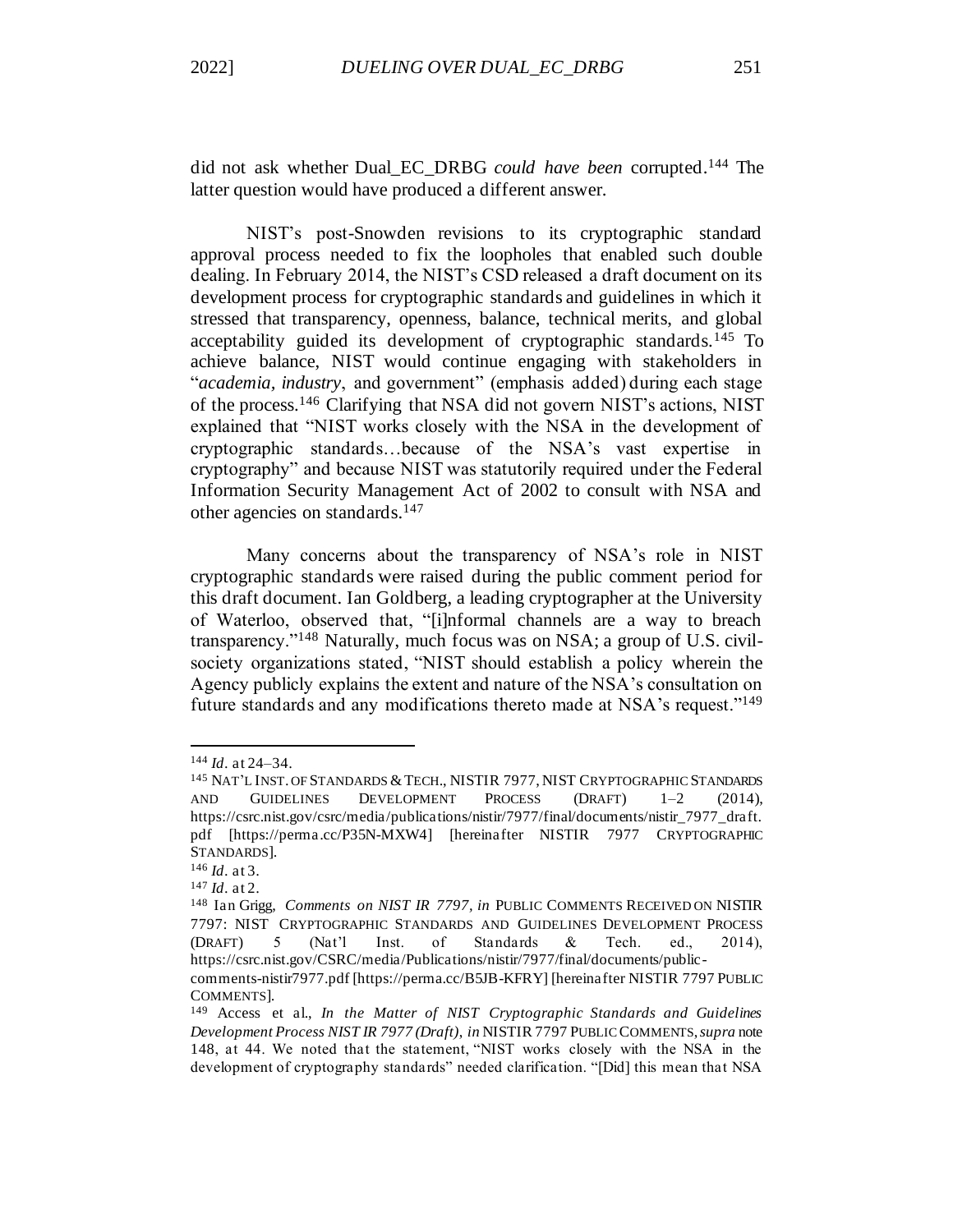The Center for Democracy and Technology (CDT), a civil-society organization in Washington, D.C., focused on the need for proper documentation for "each feature of a cryptographic standard and the rationale behind choosing particularly critical parameters or features" as well as for proposed changes to an algorithm or parameters.<sup>150</sup> CDT also asked if NIST personnel are trained to spot potential cases of subversion of standards.<sup>151</sup> Respondents also had other issues, including intellectual property concerns. NIST's principles include seeking technologies unencumbered by patents; this issue was not directly relevant to the Dual\_EC\_DRBG situation.

Despite raising concerns about NIST's transparency, commenters pointed to the importance of NIST standards' international adoption. CDT recognized "the prominent role NIST cryptographic standards play in computing and networking contexts…[and that they are] widely adopted."<sup>152</sup> Kent Landfeld, the Director of Standards and Technology Policy at Intel subsidiary McAfee, further explained that "the result of NIST's work has become relevant worldwide, because industry has adopted NIST crypto standards as the best available."<sup>153</sup> Emblematic of many commenters. Microsoft Principal Software Development Engineer, Niels Ferguson, clarified that prior to those disclosures, "NIST has had international credibility to essentially set the cryptographic standards for the world."<sup>154</sup>

<span id="page-28-0"></span>In spring 2014, NIST held an external review that included eminent cryptographers and computer security experts.<sup>155</sup> Echoing the comments made on NIST's draft document on developing cryptographic standards, this Committee of Visitors (CoVs) emphasized the "paramount importance" of

provides the algorithms (per DSA)? Does it mean that NSA vets the crypto algorithms (per the AES competition)? Does it mean that it promotes algorithms provided by NSA (per Dual EC-DRBG)?" Susan Landau, *Re: comments on NIST's Draft Cryptographic Standards and Guidelines Development* Process, *in* NISTIR 7797 PUBLIC COMMENTS, *supra* note 148, at 6. <sup>150</sup> Ctr. for Democracy & Tech., *Comments on: Draft NIST Interagency Report 7797*, *in* NISTIR 7797 PUBLIC COMMENTS, *supra* note 148, at 32.

<sup>151</sup> *Id*.

<sup>152</sup> *Id*.

<sup>153</sup> Kent Landfield, *Re: Intel Comments in Response to INST IR 7977*, *in* NISTIR 7797 PUBLIC COMMENTS, *supra* note 148, at 38.

<sup>154</sup> Niels Ferguson, *Comments on Draft NIST Interagency Report 7977*, *in* NISTIR 7797 PUBLIC COMMENTS, *supra* note 148, at 35.

<sup>155</sup> NAT'L INST. OF STANDARDS & TECH., NIST CRYPTOGRAPHIC STANDARDS AND GUIDELINES DEVELOPMENT PROCESS: REPORT AND RECOMMENDATIONS OF THE VISITING COMMITTEE ON ADVANCED TECHNOLOGY OF THE NATIONAL INSTITUTE OF STANDARDS AND  $TECHNOLOGY$   $1-2$   $(2014)$ ,

https://www.nist.gov/system/files/documents/2017/05/09/VCAT-Report-on-NIST-Cryptographic-Standards-and-Guidelines-Process.pdf [https://perma.cc/R2ZM-XG6Q].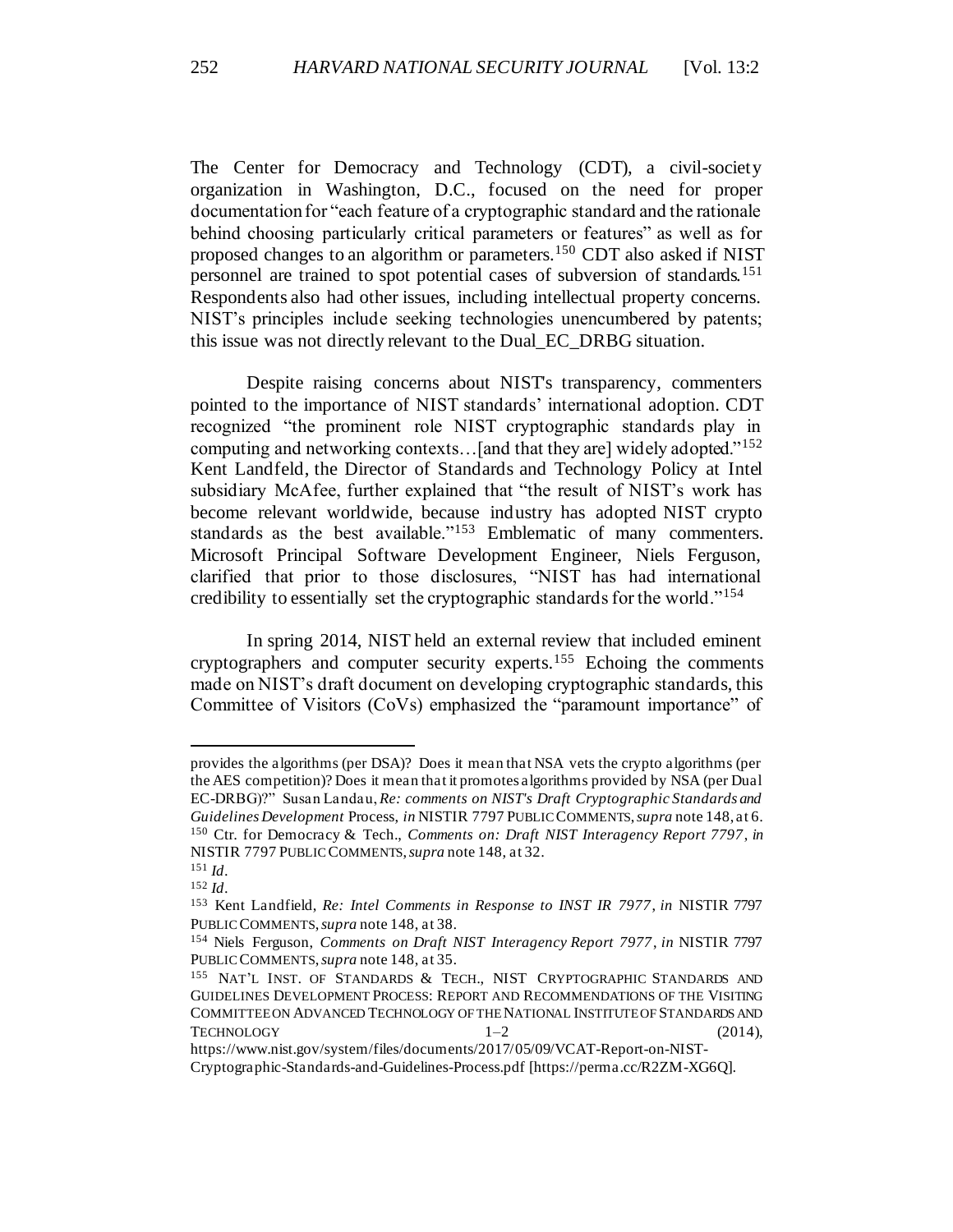NIST having open and transparent processes for developing cryptographic standards.<sup>156</sup> It stressed that any processes during standardization should be documented.<sup>157</sup> The committee emphasized that it was critical for NIST's standardization process to have "the trust and support of the cryptographic community."<sup>158</sup>

One of the experts, Steve Lipner, at the time a Partner Director of Program Management at Microsoft, wrote that the set of principles guiding NIST's development of cryptographic standards, should be, "Security first ... Transparency of process ... Transparency of product."<sup>159</sup> Another expert, Professor Bart Preneel, a leading cryptographer and security expert, <sup>160</sup> wrote that the draft document on developing cryptographic standards should take the comments on the draft into account and that the document should "add 'due process' [while] 'avoiding undue influence.'"<sup>161</sup> Preneel urged that, in the context of NIST's work with NSA the words, "'consult,' 'coordination,' and 'work closely'" be clarified.<sup>162</sup> Cryptographer Ronald Rivest, the coinventor of RSA, stated, "NIST's reliance on NSA expertise should be greatly reduced. All standards-related communications between NIST and the NSA

<sup>156</sup> *Id*. at 3.

<sup>157</sup> *Id*.

<sup>158</sup> *Id*.

<sup>159</sup> Steven B. Lipner, *Report of Steven B. Lipner to the NIST VCAT Subcommittee on Cybersecurity*, *in* NIST CRYPTOGRAPHIC STANDARDS AND GUIDELINES DEVELOPMENT PROCESS, *supra* not[e 155,](#page-28-0) at 5.

<sup>&</sup>lt;sup>160</sup> Among his many efforts, Preneel ran NESSIE, the New European Schemes for Signatures, Integrity, and Encryption, a three-year E.U. program to design new encryption primitives, including block ciphers, hash functions, additive stream ciphers, and digital signatures. The three-year effort was organized much the way NIST cryptographic efforts since AES have been run, with open calls for submissions, workshops to evaluate the primitives, et c. *See* NEW EUROPEAN SCHEMES FOR SIGNATURES, INTEGRITY & ENCRYPTION, https://www.cosic.esat.kuleuven.be/nessie [https://perma.cc/JW7W-FN65] (last visited Dec. 21, 2021). In some sense, NESSIE was a European effort to match NIST's AES competition—it was to contribute to the AES standardization process—but its purpose was also European-centric, specifically to "maintain the strong position of European research while strengthening the position of European industry in cryptography." *New European Schemes for Signatures, Integrity, and Encryption*, EUR. COMMISSION, https://cordis.europa.eu/project/id/IST-1999-12324 (last updated Jun. 13, 2005) [https://perma.cc/768X-X6U6]. To the extent that the project contributed to the development of appropriate primitives, it was a success. But NESSIE made no dent in NIST's international leadership. NESSIE was a research project; it did not represent a strategic initiative to replace NIST's role with a European alternative.

<sup>161</sup> Bart Preneel, *Comments on the NIST Cryptographic Standards and Guidelines Development Program*, *in* NIST CRYPTOGRAPHIC STANDARDS AND GUIDELINES DEVELOPMENT PROCESS, *supra* note 155, at 15. <sup>162</sup> *Id.* at 16.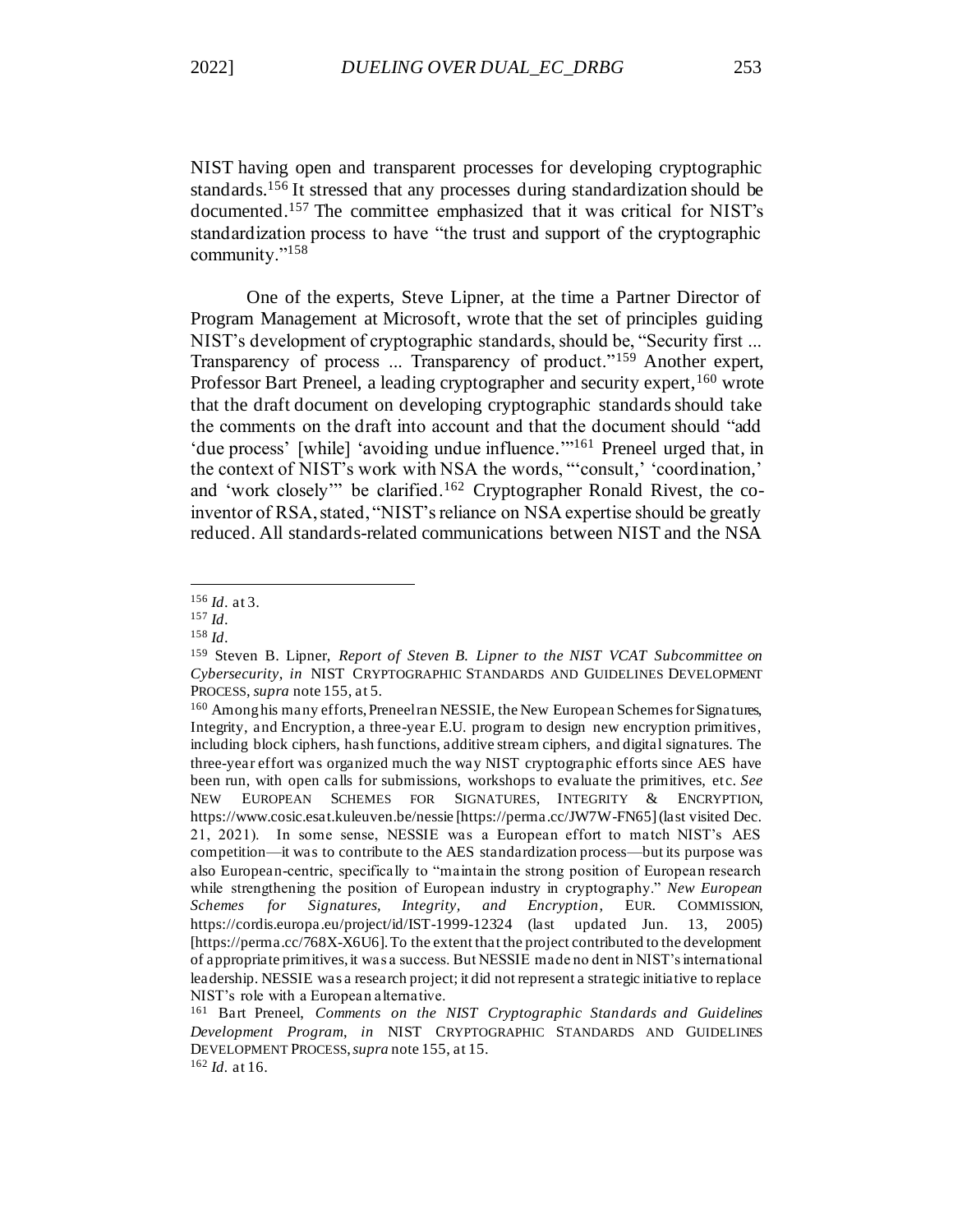should be in writing and part of the public record."<sup>163</sup>

NIST needed to wean itself from its dependency on NSA. Consulting with the intelligence agency was appropriate, but NIST needed the ability to "assess" and "reject" NSA's advice.<sup>164</sup> To do so, NIST needed to increase its own technical capabilities. And the relationship with NSA had to be clarified, with NIST senior management ensuring that changes were made that enabled NIST to function independently of NSA.<sup>165</sup>

NIST acted to bolster its technical expertise. From just four cryptographers on staff at the time of Dual\_EC\_DRBG's approval, by 2019, the number of cryptographers within NIST CSD had more than tripled.<sup>166</sup> In addition, the division hosts five to six guest researchers in cryptography annually, thus increasing its expertise as well as connections with academia.<sup>167</sup> Some guest researchers, sponsored by foreign governments, are from outside the U.S.<sup>168</sup> This bolsters international trust of NIST's cryptographic standards efforts.

In 2016, CSD publicly outlined its revised cryptographic standards and guidelines process to emphasize principles of transparency, openness, balance, integrity, technical merit, global acceptability, usability, continuous improvement, innovation, and intellectual property.<sup>169</sup> Opening with the transparency principle—"All interested and affected parties have access to essential information regarding standards and guidelines-related activities throughout the development process" <sup>170</sup>—demonstrated a clear break with

<sup>163</sup> Ronald Rivest, *Preliminary Findings Regarding NIST's Development of Cryptographic Materials*, *in* NIST CRYPTOGRAPHIC STANDARDS AND GUIDELINES DEVELOPMENT PROCESS, *supra* note 155.

<sup>164</sup> *See* NIST CRYPTOGRAPHIC STANDARDS AND GUIDELINES DEVELOPMENT PROCESS, *supra*  note 155, at 4.

<sup>165</sup> *See id*.

<sup>166</sup> Interview with Lily Chen, Manager of Cryptographic Tech. Group, Comput. Sec. Div., Nat'l Inst. of Standards and Tech.; Donna Dodson, NIST Fellow, Chief Cybersecurity Advisor; John Kelsey, Computer Sci., Cryptographic Tech. Grp., Comput. Sec. Div., Nat'l Inst. of Standards and Tech.; Kerry McKay, Comput. Sc., Cryptograp hic Tech. Grp., Comput. Sec. Div., Nat'l Inst. of Standards and Tech.; Andrew Regenscheid, Comput. Sci., Cryptographic Tec. Grp., Comput. Sec. Div., Nat'l Inst. of Standards and Tech. (Mar. 19, 2018).

<sup>167</sup> *Id*.

<sup>168</sup> Personal communication from Lily Chen, Manager of Cryptography Tech. Group, Comput. Sec. Div., Nat'l Inst. of Standards and Tech., to authors (Mar. 26, 2021). <sup>169</sup> NISTIR 7977 CRYPTOGRAPHIC STANDARDS,*supra* not[e 145](#page-27-0), at 2–3.

<sup>170</sup> *Id*. at 2.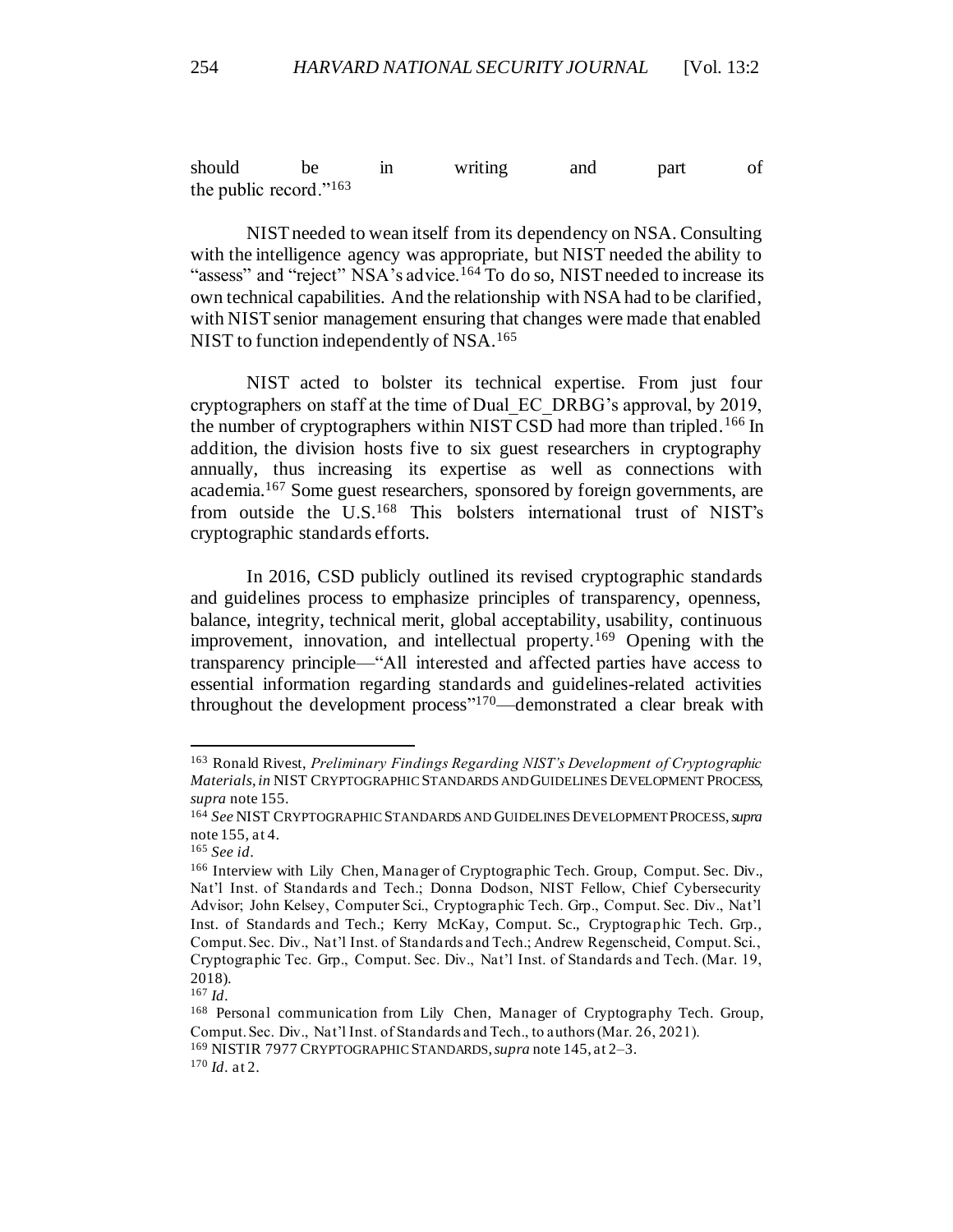the situation that occurred with Dual\_EC\_DRBG. Continuous improvement explicitly articulated that "the cryptographic community [would be] encouraged to identify weaknesses, vulnerabilities, or other deficiencies in the algorithms specified in NIST publications."<sup>171</sup> NIST observed it needed to ensure its "internal capabilities [were] strong and effective, and that it [had] access to highly-capable external cryptographers."<sup>172</sup> The agency also committed to making every effort to ensure that contribution from *any*  organization would "not compromise the security of any mechanism recommendation by NIST."<sup>173</sup>

Emphasizing its independence from NSA, NIST also implemented two critical changes to previous processes. First, submissions to proposed standards would be accepted only in writing, thus providing a paper trail of who suggested a change. Second, if NSA or any other agency assisted NIST in the development of new standards and guidelines, NIST would acknowledge that agency as the designer, even though NIST might not be able to list the actual individuals involved.<sup>174</sup> Noting that cryptographic competitions are an "especially powerful vehicle"<sup>175</sup> for developing particular cryptographic standards, a competition would have a single winner<sup>176</sup> and NIST would require winning submitters to agree to relinquish intellectual property rights.<sup>177</sup>

The agency sought to strengthen its ties to cryptographic standards organizations, which play a crucial role in adoption of strong cryptography standards globally.<sup>178</sup> NIST publicly committed to acting as a standards organization intent on putting strong cryptographic standards for worldwide use—and not as an arm of the U.S. government undermining such efforts.

While these changes were intended to restore trust, there was no guarantee that the cryptographic research community would respond

<sup>171</sup> *Id*. at 3.

<sup>172</sup> *Id*. at 1.

<sup>173</sup> *Id.* at 2.

<sup>&</sup>lt;sup>174</sup> *Id.* at 10 n.2 ("The names of some NSA staff cannot, by law, be publicly revealed. 50 U.S.C. §402 note. Freedom of Information Act requests for documents involving any NIST-NSA collaboration are normally reviewed by both organizations and exempted or excluded information, which may include the names of specific NSA participants as noted, may be redacted.").

<sup>175</sup> *Id*. at 13.

<sup>176</sup> *Id*. at 19.

<sup>177</sup> *Id.* at 18.

<sup>178</sup> *Id.* at 11.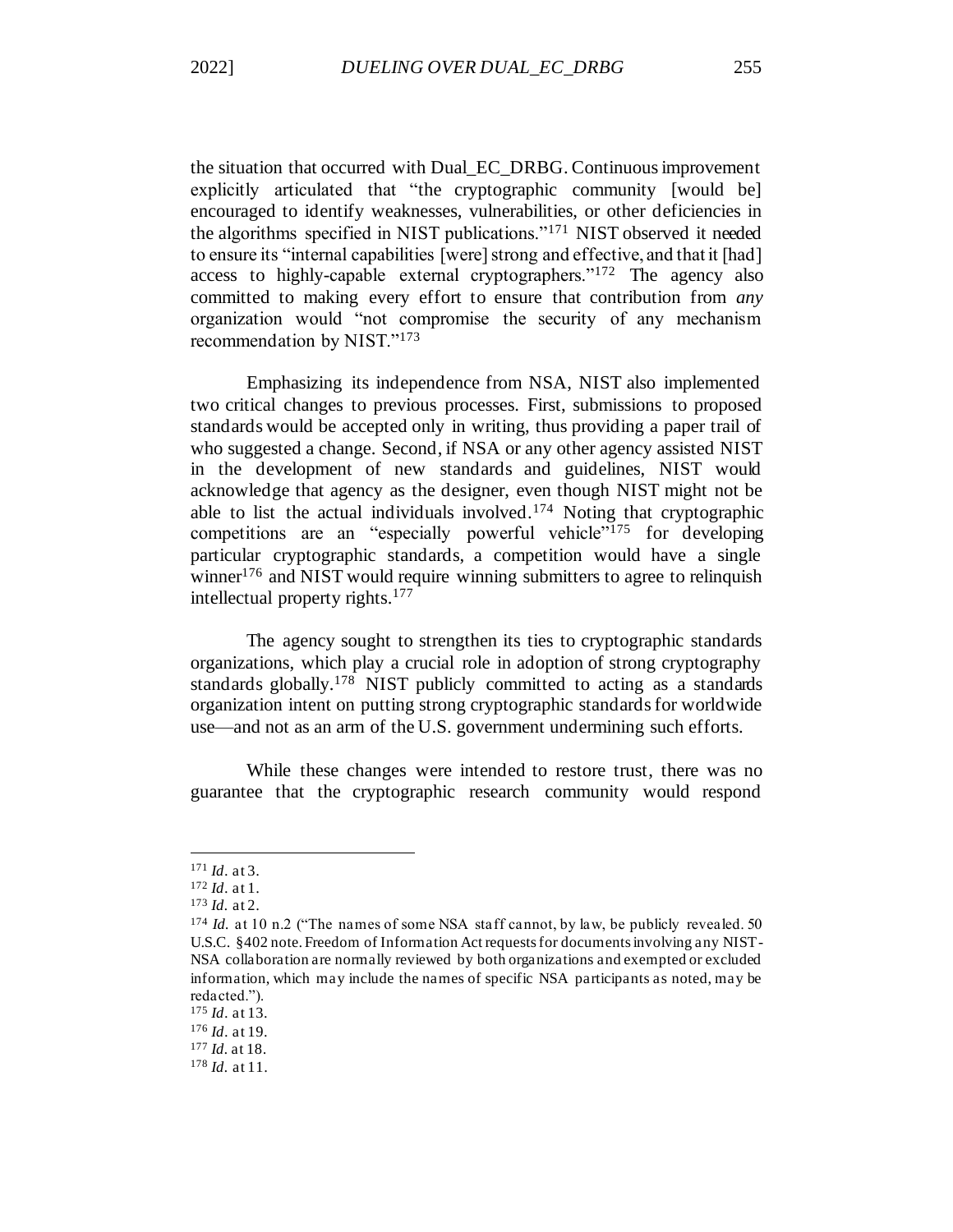favorably to NIST's commitments. Without community support, NIST would not have been able to move past the Dual\_EC\_DRBG situation.

### *B. The Cryptographers' Response*

<span id="page-32-0"></span>As we noted earlier, the Dual\_EC\_DRBG situation played out against the backdrop of a four-decade conflict over U.S. encryption policy and over a decade of cooperation and respect between NIST and the international cryptographic research community. Both aspects—the four-decade history of conflict with the U.S. government and the decade-and-a-half of a healthy working relationship with NIST—were exhibited in the cryptographers' response to NIST.<sup>179</sup> Not surprisingly, they initially distrusted NIST.<sup>180</sup>

Many cryptographers held doubts for years about Dual\_EC\_DRBG. Among those were D.J. Bernstein, a computer science professor at the University of Illinois at Chicago, and Tanja Lange, a professor of cryptography at Eindhoven University of Technology.<sup>181</sup> Bernstein was something of a folk hero in the cryptography community for taking on the U.S. government in the 1990s over the publication and export of cryptographic algorithms—and winning.<sup>182</sup>

Only months before the Snowden disclosure, Bernstein and Lange presented work on the security risks of the NIST elliptic curves, including

<sup>&</sup>lt;sup>179</sup> The U.S. government is not a monolith, and different agencies held different points of view on the encryption issue. The four-decade conflict was originally between the private sector and NSA; it later expanded to include the FBI. Since the change in export controls in 2000, the FBI has argued strongly for controls on encryption; at least in public, NSA ha s not. <sup>180</sup> *See, e.g.*, Kim Zetter, *How a Crypto "Backdoor" Pitted the Tech World Against NSA*, WIRED (Sept. 24, 2013), https://www.wired.com/2013/09/nsa-backdoor/ [https://perma.cc/3VQR-FKC8] (describing NIST as facing "a crisis of confidence"); Matthew Green, *On the NSA,* A FEW THOUGHTS ON CRYPTOGRAPHIC ENG'G (Sept. 6, 2013), https://blog.cryptographyengineering.com/2013/09/06/on-nsa [https://perma.cc/5LBW-FND5] (suggesting that cryptographers would have to "re-evaluate" their relationship with NIST).

<sup>&</sup>lt;sup>181</sup> Both provided comments on the NIST draft document on developing cryptographic standards. *See* Daniel J. Bernstein, *Comments on nistir\_7977\_draft.pdf*, *in* NISTIR 7797 PUBLIC COMMENTS, *supra* note 148, at 16

<sup>(</sup>criticizing the "reckless pace" of NIST cryptographic standardization efforts); Tanja Lange, *Comments on NISTIR 7977*, *in* NISTIR 7797 PUBLIC COMMENTS, *supra* note 148, at 48–51 (focusing on concerns about transparency and openness).

<sup>&</sup>lt;sup>182</sup> Bernstein won in the Appeals Court; the U.S. government declined to take the case to the Supreme Court. The issue was whether publication of cryptographic code on a webpage constituted violation of export controls. *See* Bernstein v. U.S. Dep't of Just*.*, 176 F. 3d 1132, 1141 (9th Cir.), *reh'g granted*, *withdrawn*, 192 F. 3d 1308 (9th Cir. 1999).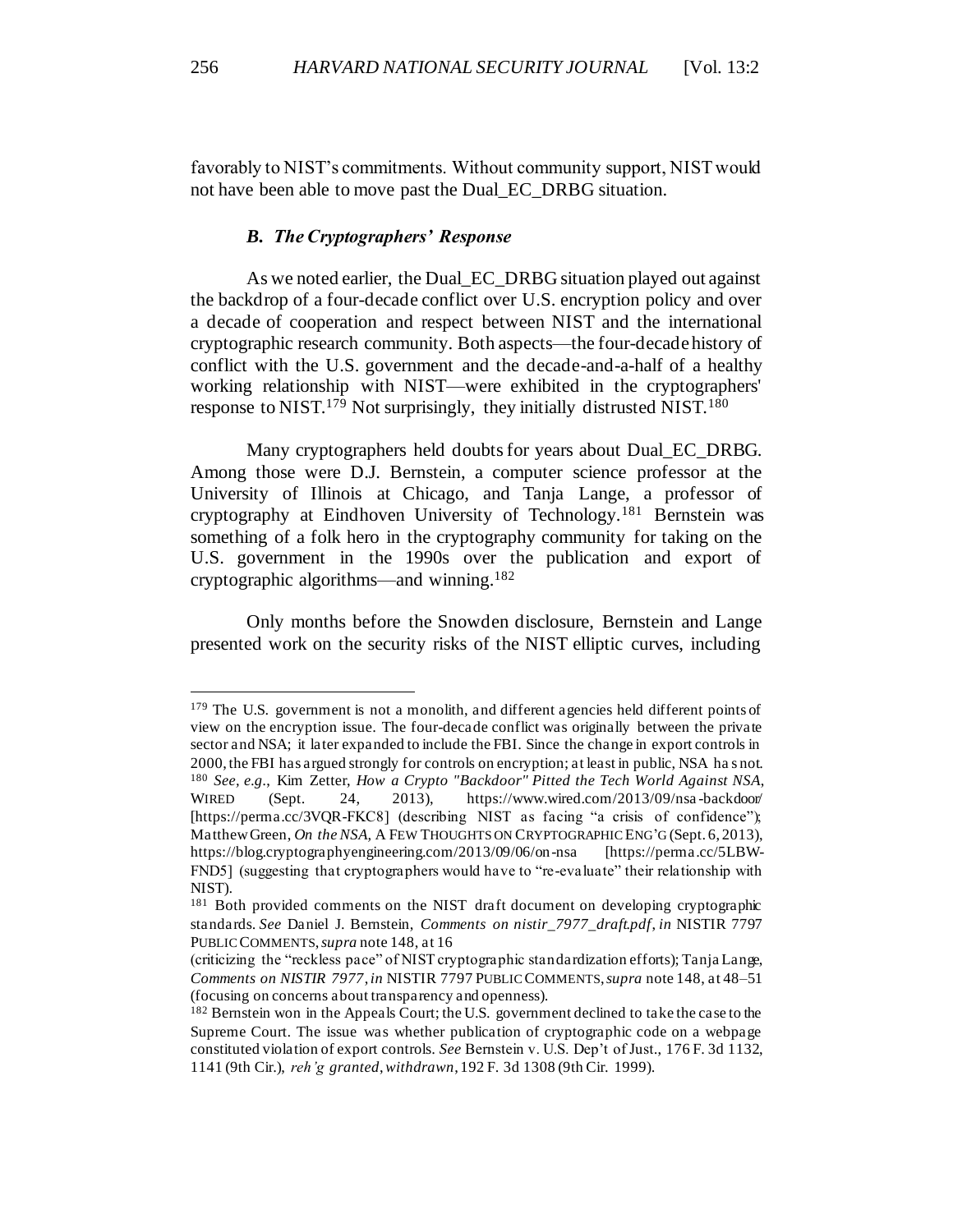Dual EC\_DRBG.<sup>183</sup> NIST's efforts did not impress Bernstein, who objected to the speed at which NIST was issuing standards—he felt there was a lack of time to properly vet the standards—and did not trust that there was not a backchannel between NIST and NSA.<sup>184</sup> But Bernstein was largely an outlier in his distrust of NIST.

As NIST was working through the changes in the standardization process to prevent future Dual\_EC\_DRBGs, the agency was also simultaneously mounting new cryptographic competitions. In 2015, NIST declared its intent to develop standards for post-quantum cryptography.<sup>185</sup> NSA had publicly signaled that a transition was important, though it was unclear whether it was quantum computing or weaknesses in current publickey standards that triggered the agency's concern.<sup>186</sup> For the effort to succeed, the participation of the world's leading cryptographers was crucial.

NIST announced a 2015 workshop to explore the problem—and the cryptographers came.<sup>187</sup> Cryptographic experts from all over the world

<sup>183</sup> *See* Daniel J. Bernstein & Tanja Lange, *Security Dangers of the NIST Curves*, INT'L STATE OF THE ART CRYPTOGRAPHY WORKSHOP (May 31, 2013), https://cr.yp.to/talks/2013.05.31/slides-dan+tanja-20130531-4x3.pdf [https://perma.cc/9XRD-J5D9].

<sup>184</sup> *See* Daniel J. Bernstein, *NIST's Cryptographic Standardization Process*, CR.YP.TO BLOG (Apr. 11, 2014), https://blog.cr.yp.to/20140411-nist.html [https://perma.cc/YE2R-PYJ9].

<sup>185</sup> *Workshop on Cybersecurity in a Post-Quantum World*, NAT'L INST. OF STANDARDS & TECH. (Mar. 26, 2014), https://www.nist.gov/news-events/events/2015/04/workshopcybersecurity-post-quantum-world [https://perma.cc/JTY8-H2Q9].

<sup>186</sup> In 2005, NSA released a set of algorithms, Suite B, that included AES, Elliptic-Curve Diffie Hellman, Elliptic-Curve Digital-Signature Algorithm, and Secure Hash Algorithm , which could be used to secure a communications network. *See Suite B Cryptography*, NAT'L SEC. AGENCY (Jan. 15, 2009), http://archive.today/mFaN [https://perma.cc/7P3Q-JVPU]. But, in 2015, the NSA issued a somewhat peculiar statement: "For those partners and vendors that have not yet made the transition to Suite B elliptic curve algorithms, we recommend not making a significant expenditure to do so at this point but instead to prepare for the upcoming quantum resistant algorithm transition. . . . Unfortunately, the growth of elliptic curve use has bumped up against the fact of continued progress in the research on quantum computin g, which has made it clear that elliptic curve cryptography is not the long term solution many once hoped it would be. Thus, we have been obligated to update our strategy." *Commercial National Security Algorithm Suite*, NAT'L SEC. AGENCY (Aug. 19, 2015), https://apps.nsa.gov/iaarchive/programs/iad-initiatives/cnsa-suite.cfm

<sup>[</sup>https://perma.cc/9MZZ-XHSP]; *see also* Koblitz & Menezes, *supra* not[e 10,](#page-4-2) at 8.

<sup>187</sup> *See Workshop on Cybersecurity in a Post-Quantum World: Accepted Papers,* NAT'L INST. OF STANDARDS & TECH., https://csrc.nist.gov/csrc/media/events/workshop-oncybersecurity-in-a-post-quantum-world/documents/accepted-papers-postquantum.pdf [https://perma.cc/VEZ9-EVPA]. NIST approached the standardization of post-quantum cryptography in a very deliberate manner, taking into account the many unknown unknowns. The agency's timeline was slow and deliberate, with a plan to release draft criteria in 2016,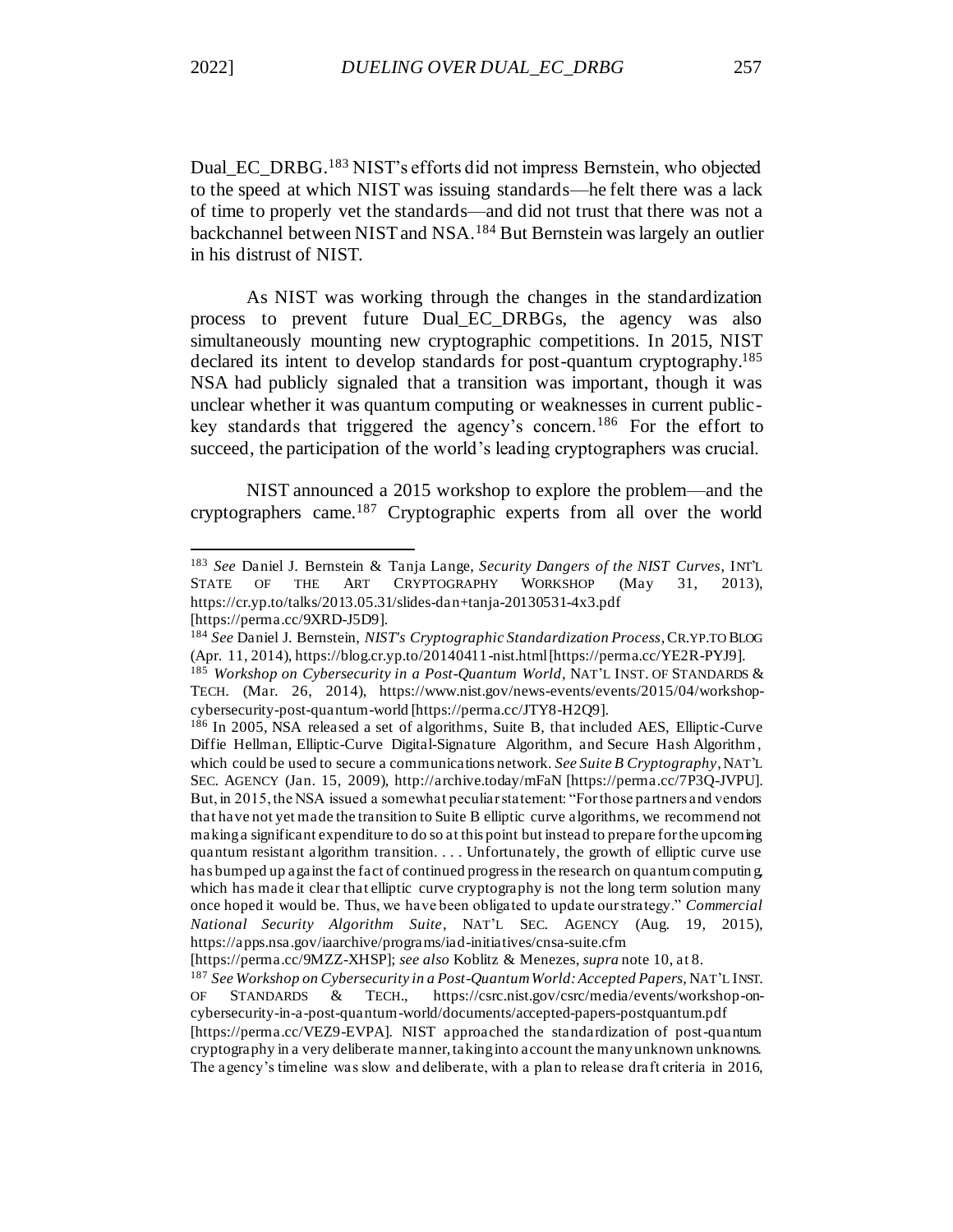attended. While not everyone who participated agreed that NIST was trustworthy, the presence of so many leading cryptographers was a good sign. So were the number and quality of submissions (eighty-two submissions from residents of twenty-five countries and six continents).<sup>188</sup>

<span id="page-34-0"></span>Despite the importance of its post-quantum cryptographic standardization effort, NIST did not call the process a "competition," which would trigger certain requirements under its cryptographic standards developments process.<sup>189</sup> Developing standards for post-quantum cryptography is fraught with uncertainty; thus, the commitments that NIST had previously laid out for how competitions were not a good fit for postquantum standards development. 190

The best solution in terms of security for post-quantum cryptography is to pick "good choices" in various categories of algorithms.<sup>191</sup> Rather than pick a "winner"<sup>192</sup>—part of the process for a competition<sup>193</sup>—NIST sought the option of standardizing several submissions, eliminating others, and potentially leaving some for further study.<sup>194</sup> In fact, in 2020, NIST did exactly that with a decision to go onto a fourth round of evaluations.<sup>195</sup> But

select at least one algorithm for each of the different functionalities needed (digital signature, encryption, and key exchange), and allow three to five years of public vetting before standardizing. *See* LILY CHEN, STEPHEN JORDAN, YI-KAI LIU, DUSTIN MOODY, RENE PERALTA, RAY PERLNER & DANIEL SMITH-TONE, NISTIR 8105: REPORT ON POST-QUANTUM CRYPTOGRAPHY 7 (2016).

<sup>188</sup> DUSTIN MOODY, NAT'L INST. OF STANDARDS & TECH., THE SHIP HAS SAILED: THE NIST POST-QUANTUM CRYPTO COMPETITION 33, 35 (2017), https://csrc.nist.gov/CSRC/media/Projects/Post-Quantum-

Cryptography/documents/asiacrypt-2017-moody-pqc.pdf [https://perma.cc/C356-JC66]. <sup>189</sup> NISTIR 7977 CRYPTOGRAPHIC STANDARDS,*supra* not[e 145](#page-27-0), AT 16–19.

<sup>190</sup> Another distinction is that, unlike a competition, there was no requirement that the standardized algorithms give up intellectual property rights.

<sup>191</sup> MOODY, *supra* not[e 188](#page-34-0), at 36.

<sup>192</sup> NIST's announcement states that the agency will standardize "one *or more* quantumresistant public-key cryptographic algorithms" (empha sis added); *see Post-Quantum Cryptography (PQC),* NAT'L INST. OF STANDARDS & TECH, https://csrc.nist.gov/projects/post-quantum-cryptography/ [https://perma.cc/D48P-J7F7] (last visited Jan. 16, 2022).

<sup>193</sup> NISTIR 7977 CRYPTOGRAPHIC STANDARDS, *supra* not[e 145](#page-27-0), at 19.

<sup>194</sup> *Is the NIST PQC Standardization Process a Competition? (Old Q7) Post-Quantum Cryptography FAQS*, NAT'L INST. OF STANDARDS & TECH. (2021), https://csrc.nist.gov/Projects/post-quantum-cryptography/faqs [https://perma.cc/7UVC-N7XQ].

<sup>195</sup> *PQC Standardization Process: Third Round Candidate Announcement,* NAT'L INST. OF STANDARDS &TECH.(July 22, 2020), https://www.nist.gov/news-events/news/2020/07/pqcstandardization-process-third-round-candidate-announcement [https://perma.cc/TW6K-A82M].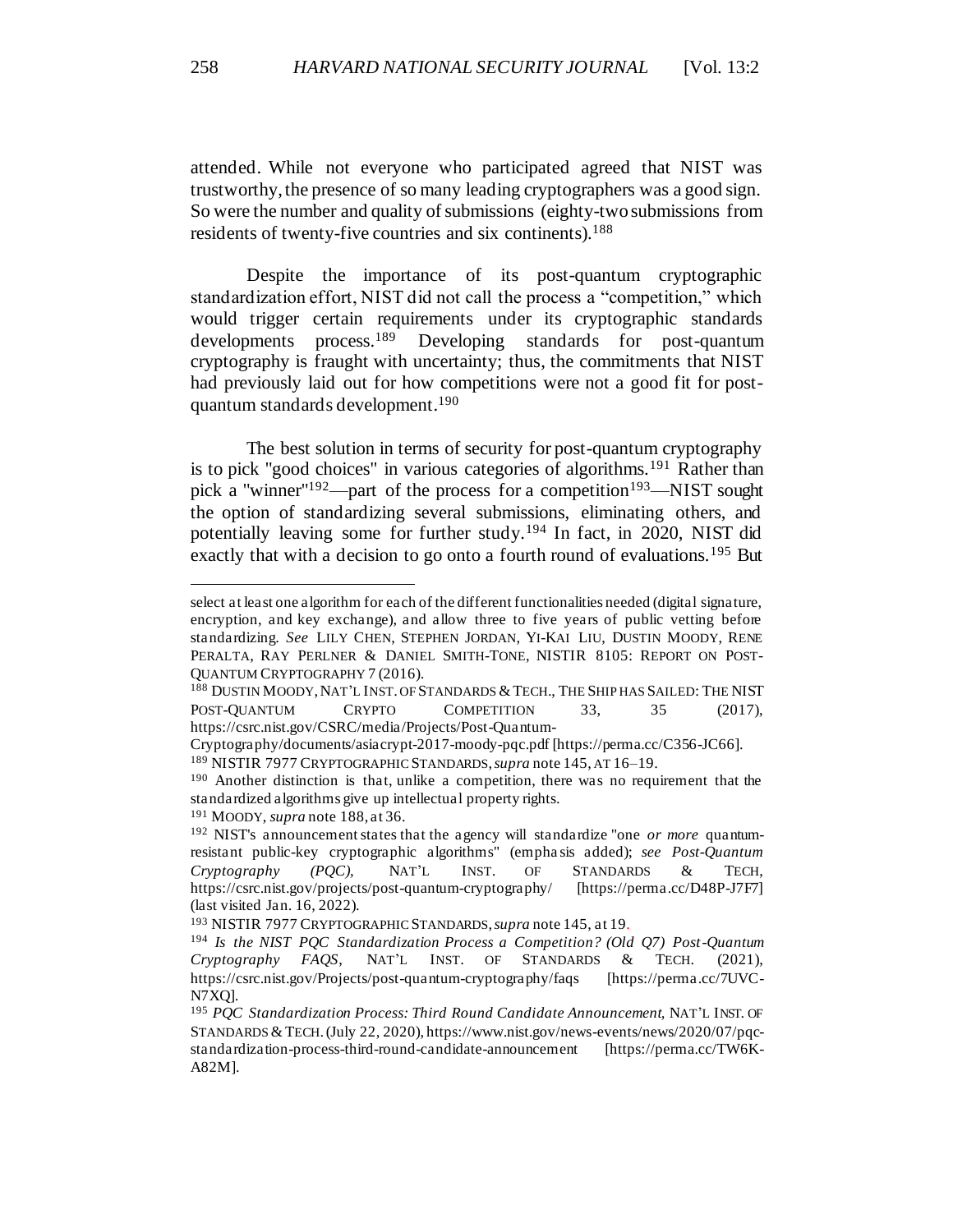even though NIST did not call its standardization process a competition, cryptographers did. And so over time, NIST did, too—although only in quotes.<sup>196</sup>

Why were cryptographers willing to participate in a post-quantum cryptography effort on the heels of Dual\_EC\_DRBG? First, the situation was not nearly as black and white as it might seem in a newspaper headline. In dealing with NSA, and especially at a time when its own technical resources were quite limited, NIST was operating in a very complex situation. The aftermath of the Dual\_EC\_DRBG situation—more resources and technical personnel for the Cryptographic Technology Group, stricter and more transparent rules for handling communications with NSA, and explicit and strong backup from NIST leadership—led Professor Bart Preneel, who had served on the CoV, to conclude that post-Dual\_EC\_DRBG NIST is "doing a good job, doing the best [it can] in a difficult situation."<sup>197</sup>

Many computer scientists also had a long history with NIST in the security space; that experience tempered their criticism of NIST. Steve Lipner,  $198$  a long-time leader in computer security who also served for many years on a federal board advising on U.S. computer security and privacy<sup>199</sup> and thus had seen many of NIST's activities in that space—viewed the Dual EC DRBG situation as something "that happened" to NIST, rather than

<sup>196</sup> DUSTIN MOODY, NAT'L INST. OF STANDARDS AND TECH., ROUND 2 OF THE NIST PQC COMPETITION: WHAT WAS NIST THINKING? (2019), https://csrc.nist.gov/CSRC/media/Presentations/Round-2-of-the-NIST-PQC-Competition-What-was-NIST/images-media/pqcrypto-may2019-moody.pdf [https://perma.cc/2HQR-FEF2].

<sup>197</sup> Interview with Bart Preneel, Professor, Katholieke Universiteit Leuven in Belgium (Apr. 18, 2019).

<sup>&</sup>lt;sup>198</sup> Lipner is an expert in software security and vulnerabilities, Internet security, and organizational change for security. He founded and led the development of the Security Development Lifecycle team that significantly improved the security of Microsoft's software. *Future of Encryption*, NAT'L ACAD. OF SCIS., ENG'G & MED., https://www.nationalacademies.org/our-work/future-of-encryption#sectionProjectScope [https://perma.cc/J9W2-4GCP](last visited Feb. 7, 2022).

<sup>199</sup> The Computer Science Security and Privacy Advisory Board was set up in 1989 by the 1987 *Computer Security Act,* P.L. 100-235 § 21. Its role was to advise the Secretary of Commerce and the Director of the National Bureau of Standa rds on security and privacy issues of federal computer systems. The Board's name and role were changed as a result of Title III of *the E-Government Act of 2002*, P.L. 107-347. § 304 changed the board's name to the Information Security and Privacy Advisory Board, and added the review of proposed standards and guidelines to its role. The board is also now required to advise the Director of the Office of Management and Budget. Lipner has served three terms on the board: 1989– 93, 2000–06, and 2018–present; he has been Chair of the board since early 2019.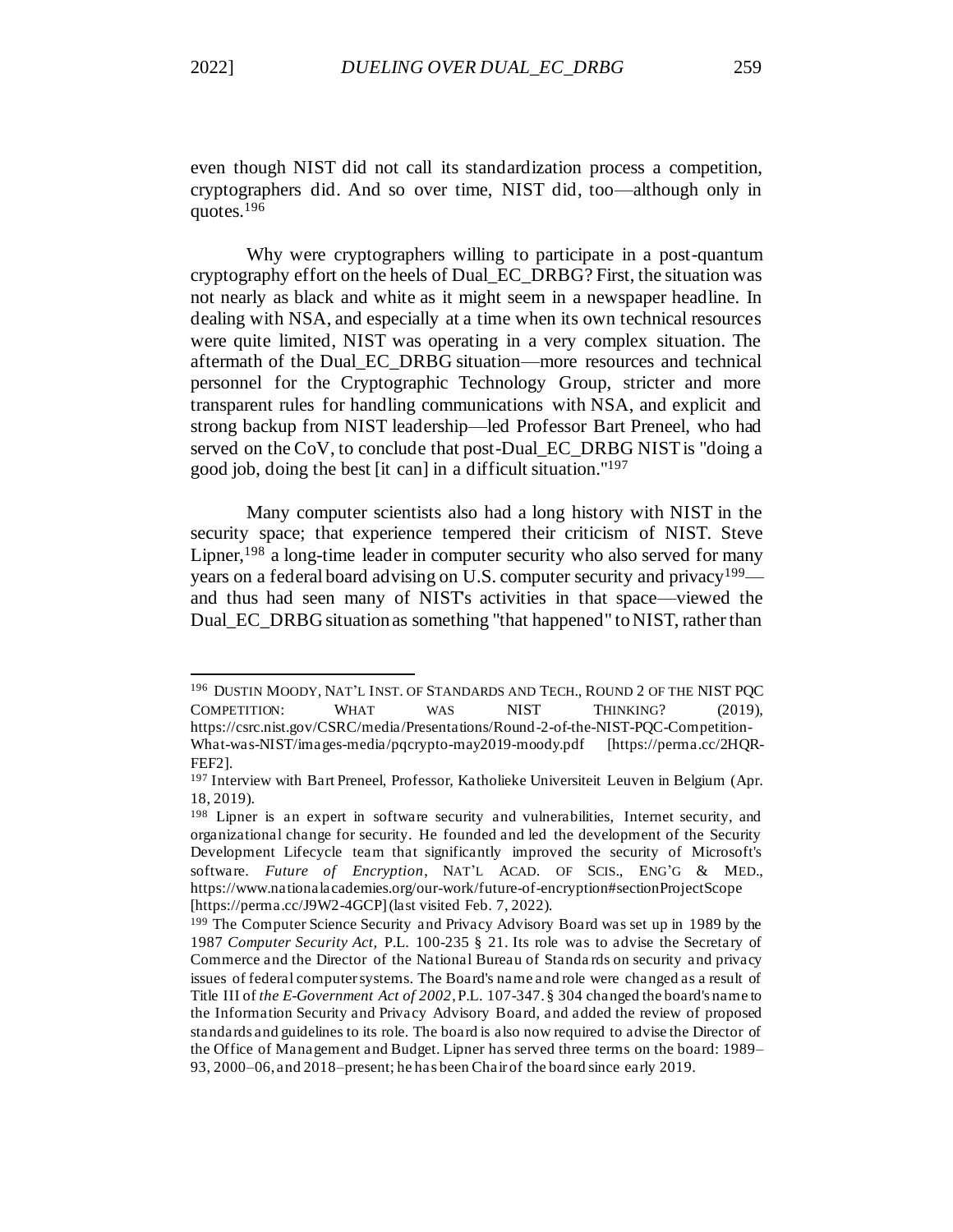something NIST caused.<sup>200</sup> From his years of experience working in security in industry, Lipner noted that "[a] lot of good will [is] directed at NIST."<sup>201</sup>

And it was not just good will. NIST delivered value, and that made its cryptographic competitions attractive. One eminent cryptographer, when asked, "Why trust NIST?," explained that the value of NIST's work comes from the fact that many cryptographers from around the world participate in the NIST standardization efforts and work to evaluate an algorithm's security. Then there is the impact of being picked as a FIPS. "If NIST chooses my algorithm," the cryptographer said, "[t]hen my algorithm is used all over the world."<sup>202</sup>

So while NIST was not the only organization running post-quantum cryptography efforts,  $203$  it was the only organization running an international standardization effort that consistently brought the best minds to work on a problem. It was able to do this because it is the only organization with sufficient capacity to do so.

### **III. WHY THIS RESOLUTION?**

<span id="page-36-0"></span>In the wake of the Snowden disclosures regarding Dual\_EC\_DRBG, NIST made the right moves to restore its reputation. But two other factors contributed to NIST's ability to continue as a provider of internationally accepted cryptographic standards. First, NIST was able to marshal organizational and technical resources to develop internationally trusted cryptographic standards; as a result, NIST provides organizational and technological "capacity" to develop cryptographic standards. Second, currently no other body is in a position to do the same. In Part III.A, we examine NIST's strengths in the role of provider of cryptographic standards, using that to study in Part III.B which, if any, alternative players might have been able to step in.

<sup>200</sup> Interview with Steve Lipner, Chairman of the Information Security and Privacy Advisory Board (Mar. 12, 2019).

<sup>201</sup> *Id.* 

 $202$  Interview with anonymous senior cryptographer from Asia (Feb. 4, 2020).

<sup>203</sup> Walter Fumy, Frank Morgner & Andreas Hülsing, *PQCRYPTO: Post-Quantum Cryptography for Long-Term Security, D 5.2 Standardization: Final Report* §3 (2018).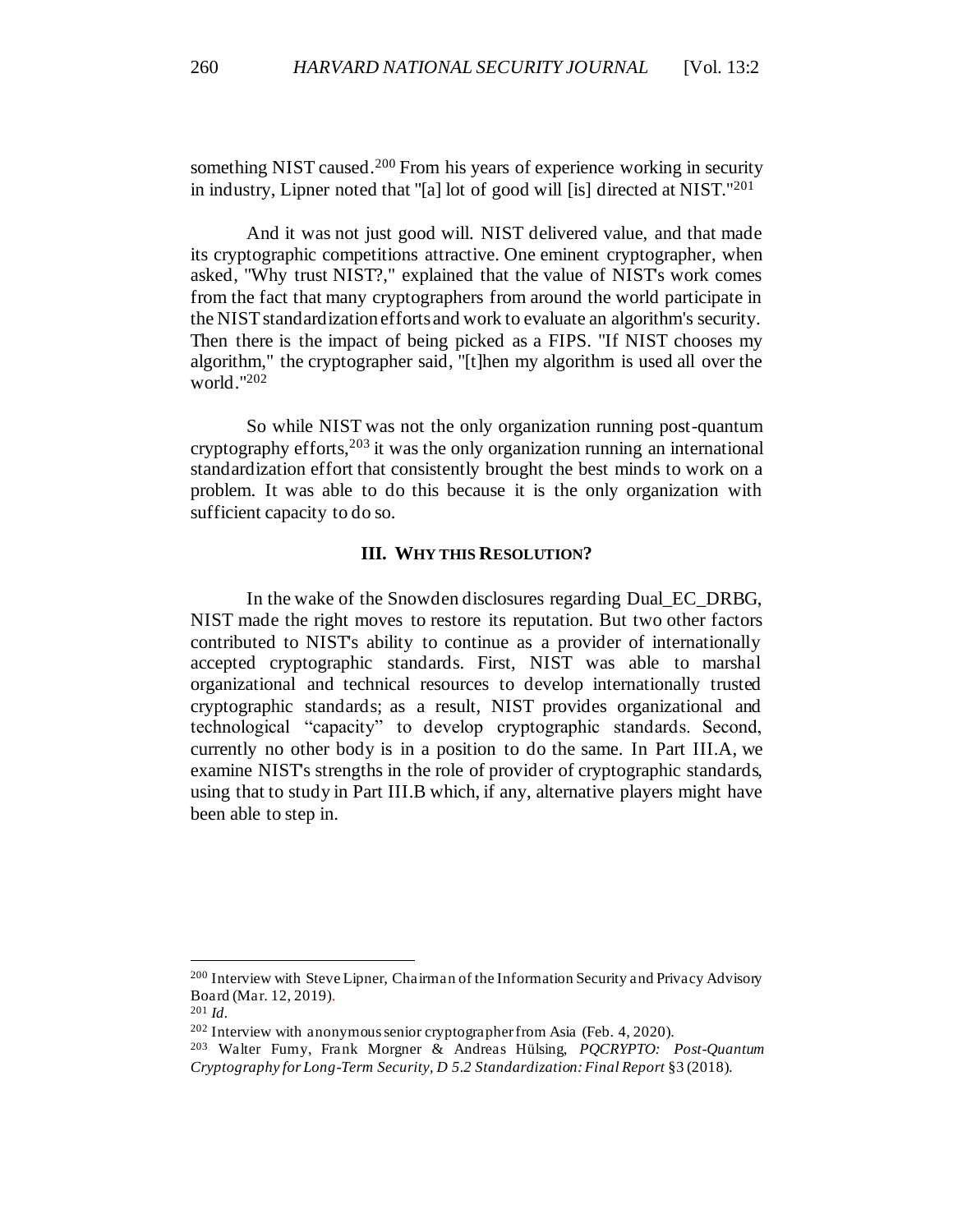# <span id="page-37-0"></span>*A. Understanding the Capabilities NIST Brings to Cryptography Standardization*

NIST's immediate response to the Dual\_EC\_DRBG situation combined with the thoroughness of its investigation, its improved process transparency, and its inclusiveness—did much to reinstate its reputation as a trustworthy agency. Specifically, these factors ensured fairness.<sup>204</sup> Adam Langley, a Google software engineer managing the low-level cryptography library that supports many of the company's products, observed that NIST's legacy of running high-quality competitions with multiple competition rounds conducted in a public and transparent manner creates community trust.<sup>205</sup> Moreover, since NIST's inclusive process draws in both industry and academic responses, NIST's reservoir of goodwill, built within the research community, especially with the AES competition, also helped reestablish trust after the Dual\_EC\_DRBG situation.<sup>206</sup> Lastly, the agency's nonregulatory nature simplified NIST's relationship with industry representatives, encouraging participation.<sup>207</sup>

<span id="page-37-1"></span>The other aspect that aided NIST's recovery was the agency's organizational and technical capacity to develop civil-sector cryptographic standards, a capacity that appears unique among voluntary standards organizations. NIST's organizational capacity was established on paper by the *Brooks Act of 1965,* authorizing NIST as the provider of automatic dataprocessing standards*.* As the developer of FIPS, NIST was in a powerful role. The private sector often adopts FIPS used in federal computing systems.<sup>208</sup>

As policy scholars Douglas and Janet Vinzant have written, organizational capacity requires more than establishing capacity on paper. Capacity includes organizational autonomy, which the Brooks Act of 1965 did not fully provide, but the Computer Security Act of 1987 did. Capacity also requires structural support for planning and resource allocation processes. In its early years, NIST's role in developing FIPS was not matched by structural support. The Brooks Act did not provide resources.<sup>209</sup> Indeed, when NIST was tasked with soliciting proposals for a cryptographic

<sup>&</sup>lt;sup>204</sup> TIM BÜTHE & WALTER MATTLI, THE NEW GLOBAL RULERS 215-26 (2011).

<sup>205</sup> Interview with Adam Langley, Software Engineer, Google (June 14, 2019).

<sup>206</sup> *Id.*

<sup>207</sup> *Id.*

<sup>208</sup> NAT'L INST. OF STANDARDS & TECH., *FIPS General Information*, https://www.nist.gov/itl/fips-general-information [https://perma.cc/5N7W-XLS4] (last visited Dec. 20, 2021).

<sup>209</sup> Brooks Automatic Data Processing Act, Pub. L. No. 89-306, 79 Stat. 1127 (1965).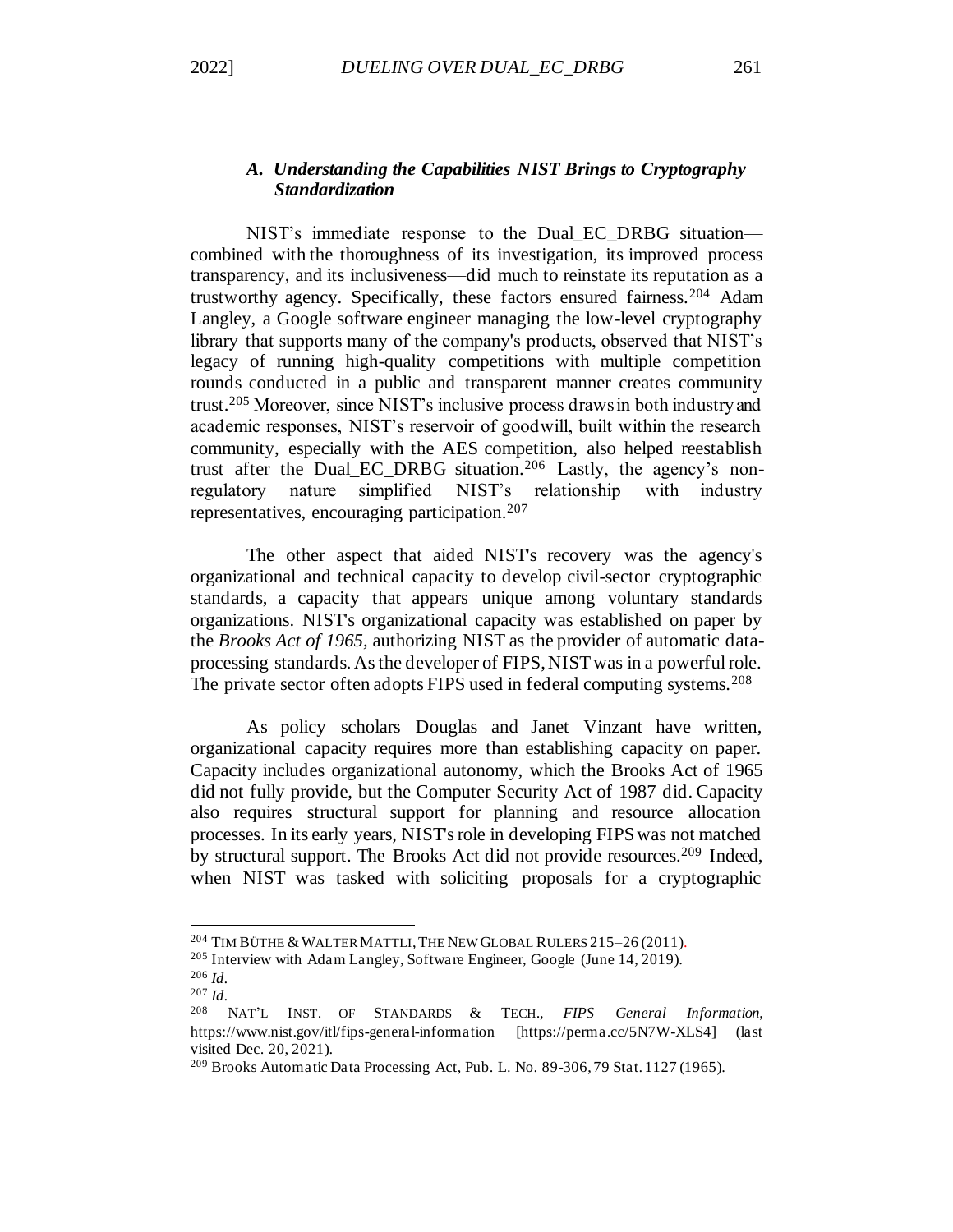<span id="page-38-0"></span>algorithm to secure sensitive data held by non-national security federal agencies, it had to rely heavily on NSA during DES's development.<sup>210</sup>

The Vinzants also point to external stimuli in the form of threats and opportunities that might motivate an organization to evolve and increase its capacity. In large part, NIST's external threat came from NSA, which sought—and often succeeded—in controlling NIST's cryptographic standards work.<sup>211</sup> The opportunity, which was not realized in the first decade after the passage of the Computer Security Act of 1987, was that by law, NIST had the role of developer of non-national security standards.<sup>212</sup>

The passage of the Act improved NIST's organizational capacity, but the 1989 Memorandum of Understanding between the Department of Commerce and the Department of Defense<sup>213</sup> regarding implementation of the Act gave critical control over aspects of cryptographic standard development to NSA,<sup>214</sup> undermining aspects of the Act. This prevented NIST from taking advantage of the opportunities provided by the Act. Decisions about FIPS often went the way NSA wanted rather than the direction that NIST technologists thought appropriate.<sup>215</sup>

When the Act was passed in 1987, the public Internet was not a reality—nor did legislators or NIST necessarily even imagine it. But by the mid-1990s, industry and NIST alike could see what was on the horizon. NIST knew it was time to replace DES, which was becoming increasingly insecure.<sup>216</sup> Although there were private-sector alternatives to DES, these did not interoperate.<sup>217</sup> This situation created complexity; NIST hoped that it could develop a DES replacement that would be adopted by the government and the commercial sector.<sup>218</sup>

<sup>&</sup>lt;sup>210</sup> DAVID P. LEECH & MICHAEL W. CHINWORTH, NAT'L INST. OF STANDARDS & TECH., THE ECONOMIC IMPACT OF NIST'S DATA ENCRYPTION STANDARD (DES) PROGRAM (PLANNING REPORT 01-02, 2001) 12 (2001), https://www.nist.gov/system/files/documents/2017/05/09/report01-2.pdf [https://perma.cc/TZ74-YTTY].

<sup>211</sup> See *supra* Part I.C–D.

<sup>212</sup> Computer Security Act of 1987, Pub. L. 100-235, § 278g-3, 101 Stat. 1724, 1724–27 (1987) (repealed 2002).

<sup>213</sup> 1989 NIST-NSA Memorandum of Understanding, *supra* not[e 74](#page-16-0), at 2.

<sup>214</sup> *See* discussion of the Technical Working Group *supra* § II.C.

<sup>215</sup> Landau, *supra* not[e 80,](#page-16-1) at 421–22.

<sup>216</sup> Smid, *supra* not[e 87,](#page-18-1) at 4–5.

<sup>217</sup> Leech, Ferris & Scott, *supra* not[e 130](#page-24-1), at 160.

<sup>218</sup> Smid, *supra* not[e 87,](#page-18-1) at 5.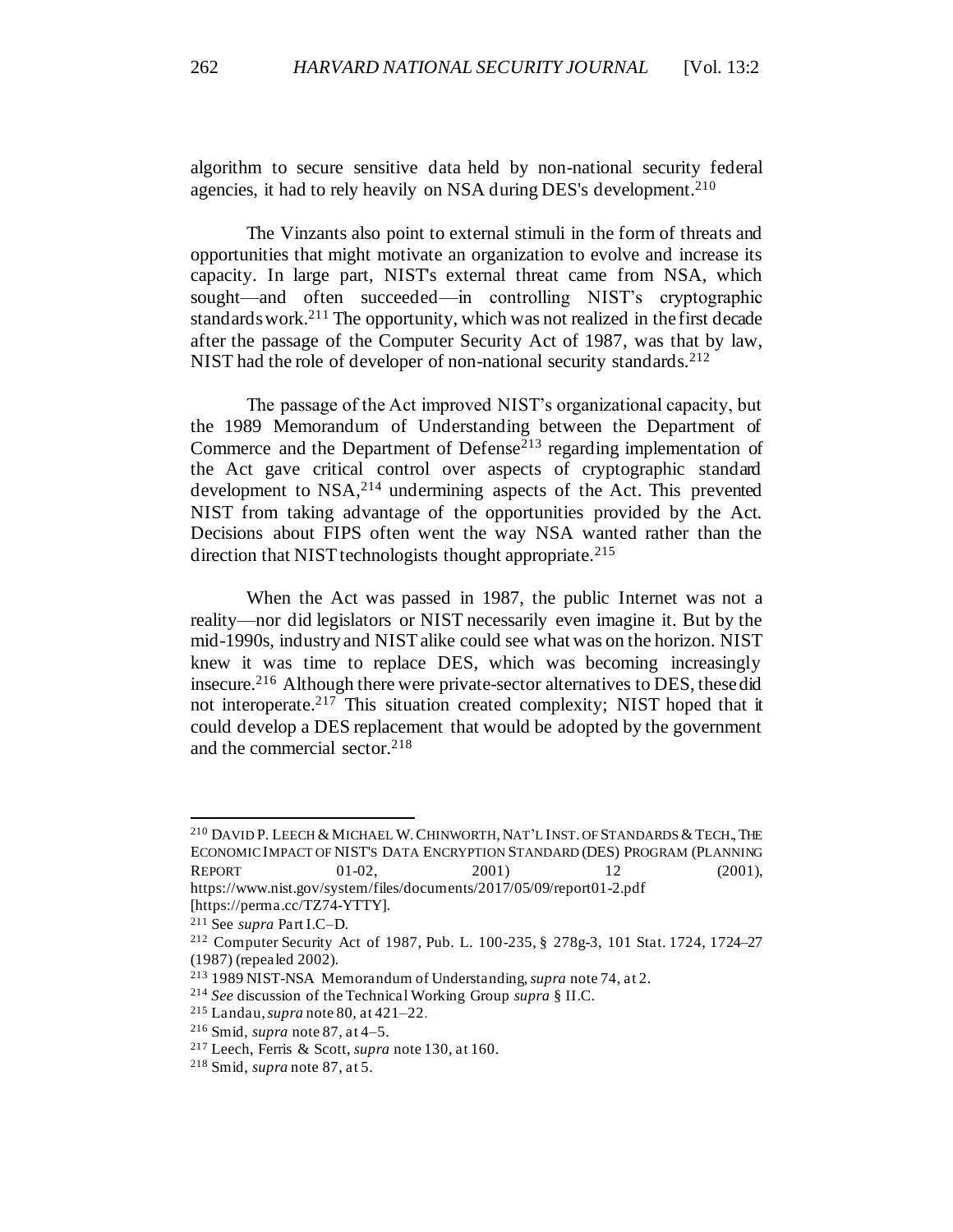With the changing needs for encryption that the Internet brought, organizational autonomy and external stimuli that the Vinzants described became aligned. So did the internal factors. NIST management saw that the negative response to the digital signature standard and EES (Clipper) was hindering acceptance of these technologies. The commercialization of the Internet in the late 1990s created incentives to secure online transactions and communications, providing increased opportunity for NIST to develop internationally trusted cryptographic standards that would secure Internet communications protocols.

At that time, there were two fundamental problems with the NIST efforts: a technological one, in which the private sector was unwilling to accept the technologies due to it being unsuitable for their needs;  $2^{19}$  and an organizational one, that NIST had approached the approval of a new FIPS as an essentially government affair. The latter approach might have worked in the 1970s, when the federal government was a prime, if not the prime, user of cryptographic standards. But this approach would not succeed in the brave new world of mass private sector use of cryptographic systems. The government could not work alone to develop and approve FIPS that it hoped would have wide commercial use. A new approach was needed to do so.<sup>220</sup>

NIST faced another problem as well: developing an advanced encryption standard to replace DES would require technical expertise beyond NIST's capacity in the mid-1990s. Additionally, the public outcry over Clipper meant that if an advanced standard were to be accepted, it needed buy-in from the cryptographic research community.<sup>221</sup>

NIST successfully threaded the needle. As we described in Part I.C*,*  NIST developed a plan to fully involve the cryptographic research community from the start of the standard's development process.<sup>222</sup> In this way, NIST used its organizational capacity to ensure technical capacity.

NIST organized the development of the AES competition to attract academic participants who formed the heart of the international cryptographic research community. The agency ran three conferences for

<sup>219</sup> Some industries saw no problem with a key-escrow approach to encryption—but did find a problem with one in which the keys were stored with agencies of the U.S. government. <sup>220</sup> Smid, *supra* not[e 87,](#page-18-1) at 4–5.

<sup>221</sup> *Id.*

<sup>222</sup> *Id.*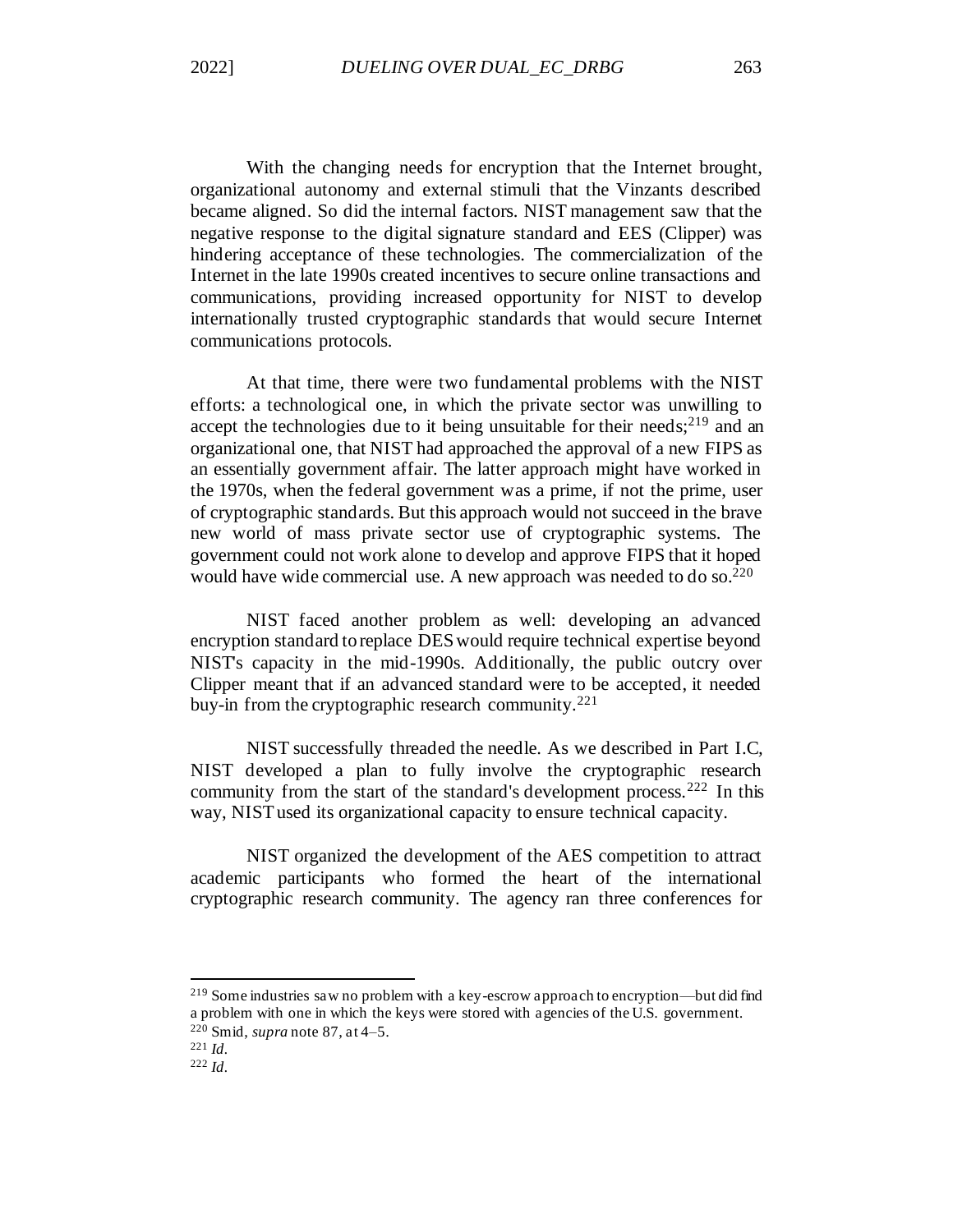introducing, examining, and vetting the submissions.<sup>223</sup> Organized like academic cryptography conferences, the first meeting consisted of presentations of the submitted algorithms; the second analyzed these submissions based on security, (software) efficiency, and flexibility; and the third considered efficiency in hardware.<sup>224</sup> Participants utilized technical expertise to vet AES proposals, and in some cases eliminated submissions quickly.<sup>225</sup> Meanwhile, NIST deployed its technical expertise in various ways, including measuring efficiency of software implementations.<sup>226</sup>

A half-decade after the AES effort, NIST ran the SHA-3 competition to determine a new hash standard. Hash functions provide a way of ensuring the integrity of digital data (e.g., that the file you receive has not been tampered with) and are what Ralph Merkle, a c-inventor of public-key cryptography, has called the "duct tape" of cryptography.<sup>227</sup> In 2004, Xiaoyun Wang demonstrated an attack against NIST's secure hash function,<sup>228</sup> prompting NIST to launch a competition for a replacement.<sup>229</sup> The SHA-3 competition, run much the way the AES competition had been done, received similar plaudits.<sup>230</sup>

NIST acquired resources to run cryptographic competitions, community outreach, and sponsorship of various meetings. This infrastructure support was critical to the project's success. According to Kenny Paterson, an eminent cryptographer who served as co-chair of the

<sup>223</sup> To attract the academics, the meetings were held in conjunction with other conferences (CRYPTO in 1998, Fast Software Encryption in 1999 and 2000). *Id.* at 6*.*

<sup>224</sup> *Id.* at 11.

<sup>225</sup> *See* BIHAM ET AL.,*supra* not[e 124](#page-23-0) and accompanying text.

<sup>226</sup> Smid, *supra* not[e 87,](#page-18-1) at 10–11.

<sup>227</sup> Peter Gutmann, David Naccache & Charles C. Palmer, *When Hashes Collide,* 3 IEEE SEC. & PRIVACY 68, 68 (2005).

<sup>228</sup> Wang's work was presented at the CRYPTO 2004 "rump" session. Xiaoyun Wang, Dengguo Feng, Xuejia Lai, & Hongbo Yu, *Collisions for Hash Functions MD4, MD5, HAVAL-128, and RIPEMD*, https://eprint.iacr.org/2004/199 (Aug. 17, 2004). This was followed by even stronger forms of attack by Wang and others the following year. This research precipitated the withdrawal of approval for SHA and the development of new hash standards.

<sup>229</sup> Announcing Request for Candidate Algorithm Nominations for a New Cryptographic Hash Algorithm (SHA-3) Family, 72 Fed. Reg. 62,212–20 (Nov. 2, 2007).

<sup>230</sup> *See, e.g.*, Bart Preneel, *in* NIST CRYPTOGRAPHIC STANDARDS AND GUIDELINES DEVELOPMENT PROCESS, *supra* not[e 155](#page-28-0), at 57; Bruce Schneier, *Keccak is SHA-3*, SCHNEIER ON SECURITY (Oct. 2, 2012), https://www.schneier.com/blog/archives/2012/10/keccak\_is\_sha -3.html

<sup>[</sup>https://perma.cc/D2BA-T7EQ].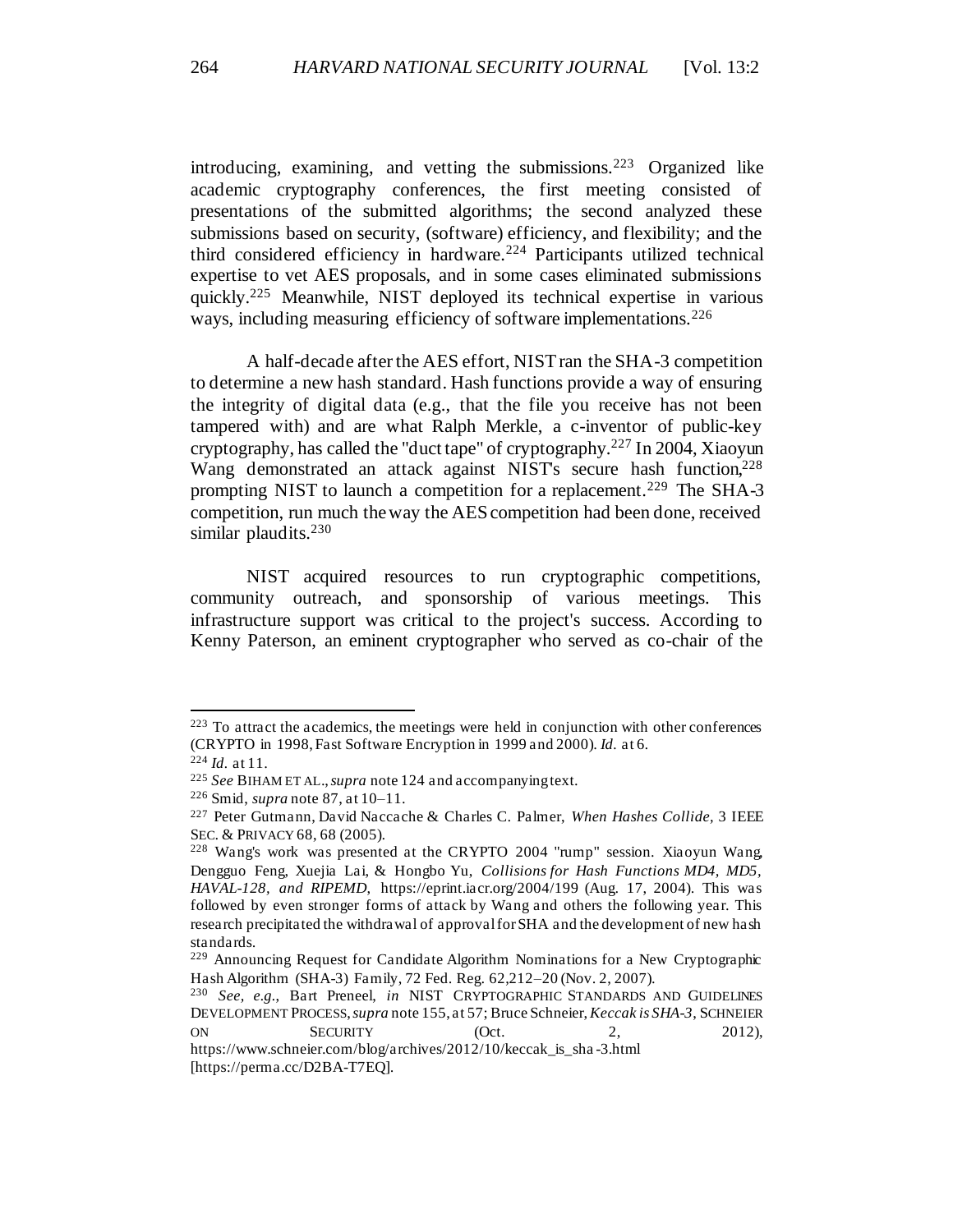<span id="page-41-0"></span>Internet Research Task Force's (IRTF)<sup>231</sup> research group on cryptography,<sup>232</sup> only a few actors, such as large U.S. companies, could match NIST's resources for these public activities.<sup>233</sup> Such resources are crucial for the standards development process. These other actors lack NIST's ability to approve a proposed algorithm as a FIPS. Without this mandate, these actors are missing an important aspect of organizational capacity—though as we discuss later, occasionally they have played such a role.

NIST's technical capacity also played an important role in the establishment of its legitimacy. Cryptographic algorithms are complex mathematical functions in which a seemingly minimal change in design can render a secure technique insecure. Thus, much technical expertise is needed to evaluate proposed cryptographic systems. NIST relies on this outside expertise for standards development and evaluation, and uses its own, relatively small staff to cultivate informal networks of cryptographers. The NIST competitions demonstrate how this takes place.

To bring in external technological expertise, NIST starts a standardization effort through open online and offline dialogues about the need and requirements for a new algorithm.<sup>234</sup> Then, NIST posts an announcement in the Federal Register describing "the submission requirements, schedule and selection criteria" for the new algorithm.<sup>235</sup> For each round of the competition, NIST holds a major cryptographic research conference. Following each round, it announces a few selected criteria until it selects the winner. With each round, NIST also releases a report that explains its selection rationale.<sup>236</sup> Once NIST selects a single algorithm,<sup>237</sup> the agency writes a final report and "formally propose[s] a standard or guideline for the algorithm through the normal FIPS or Special Publication

<sup>231</sup> The IRTF, which works in parallel with the IETF, examines longer term research issues related to the Internet protocols; it is divided into research groups, of which the Crypto Forum Research Group is one; *see Internet Research Task Force*, INTERNET RSCH. TASK FORCE, https://irtf.org [https://perma.cc/T9P2-7G9F].

<sup>232</sup> *Crypto Forum*, DATATRACKER, https://datatracker.ietf.org/rg/cfrg/about [https://perma.cc/2LHC-278G] (last visited Mar. 5, 2022). The group advises the IETF on the security of cryptographic protocols. *Id.*

<sup>233</sup> Interview with Kenny Paterson, then Professor of Information Security at University of London (June 13, 2019). Paterson is now a Professor of Computer Science at Eidgenössische Technische Hochschule Zürich.

<sup>234</sup> NISTIR 7977 CRYPTOGRAPHIC STANDARDS,*supra* not[e 145](#page-27-0).

<sup>235</sup> *Id.*

<sup>236</sup> *Id.*

<sup>237</sup> In the case of post-quantum cryptography, it is likely to be several algorithms; *see supra* Part II.B.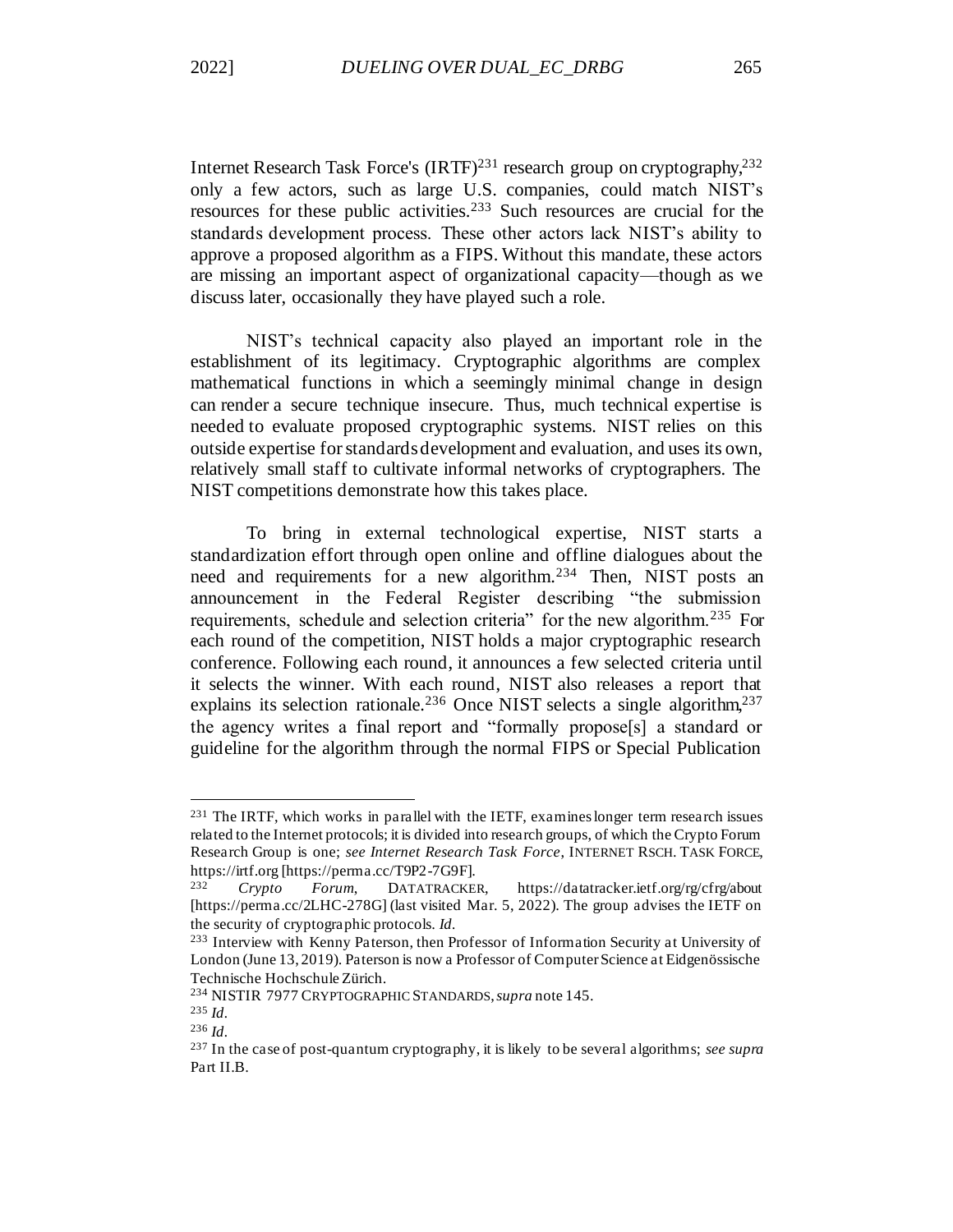process."<sup>238</sup> Most importantly, NIST welcomes public comments at each stage of the process.<sup>239</sup> As this description makes it clear, the NIST staff run open, transparent, and inclusive standardization efforts among cryptographers who contribute their technical expertise to the standard's development.

Even though NIST had almost no cryptographic expertise of its own throughout the 1970s to the 1990s, NIST greatly improved its cryptographic capabilities beginning in the 2000s and then speeding up after the Dual EC\_DRBG debacle. Although some noted that while the agency will not design proposed standards and will never be in a position to compete with NSA's cryptographic capabilities,  $240$  there was strong agreement that CSD is in a healthy position to run a cryptographic standards competition.<sup>241</sup>

NIST's position relative to NSA strengthened in 2010 with an updated MOU between the two agencies. It explicitly stated that the Department of Commerce is

authorized to exercise its functions for . . . international organizations of which the United States is a member, for governments of friendly nations, . . . or for any scientific society, educational institution, firm, corporation, or individual within the United States or friendly countries engaged in manufacturing or other pursuits requiring the use of standards or standard measuring instruments.<sup>242</sup>

In another change—and in recognition of NIST's capabilities—the MOU declared that NSA was to rely on NIST guidelines and standards as long as they were consistent with national security needs.<sup>243</sup> This was, perhaps, in

<sup>238</sup> NISTIR 7977 Cryptographic Standards, *supra* not[e 145.](#page-27-0)

<sup>239</sup> Here is an example of such public comments received on NISTIR 7977: NISTIR 7797 PUBLIC COMMENTS, *supra* note 148.

<sup>240</sup> Interview with Adam Langley (June 14, 2019).

<sup>241</sup> *See, e.g.*, *supra* Part II.B.

<sup>&</sup>lt;sup>242</sup> The exercise of these functions must be in coordination with other agencies of the U.S. government. Memorandum of Understanding Between the Director of the National Institute of Standards and Technology (NIST) and the Director of the National Security Agency (NSA) Concerning the Implementation of the Federal Information Security Act of 2002, ¶ E (2010), https://csrc.nist.gov/CSRC/media/Projects/Crypto-Standards-Development-Process/documents/NIST\_NSA\_MOU-2010.pdf [https://perma.cc/3TN4-KRH5] [hereinafter 2010 NIST-NSA Memorandum of Understanding].

<sup>&</sup>lt;sup>243</sup> "NSA shall 'draw upon information security and other cyber security technical guidelines and standards developed by NIST for non-national security systems so the extent that the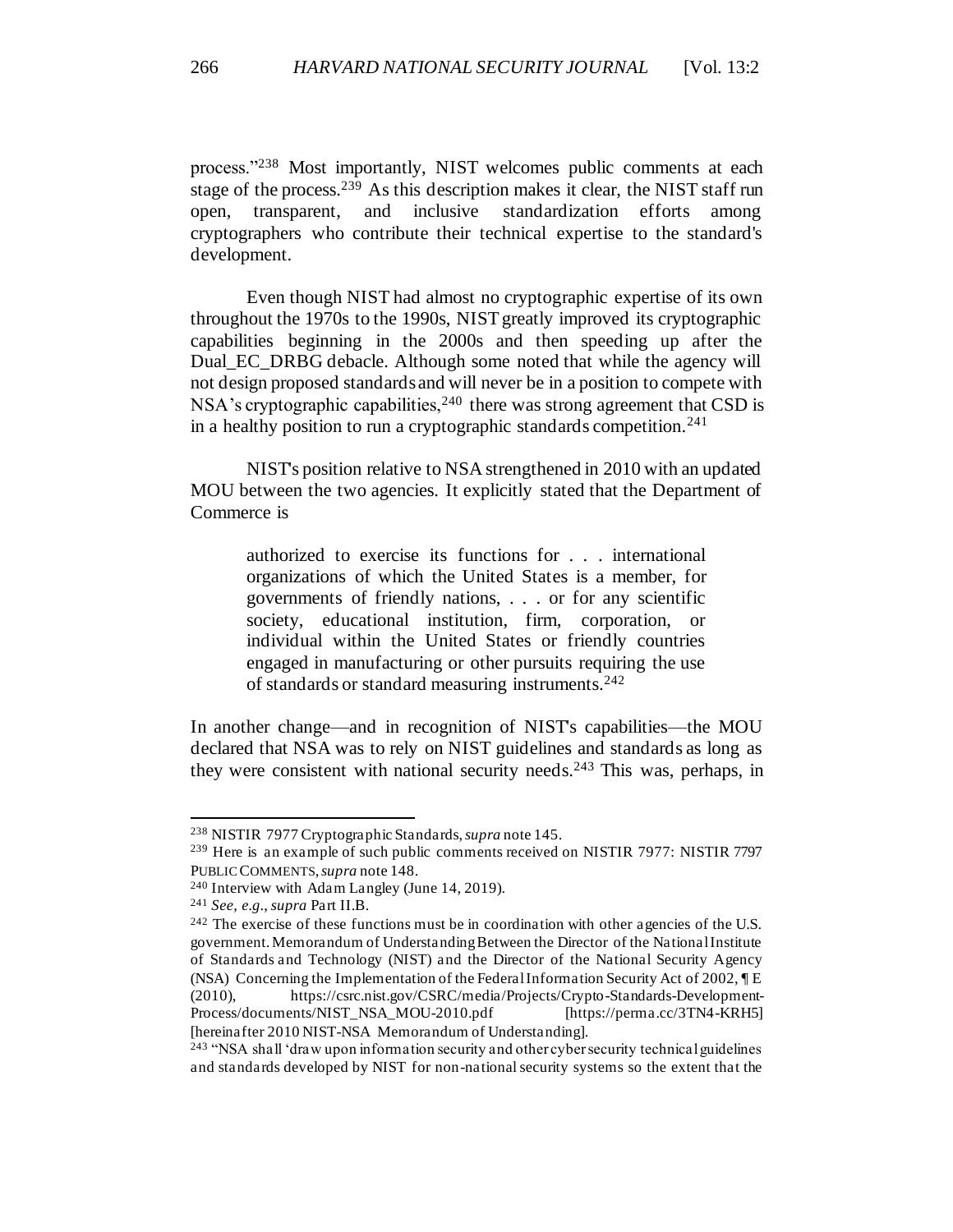recognition that AES had proved useful for protecting classified information.<sup>244</sup> NSA was also to consult with NIST on the research and development related to various types of security technologies.<sup>245</sup> This was a far cry from the imbalance that existed in the 1989 MOU, which in practice made NIST subservient to NSA.

# <span id="page-43-0"></span>*B. Lack of Alternative Actors to Lead International Civil-Sector Cryptography*

NIST's effort to recover from the Dual\_EC\_DRBG was rewarded. To a certain degree, this was because NIST quickly applied fixes, preventing similar situations from reoccurring in the future. NIST was able to do this in part because it has capabilities that cannot be matched by other institutions.

NIST's unique organizational capacity for developing new cryptographic standards comes from law, including NIST's responsibility for developing FIPS, and from policy, including support from the government. Moreover, NIST's organizational capacity is strengthened by the increasing importance of strong cryptography to U.S. national and economic security. The agency's role as a non-national-security government agency responsible for developing non-national-security cryptography standards is unusual. No other nation has a federal agency involved in such activities; while the E.U. has periodically funded research in cryptographic standards, these programs are of short duration and do not carry with them any mandate for implementation. The fact that the FIPS cryptographic standards are often mandatory for non-national-security federal agencies<sup>246</sup> provides a natural market for the standards—and thus can help seed the standard in the private sector. This gives NIST organizational capacity that is typically not enjoyed by other standards organizations. Meanwhile, NIST's technical capacity comes largely from a combination of NIST's own capabilities and, critically, from the cryptographic research community, which the agency now works hard to engage in FIPS endeavors.

NSA determines that such guidelines are consistent with the requirements for protecting national security systems in the information that resides they are in.'" *Id.*

<sup>244</sup> NATIONAL POLICY ON THE USE OF THE ADVANCED ENCRYPTION STANDARD, *supra* note [123.](#page-23-1)

<sup>&</sup>lt;sup>245</sup> Those listed were "trusted technology, security automation techniques, and personal identification methods." 2010 NIST-NSA Memorandum of Understanding, *supra* note 242, at 2.

<sup>246</sup> *Compliance FAQs: Federal Information Processing Standards*, NAT'L INST. OF STANDARDS &TECH.(Nov. 15, 2019), https://www.nist.gov/standardsgov/compliance-faqsfederal-information-processing-standards-fips [https://perma.cc/7SU6-ST2F].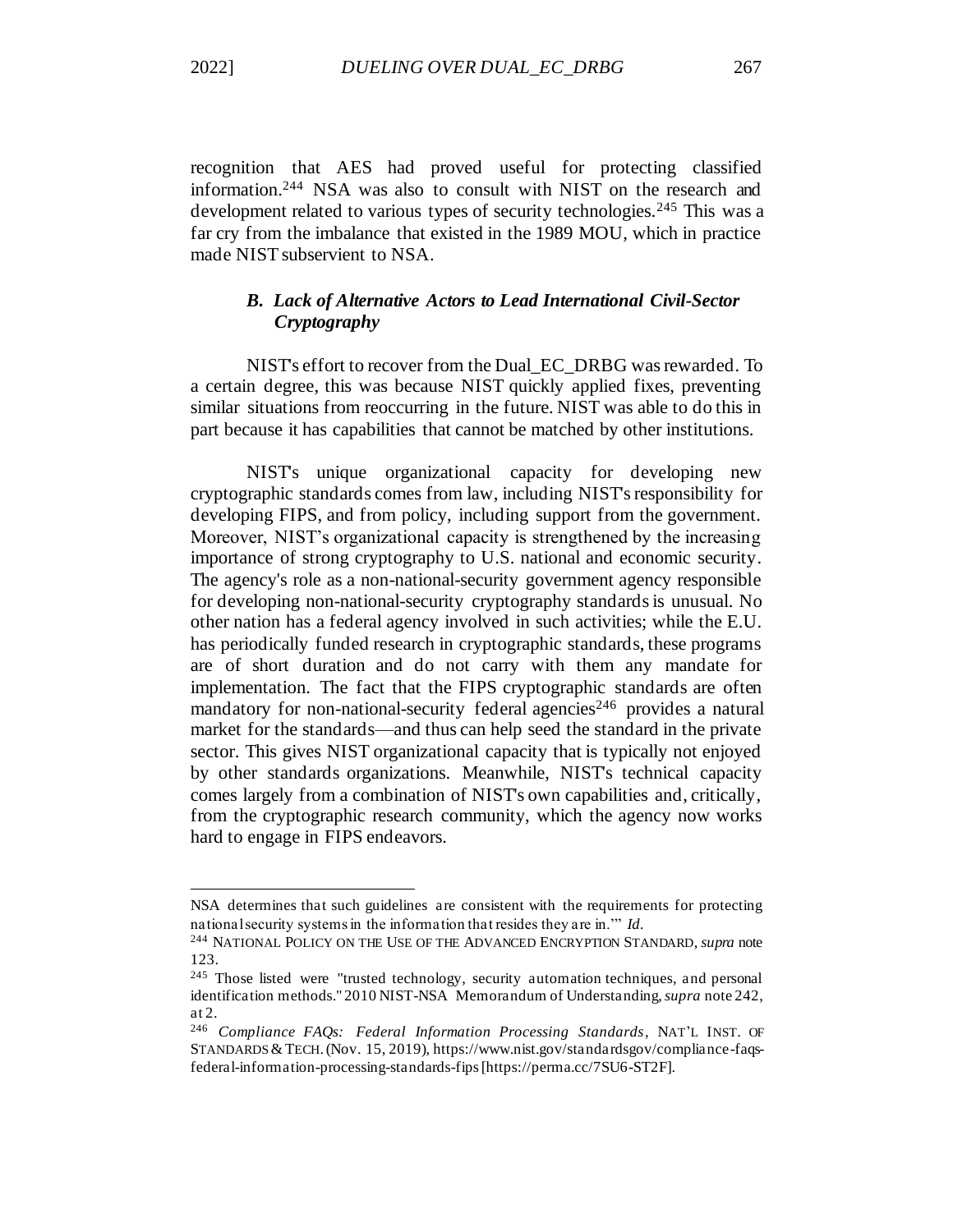The role in developing FIPS and U.S. government support are advantages that put NIST in a unique position with respect to other organizations developing cryptographic standards. This does not mean that other organizations might not assume the role, in whole or in part, in the future, but NIST's position has held over the last two decades.

Competition falls into two categories: nations, or groups of nations, and standards organizations. National competitors themselves fall into essentially two categories: the first being China and Russia, the second, the European Union. Both China and Russia have strong expertise in cryptography. In 2004, a Chinese researcher, Xiaoyun Wang, produced the first attack against the NIST secure hash function,  $247$  and Russian cryptography work has long been held in high regard.<sup>248</sup> But both nations use their legal systems to facilitate state surveillance that does not operate under rule of law.<sup>249</sup> This has created international distrust in cryptographic standards developed by the Chinese and Russian national agencies, making the community unwilling to adopt these standards.

By contrast, various smaller nations, including many in Europe as well as Japan and South Korea, have technical capacity. Indeed, European applied cryptography research, the type of work that leads to standards, is more extensive and stronger than U.S. work in this area—but Europe, Japan, and South Korea have chosen not to engage in cryptographic standards efforts. In part, this is because these nations lack a large national audience for a national standard.

Consider, for example, the case of Japan. In 2000, Japan set up a Cryptography Research and Evaluation Committee (CRYPTREC) to recommend cryptographic systems for use by non-national-security agencies in Japan; its advisory board includes academics and members of the government and industry.<sup>250</sup> It has not been very successful. Its set of recommendations includes some Japanese ciphers. One, Camellia, has been

<sup>247</sup> *See* WANG, *supra* note 228.

<sup>248</sup> KAHN, *supra* not[e 22](#page-7-2), at 670–71.

<sup>249</sup> *See generally* HUMAN RIGHTS WATCH, CHINA'S GLOBAL THREAT TO HUMAN RIGHTS (2020), https://www.hrw.org/world-report/2020/country-chapters/global# [https://perma.cc/VT2H-RALT]; KAI STRITTMATTER,WE HAVE BEEN HARMONIZED: LIFE IN CHINA'S SURVEILLANCE STATE (2020); ANDREI SOLDATOV &IRINA BOROGAN, THE RED WEB: THE STRUGGLE BETWEEN RUSSIA'S DIGITAL DICTATORS AND THE NEW ONLINE REVOLUTIONARIES (2015).

<sup>250</sup> *See generally About CRYPTREC*, CRYPTREC, https://www.cryptrec.go.jp/en/about.html [https://www.cryptrec.go.jp/en/about.html] (last visited Feb. 28, 2022).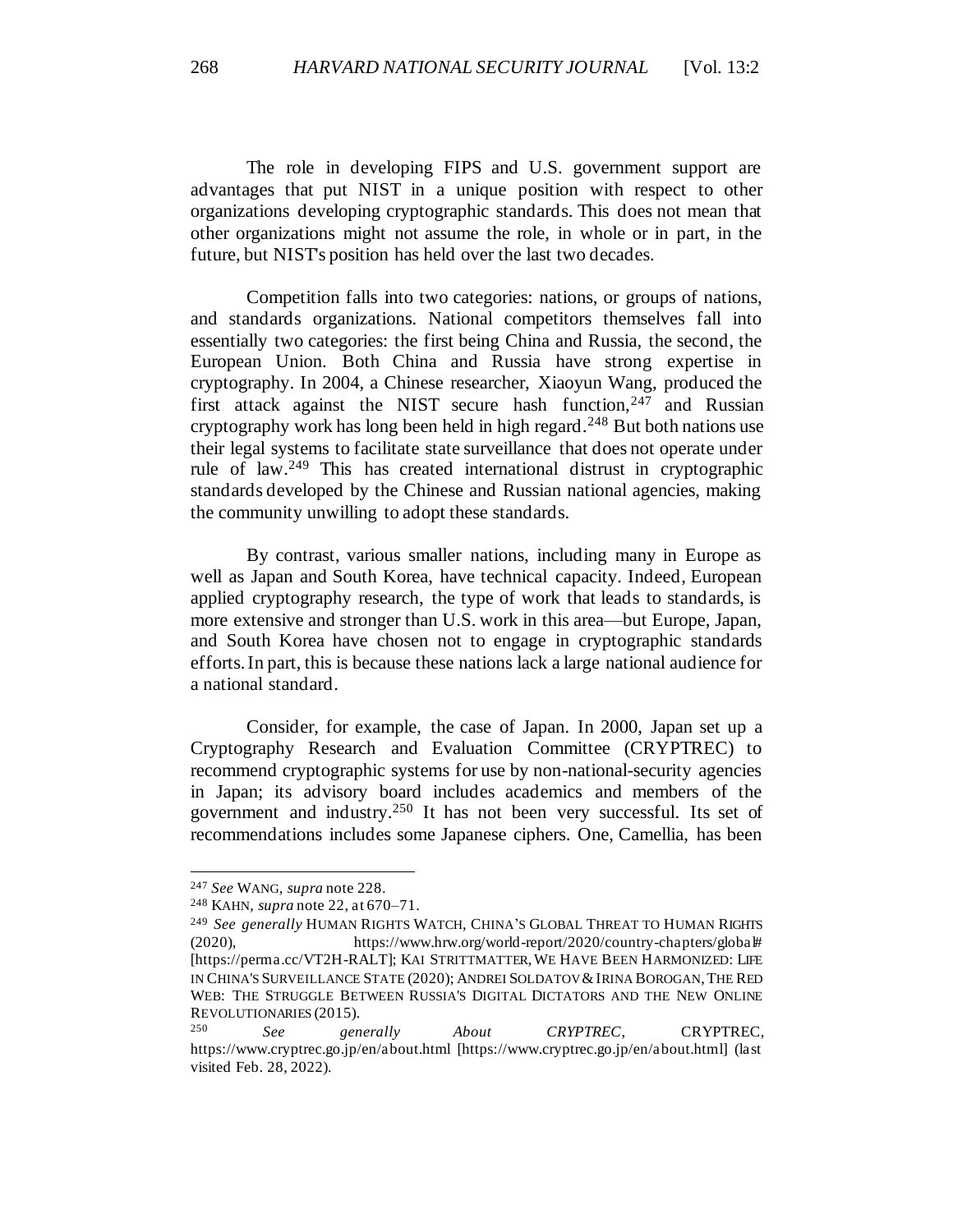included in various open-source libraries (and was for a time, used for TLS), but adoption outside Japan is limited.<sup>251</sup> It seems that only Japanese companies regard CRYPTREC as being better than NIST.

Some might argue that Israel could be another possible candidate given that Israeli cryptographers rank among the best in the world.<sup>252</sup> Yet Israel is not seen as a trusted party for developing cryptographic standards; it does not employ the same civil liberties protections as most liberal democracies, and the recent disclosures about NSO spying have increased distrust.<sup>253</sup> Given these two factors, other nations are loathe to trust Israel to develop secure cryptography standards for fear that these might include a subtle hidden backdoor. 254

It is also unlikely that industry can play a central role as the long-term developer of widely used cryptographic standards—which is different from a company's cryptographic primitive<sup>255</sup> becoming a standard that is accepted internationally. There are two issues involved. First, industry does not have organizational capacity in that only NIST can create a FIPS. Second, there is

<sup>251</sup> Camellia, a 128-bit block cipher, was a successful entrant in the NESSIE competition; see, e.g., Bart Preneel, NESSIE Project, in ENCYCLOPEDIA OF CRYPTOGRAPHY AND SECURITY (Henk C.A. van Tilburg, Sushil Jajodia, eds. 2011), 834. Note 16 0, *supra*, provides details on NESSIE, an E.U. effort to design new cryptographic primitives.

<sup>252</sup> Of the first seven cryptographers who won the Turing Award (computer science's equivalent of the Nobel), two—Shafi Goldwasser and Adi Shamir—were Israeli. The International Association for Cryptologic Research is the main professional organization for research cryptographers; of its first eighty-four fellows, fourteen are Israeli or Israeli born. INT'L ASS'N FOR CRYPTOLOGIC RSCH., https://www.iacr.org/fellows [https://perma.cc/XMY9-5TJ8] (last visited Jan. 21, 2022).

<sup>253</sup> The NSO Group is an Israeli company specializing in hacking tools for smartphones. *See*  NSO GROUP, https://www.nsogroup.com [https://perma.cc/5HQE-LC8Y] (last visited Apr. 10, 2022). The company claims that its tools are sold to governments for use in counterterrorism and criminal investigations, but the company's tools have been repeatedly used against human rights workers, journalists, and dissidents. *See* Stephanie Kirchgaessner, Paul Lewis, David Pegg, Sam Cutler, Nina Lakhani & Michael Safi, *Revealed: leak uncovers global abuse of cyber-surveillance weapon,* GUARDIAN (July 18, 2021), https://www.theguardian.com/world/2021/jul/18/revealed-leak-uncovers-global-abuse-ofcyber-surveillance-weapon-nso-group-pegasus [https://perma.cc/Z9X4-MPWK]; *see also The Pegasus Project*, GUARDIAN, https://www.theguardian.com/news/series/pegasusproject [https://perma.cc/5FAF-J7RG]). In November 2021, the U.S. government placed the company on the "entity" list, which blocks it from purchasing components from U.S. firms without a special license. Addition of Certain Entities to the Entity List*,* 86 Fed. Reg. 60,759 (Nov. 4, 2021).

<sup>&</sup>lt;sup>254</sup> Israeli cryptographers actively participate in both NIST and European cryptographic standardization efforts, but these efforts are not overseen by the Israeli government.

<sup>&</sup>lt;sup>255</sup> Primitives include block ciphers, hash functions, additive stream ciphers, and digital signatures.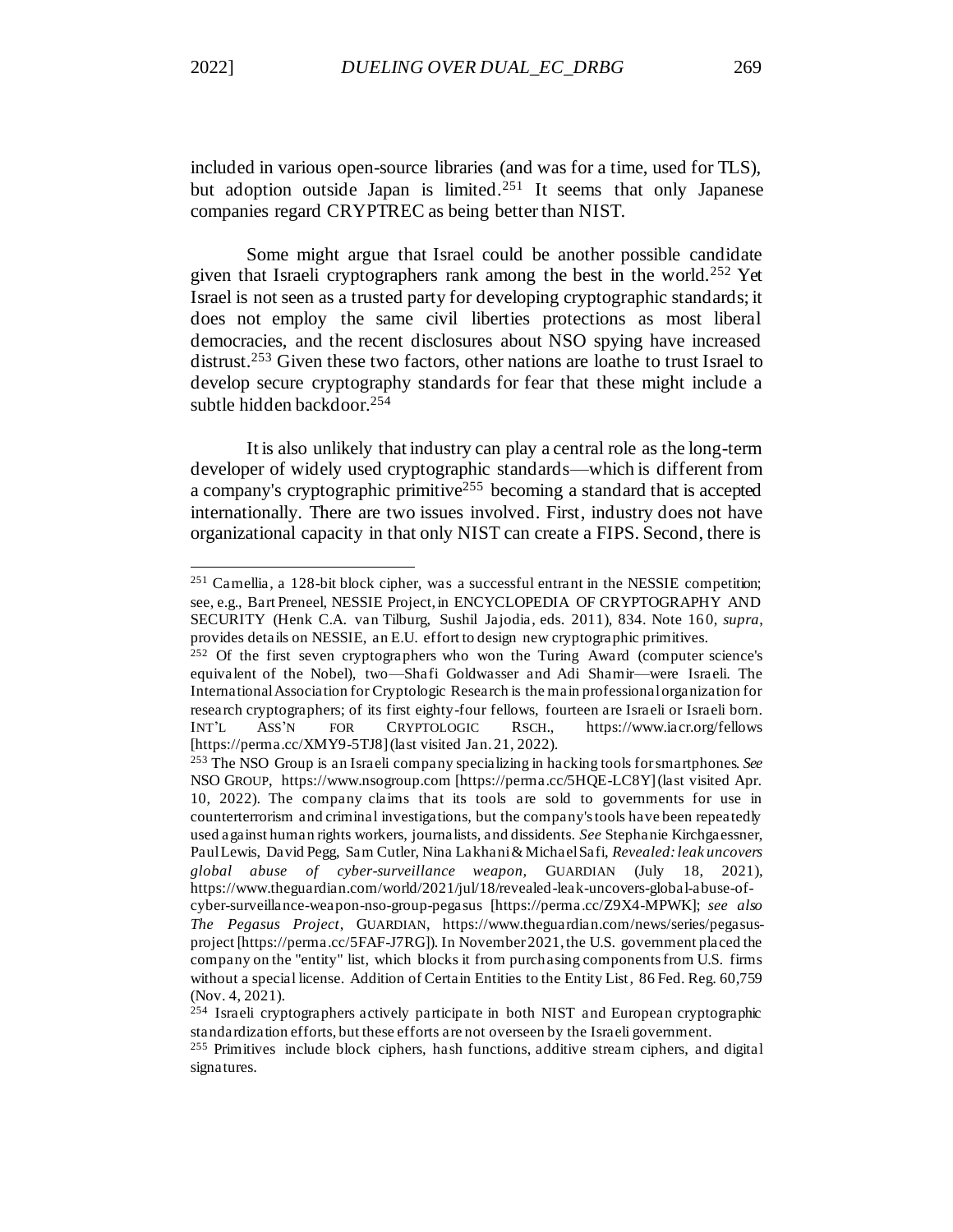the issue of trust, that is, trust that the decision to standardize a particular algorithm will be made without bias.

There is a different problem for individual researchers, for instance cryptographers from academia. While individuals may not suffer as much from the trust issue that enterprises do, individual researchers lack organizational and technical capacity—and thus lack the capability—to run a proper vetting process needed for determining a cryptographic standard.

We now expand on these issues—but do not discuss Chinese or Russian efforts, since these are unlikely to be serious contenders for international standardization.

#### 1. European Union Efforts in Civil-sector Cryptography

<span id="page-46-0"></span>Europe has much technical expertise in cryptography, and the European Union (E.U.) has technical expertise and organizational trust. Rijndael, the algorithm that became AES, was developed by two Belgium cryptographers. As the home of an assortment of advanced democracies, Europe can lead an open and transparent process similar to the one by NIST. But this is unlikely to occur.

European policymakers tend to view cryptography as solely a national security issue, and not as a technology with economic implications.<sup>256</sup> This position makes little sense in 2022—or even a quarter century ago—given complex interdependencies between national economic and security issues. Despite the increasing role of the Internet in civilian life, European nations have largely refrained from developing cryptographic standards for nonnational security purposes.<sup>257</sup> The viewpoint that cryptography is a national security technology somewhat ties the E.U.'s hands. That is because under Article 3(a)(2) of the 2007 Treaty of Lisbon, national security continues to remain outside the scope of the European Union. <sup>258</sup>

<sup>256</sup> Interview with Bart Preneel, Professor, Katholieke Universiteit Leuven (Apr. 18, 2019).  $257$  Europe's lack of development of cryptographic standards for non-national security purposes is demonstrated by the lack of strong European infrastructure for developing such standards and by the opinion of both the European Commission and ENISA's Management Board. *See infra* note 264 for an explanation of Europe's lack of interest in developing non national security cryptographic standards. There are, of course, exceptions. *See* note 160, *supra*, regarding the NESSIE project.

<sup>&</sup>lt;sup>258</sup> Treaty of Lisbon Amending the Treaty on European Union and the Treaty Establishing the European Community, art. 3(a)(2), Dec. 13, 2007, 2007 O.J. (C 306) ("The [European] Union . . . shall respect their essential State functions, including ensuring the territorial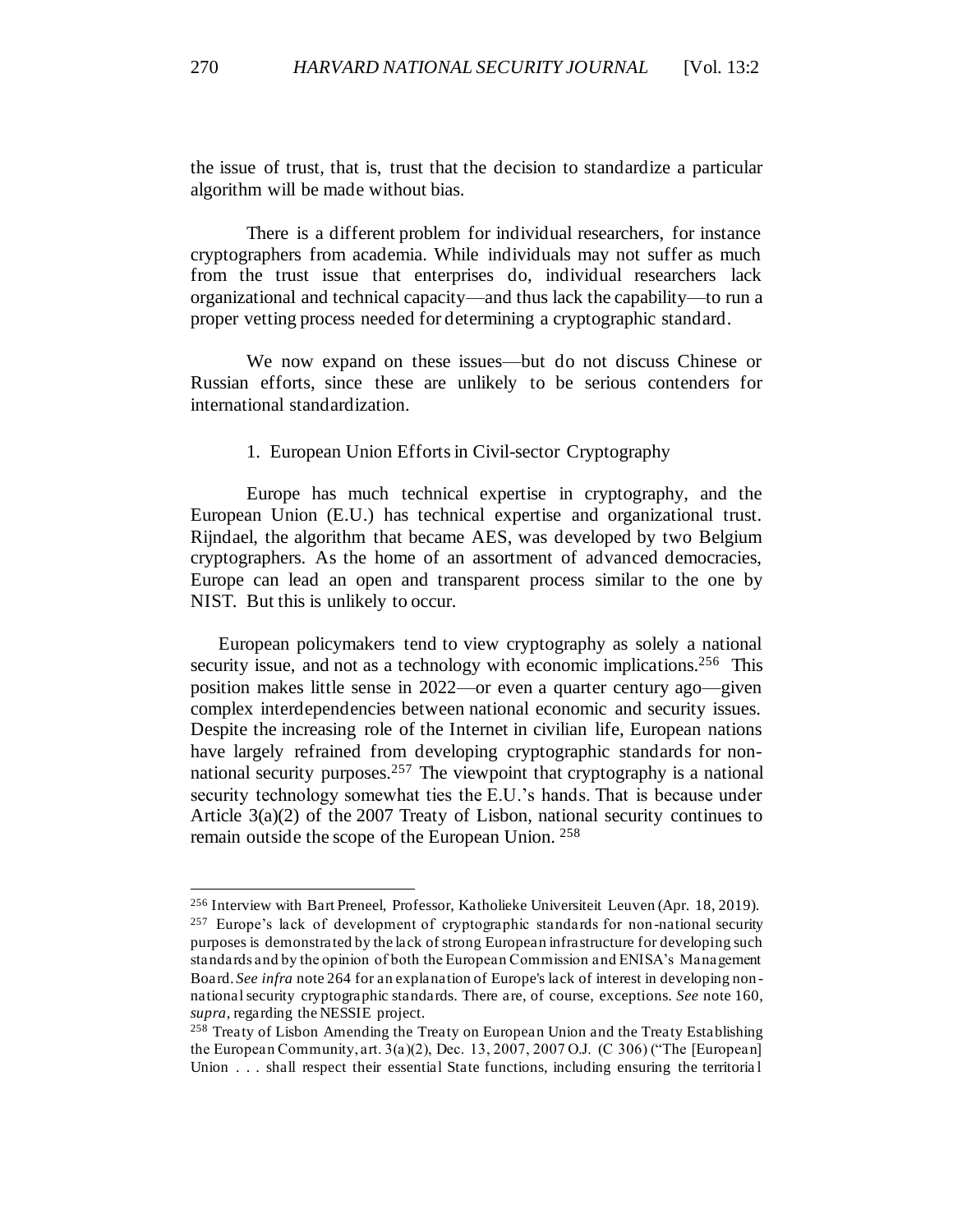Moreover, the lack of other major debacles involving cryptographic standards is partially why creating separate cryptographic standards for nonnational security purposes has not been a priority for European nations. Thus, the development of a European standards organization would not be put on the E.U. agenda because of the principle of subsidiarity that precludes E.U. members from intervening into its member's national policies unless such intervention adds value. This principle also puts development of cryptographic standards outside E.U. competency.

U.S. allies have not viewed the U.S. government-developed cryptographic standards as a significant threat to their security or economies.<sup>259</sup> As for non-national security uses, a single-state solution is not very useful. The NIST standards work, and the E.U. nations rely on them. It would seem that in Europe, NIST is still seen as a rather neutral organization with a reputation for fairness.

There is a bit more to the story, however. There is a European effort on cryptographic standardization, but it is a relatively weak one: the European Union Agency for Cybersecurity (ENISA). Its role has been largely symbolic, with its original location in Crete—a location notably less convenient to reach and work in than others in the European Union—sending a clear signal of the unimportance of the agency's mission to Europe.<sup>260</sup> One researcher described ENISA's years in Crete as the organization "fighting for its existence."<sup>261</sup>

In 2013, however, the agency moved a third of its personnel to Athens. With this move, ENISA also obtained more resources, more recognition by E.U. member-states, and permanent status.<sup>262</sup> Yet despite this change, the agency has no present ability to obtain the resources or expertise that NIST has. Several senior European cryptographers noted that Germany, the U.K. (when it was a part of the E.U.), and France strongly opposed any cross-European effort on cryptographic standards, effectively keeping ENISA from acquiring the resources, expertise, and a proper process to vouch for an algorithm's security.<sup>263</sup> Given that Germany and France have stronger

integrity of the State, maintaining law and order and safeguarding national security. In particular, national security remains the sole responsibility of each Member State.").

<sup>&</sup>lt;sup>259</sup> Interview with anonymous privacy and security researcher in Europe. <sup>260</sup> *Id.*

<sup>261</sup> Interview with Steve Purser, head of the Core Operations Department at the European Union Agency for Cybersecurity (ENISA), September 4, 2019.

<sup>&</sup>lt;sup>262</sup> Interview with Dan Bernstein & Tanja Lange (Mar. 12, 2019).

<sup>&</sup>lt;sup>263</sup> The European Commission believes that it has no mandate to develop separate European standards aside from telecommunications standards developed by ETSI, which are of limited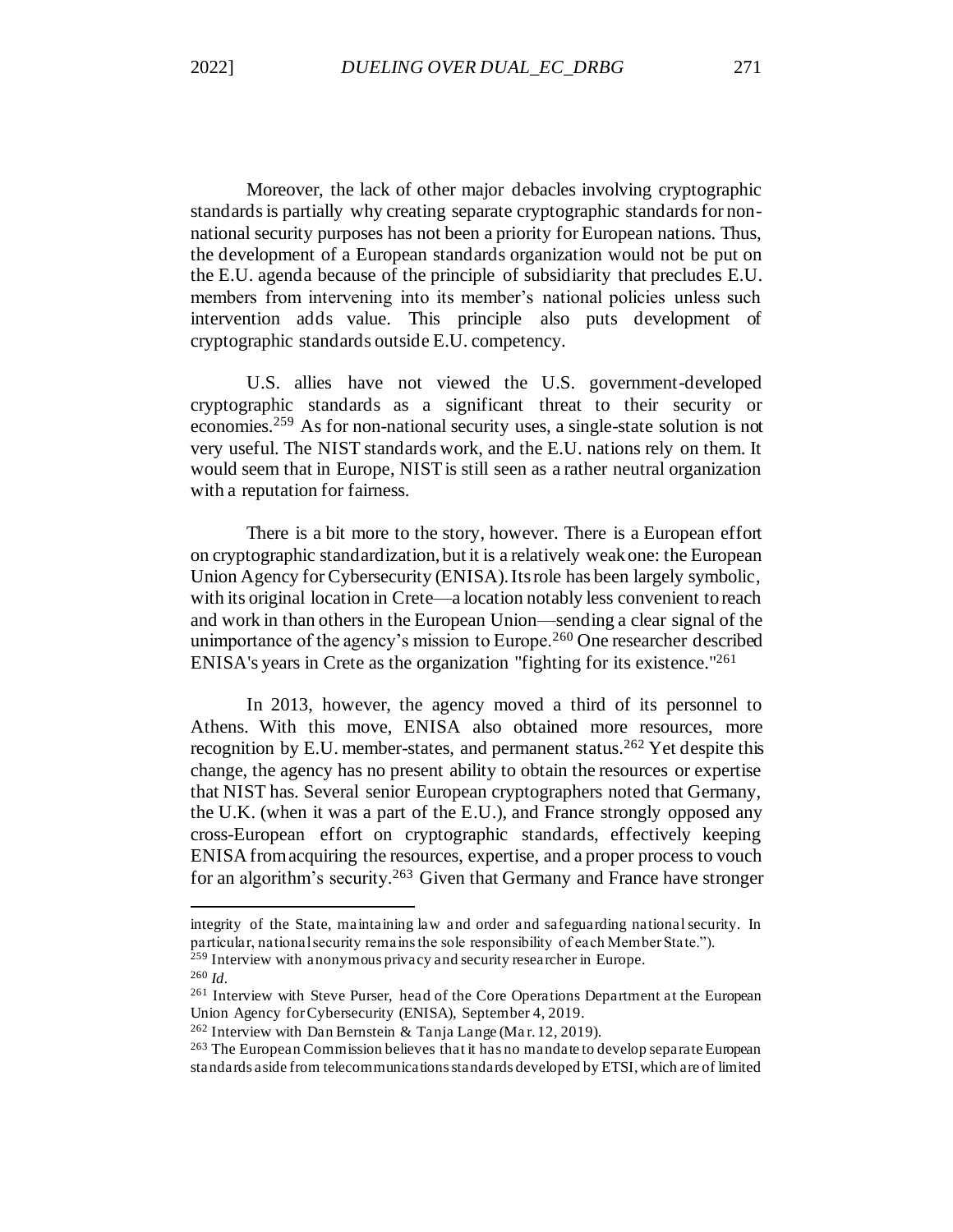domestic encryption expertise, they remain reluctant to put the security of their commercial communications in the hands of the less equipped ENISA, but rather prefer to maintain existing power dynamics.

Finally, the European academic community, which plays a more important role in cryptographic standards development than ENISA, <sup>264</sup> views NIST as an excellent arbiter for international cryptographic competitions. There is so far little movement to appreciably empower ENISA and many believe that it may take a long time before ENISA will have similar competency to NIST—if ever.<sup>265</sup>

Thus, although there is technical capacity and the potential for organizational capacity for developing a cryptographic standards organization in Europe, it is unlikely to occur. In the wake of the Dual\_EC\_DRBG situation, European leaders failed—and most likely had no interest—in developing an alternative cryptographic institution despite prime timing for such a change. Instead, they defaulted to giving their own standards organization, ENISA, a largely symbolic role. In doing so, they ensured continued reliance on U.S. cryptographic standards for non-national security matters, including business and industry communications.

2. Efforts by Non-state Actors in Civilian Cryptography

<span id="page-48-0"></span>Lastly, we review efforts of some non-state groups who have tried developing standards, to become an international institution.

We start with the IETF and its parallel organization the IRTF. IETF develops many of the Internet communications protocols.<sup>266</sup> IETF started off in 1986 as a task force designed to identify and resolve engineering issues in the Advanced Research Projects Agency Network (ARPANET).<sup>267</sup> It has evolved a great deal since then, but its basic focus on engineering Internet protocols has not changed. This organization of engineers—and not mathematicians or cryptographers—lacks a formal membership roster or

scope. ENISA's Management Board shares this opinion, as do some members of its Advisory Board who are employed by U.S. companies. Interview with Bart Preneel, cryptographer and cryptanalyst professor, and Katholieke Universiteit Leuven, COSIC group (Apr. 1, 2019) and email communication with the author (Apr. 4, 2021).

<sup>264</sup> Interview with Steve Purser, *supra* note 261.

<sup>&</sup>lt;sup>265</sup> Interview with privacy and security researcher.<br><sup>266</sup> *Internet Standards* **INTERNET** 

<sup>266</sup> *Internet Standards*, INTERNET ENGINEERING TASK FORCE, https://www.ietf.org/standards/ [https://perma.cc/BED7-HXFG] (last visited Apr. 1, 2022). <sup>267</sup> Scott Bradner, *IETF History*, YOUTUBE (Feb. 1, 2016), https://www.youtube.com/watch?v=\_TlqisFpMGw [https://perma.cc/56V4-H2XH].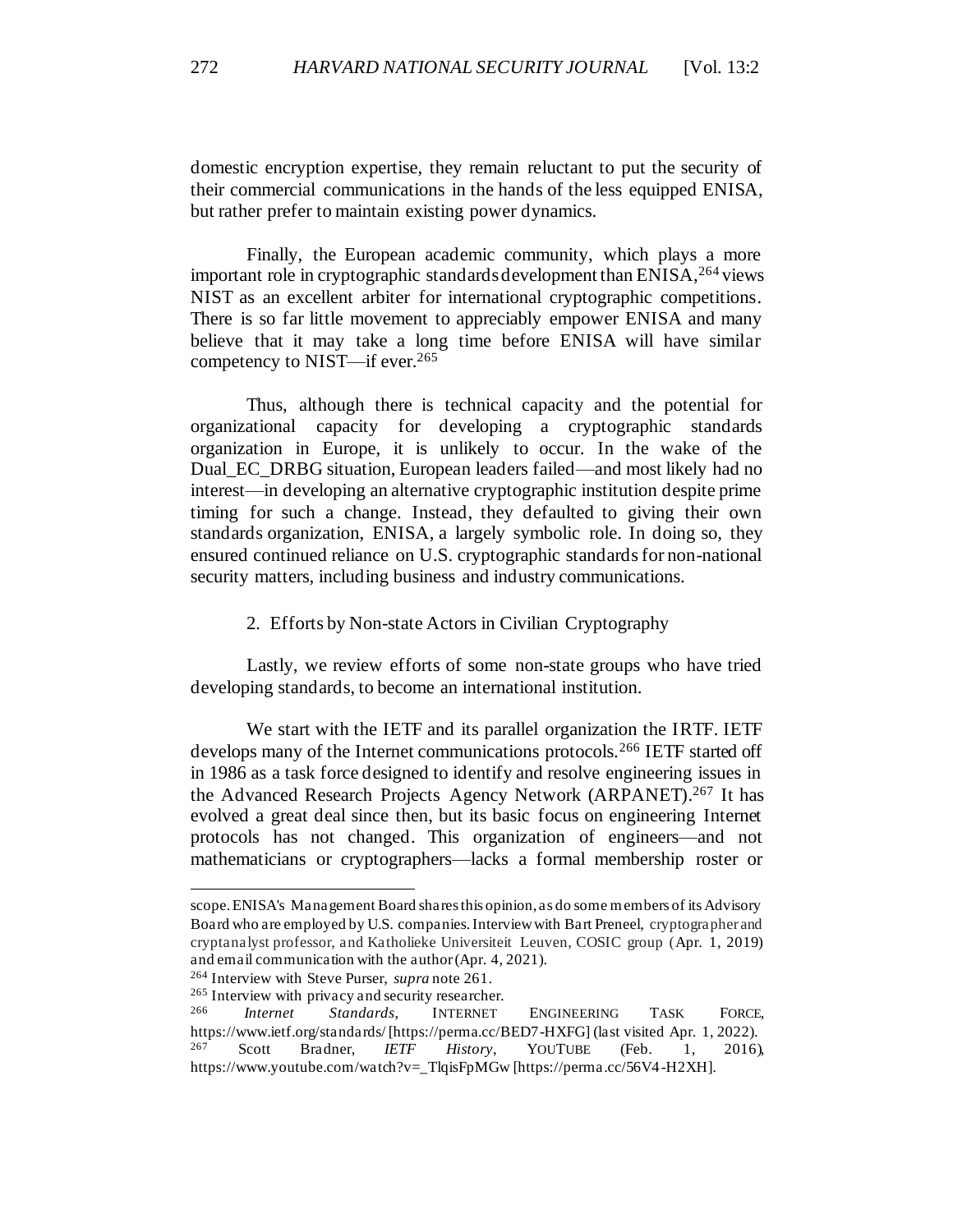membership requirements<sup>268</sup> and the type of budget and government mandate that NIST has. Because it serves a different function, IETF is not a competitor of NIST. 269

A parallel organization to IETF, IRTF, focuses on longer-term research issues. One of its groups, the Crypto Forum Research Group (CFRG), "provide[s] a forum for discussing and analyzing general cryptographic aspects of security protocols, and to offer guidance on the use of emerging mechanisms and new uses of existing mechanisms."<sup>270</sup> Although IRTF has a longer-term focus than the IETF, it is an organization whose functioning does not lend itself to the rigorous processes involved in developing cryptographic standards.<sup>271</sup>

Besides standards organizations, companies may also be able to have their internal standards adopted as industry standards (this constitutes a valuable win for the company). Occasionally even some researchers may take on the task. Their ability to do so is limited, but academics Dan Bernstein and Tanja Lange succeeded in the case of certain elliptic curves. We next examine how they were able to do so.

<span id="page-49-0"></span>Dual\_EC\_DRBG was used for key exchange in TLS, the cryptographic protocol providing communications security for https, email, and other applications. Because NSA had a backdoor into the curve's parameters,  $272$  the curve needed to be replaced.  $273$  The question was which elliptic curve should be used in its stead.

<sup>268</sup> LAURA DENARDIS, THE GLOBAL WAR FOR INTERNET GOVERNANCE 69 (2014).

<sup>269</sup> Langley, *supra* not[e 205](#page-37-1).

<sup>270</sup> *Crypto Forum Research Group*, INTERNET RSCH. TASK FORCE (Apr. 7, 2019), https://irtf.org/cfrg [https://perma.cc/A6NM-7UQH].

<sup>271</sup> AARON FALK, VERN PAXSON & SALLY FLOYD, INTERNET ARCHITECTURE BD., IAB THOUGHTS ON THE ROLE OF THE INTERNET RESEARCH TASK FORCE (IRTF), RFC 4440, at 5 (Mar. 2006), https://datatracker.ietf.org/doc/rfc4440 [https://perma.cc/8YYL-44AX].

<sup>&</sup>lt;sup>272</sup> There was nothing wrong with the curve itself; the problem was that the NSA knew the relationship between two given parameters, and that allowed the agency to decrypt encrypted communications.

<sup>273</sup> *See* Julian E. Barnes & Helene Cooper*, Trump Discussed Pulling U.S. From NATO, Aides Say Amid New Concerns Over Russia,* N.Y. TIMES (Jan. 14, 2019), https://www.nytimes.com/2019/01/14/us/politics/nato-president-trump.html

<sup>[</sup>https://perma.cc/6WCY-K74A]. The same curve could have been used for random bit generation, but with different points (parameters for encryption). But, with good re ason, Dual\_EC\_DRBG was tainted in the public's eyes; the best thing to do was to replace the curve rather than just the two points.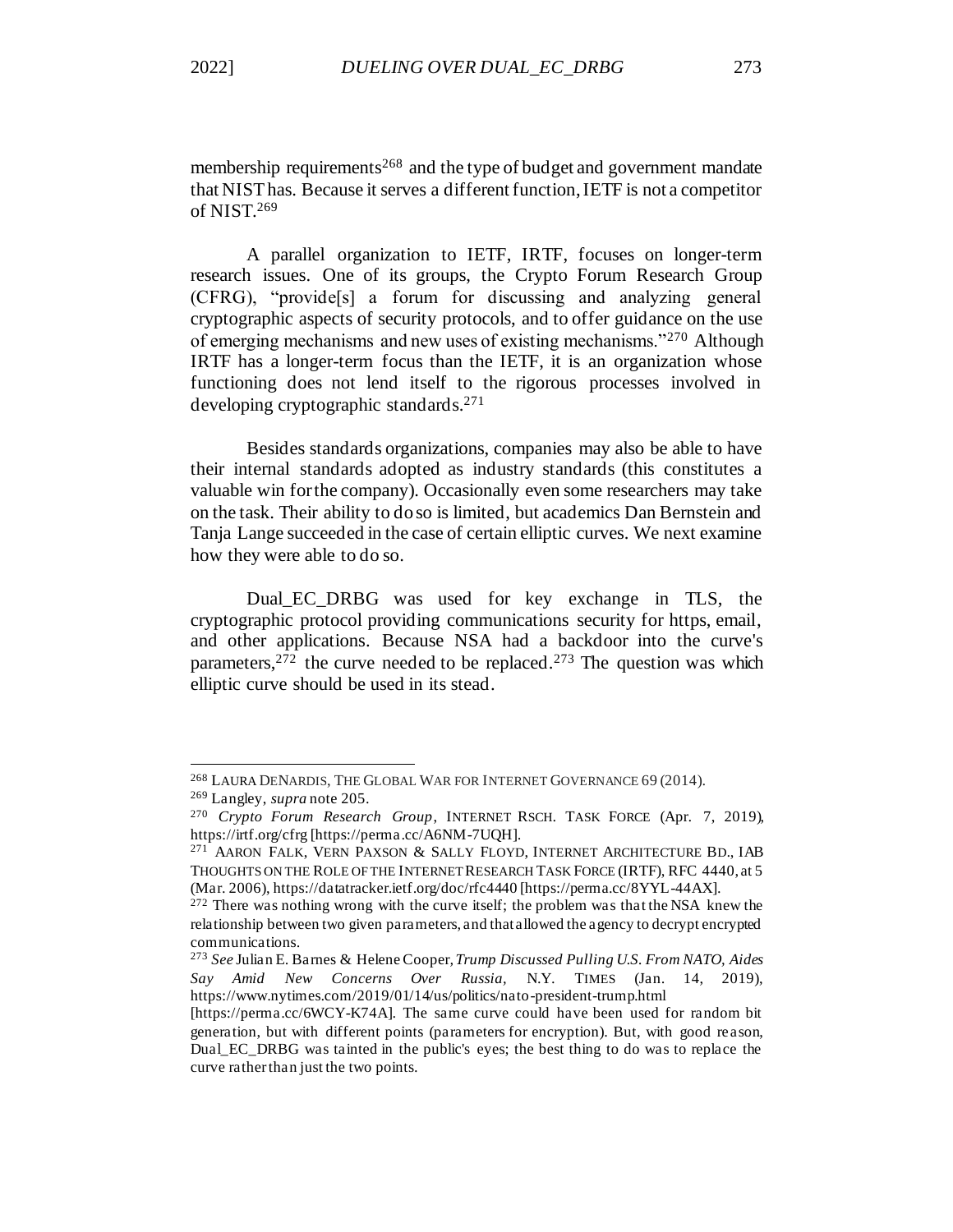Bernstein had one, Curve 25519, that he had publicly proposed in 2005 and for which he had made running code available. Bernstein and Lange analyzed different curves for security and computation speed, publishing code for the implementation.<sup>274</sup> While many forms of encryption need a long and careful vetting process, the curves that Bernstein and Lange proposed were part of a class the cryptographic community strongly believed to be secure.<sup>275</sup> That, and the fact that Bernstein had produced running code, made his proposed curve popular with implementers.  $276$ 

There were competing proposals. In the mid-1990s, elliptic-curve cryptography was still relatively new; some standards bodies had concerns about its security. This was especially the case after researchers had shown that encryption based on certain types of elliptic curves did, in fact, have weaknesses.<sup>277</sup> To prevent such problems, the ANSI standards committee<sup>278</sup> decided to include curves generated "at random";<sup>279</sup> that would decrease the chance that selected curves belonged to a special, yet unknown,  $280$  class of easy-to-break curves.<sup>281</sup> Such a process serves two purposes: (i) anyone can check that the computation was properly done and (ii) yet, because the process is computationally infeasible to invert, it would be highly unlikely that the process could be manipulated to produce a curve that was found in one of the publicly unknown, problematic classes.<sup>282</sup>

NSA generated the curves for ANSI, and in 1997 NIST recommended fifteen of them for use by federal agencies.<sup>283</sup> The effort appeared fully

<sup>274</sup> EXPLICIT FORMULAS DATABASE, https://hyperelliptic.org/EFD/ [https://perma.cc/HY4E-U7B9] (last visited Apr. 1, 2022).

<sup>275</sup> *See* Menezes, *supra* not[e 10](#page-4-2). This means avoiding "supersingular" curves and "primefield anomalous elliptic."

<sup>276</sup> Paterson, *supra* not[e 233](#page-41-0).

<sup>277</sup> *See* Menezes, *supra* note 10. Supersingular and prime-field anomalous elliptic curves have such problems.

<sup>278</sup> This was ANSI X9.F.1, which handles cryptographic standards for the financial sector.

<sup>279</sup> Randomization was achieved by using a "seed" and then running this seed through the hash function. Koblitz & Menezes, *supra* not[e 10,](#page-4-2) at 38.

<sup>280</sup> The issue was that the provider of the curve might know certain classes of curves had weaknesses, but that information would not be public. Then the curve provider could potentially provide such a curve to which they had a secret backdoor that no one else was aware existed.

<sup>281</sup> Koblitz & Menezes, *supra* not[e 10,](#page-4-2) at 38.

<sup>282</sup> *Id.*

<sup>283</sup> NAT'L INST. OF STANDARDS & TECH., DIGITAL SIGNATURE STANDARD (DSS), FIPS PUBLICATION186-2 24–48 (Jan. 27, 2000),

https://csrc.nist.gov/csrc/media/publications/fips/186/2/archive/2000-01-

<sup>27/</sup>documents/fips186-2.pdf [https://perma.cc/8ST2-UMKC]; *see also* Koblitz & Menezes, *supra* not[e 10,](#page-4-2) at 35.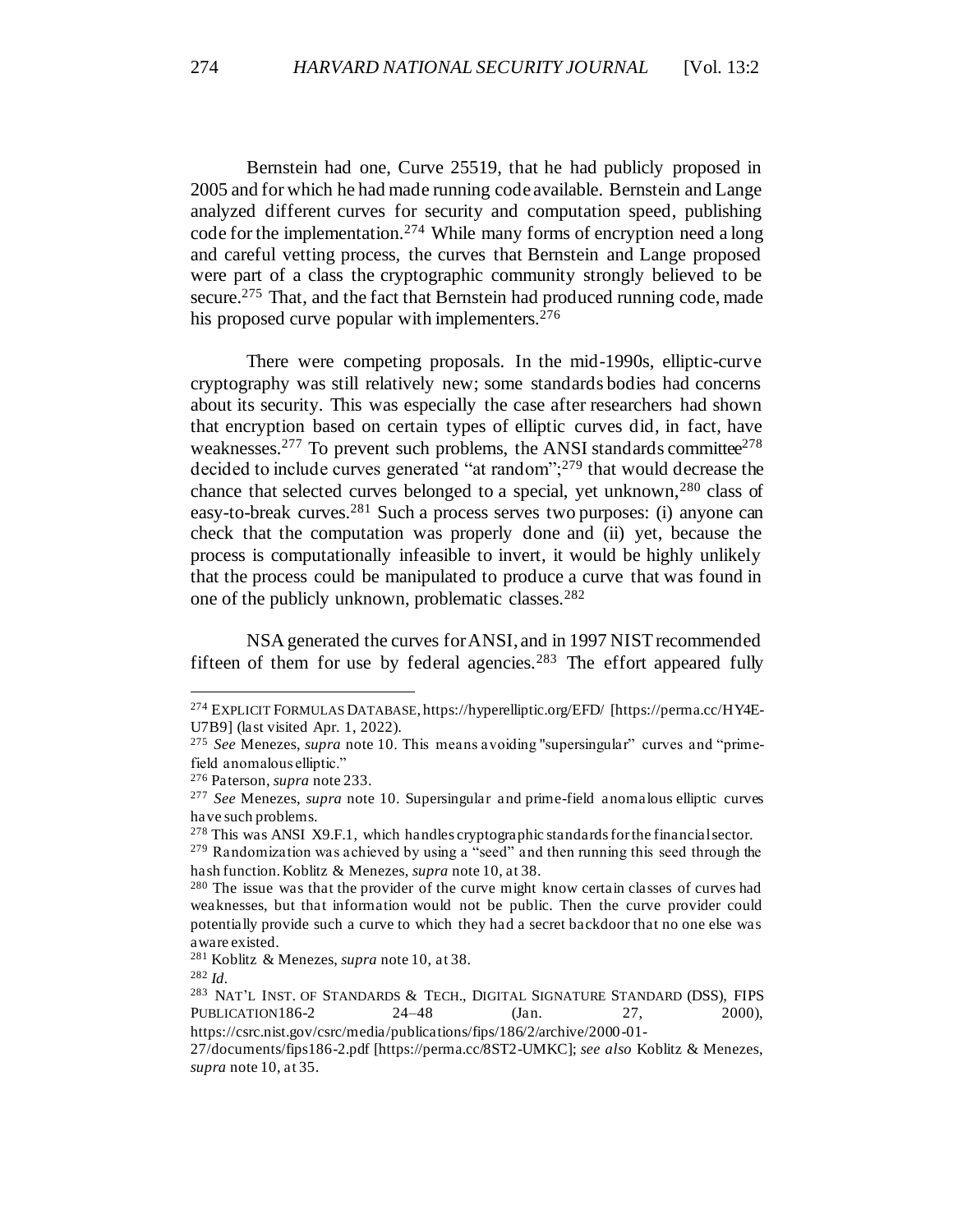aboveboard, and for sixteen years there were no complaints about those elliptic curves.<sup>284</sup> But in the wake of the Snowden disclosure about Dual EC\_DRBG,<sup>285</sup> some cryptographers also cast aspersions on the NIST curves.<sup>286</sup>

There was no evidence to support such claims. Although NSA had created the backdoored Dual\_EC\_DRBG, it is extremely unlikely that the agency engaged in the same type of chicanery with the 1997 NIST curves.<sup>287</sup> As cryptographers Neal Koblitz and Alfred Menezes observed, for one thing, the process by which the curves were arrived at was public—and thus easily checked.<sup>288</sup> Koblitz and Menezes pointed out that the curves were generated by NSA's Information Assurance Directorate, which, in the pre-9/11 period, had strongly pushed for secure solutions, not ones with cryptographic backdoors.<sup>289</sup> Moreover, as Koblitz and Menezes noted in 2016, no weaknesses had been found in the curves generated by NSA and recommended by NIST.<sup>290</sup> Nor have there been since.

Though the doubts about the NIST curves raised by this small group of cryptographers appeared to be without basis, the questions about the curves had an effect. Standards groups began to consider whether they should replace their recommended curves. And at Microsoft, researchers worked to develop a method for deterministically generating high-performance ECC curves, thus preventing a curve designer from having any ability to modify

<sup>284</sup> Koblitz & Menezes, *supra* not[e 10,](#page-4-2) at 36.

 $^{285}$  Although the initial news articles did not explicitly mention Dual\_EC\_DRBG, because of details discussed in the article, cryptographers immediately knew which standard was the backdoored algorithm.

<sup>286</sup> *See* Bruce Schneier, *NSA Surveillance: A Guide to Staying Secure,* GUARDIAN (Sept. 6, 2013), https://www.theguardian.com/world/2013/sep/05/nsa-how-to-remain-securesurveillance [https://perma.cc/6M3U-2V7S]; Dan Bernstein, *Rigidity,* SAFECURVES (Oct. 25, 2013), https://safecurves.cr.yp.to/rigid.html [https://perma.cc/FF82-FBLY].

<sup>287</sup> Koblitz & Menezes, *supra* not[e 10,](#page-4-2) at 36–38.

<sup>288</sup> *Id.*

<sup>289</sup> *See* Koblitz & Menezes, *supra* not[e 10,](#page-4-2) at 38. Brian Snow, the IAD technical director and one of the NSA employees who generated the curves, was the chair of the joint NIST-NSA Technical Working Group during the development of AES; his support was critical in the open process that occurred—*see supra* Part II.C for discussion of the NIST-NSA Technical Working Group); he and Mike Jacobs, the head of IAD, generated the curves. As Koblitz and Menezes note, IAD underwent a change post-9/11, during which Snow was eased out of the IAD position in 2002 and Jacobs retired.

<sup>290</sup> Koblitz & Menezes, *supra* not[e 10,](#page-4-2) at 38.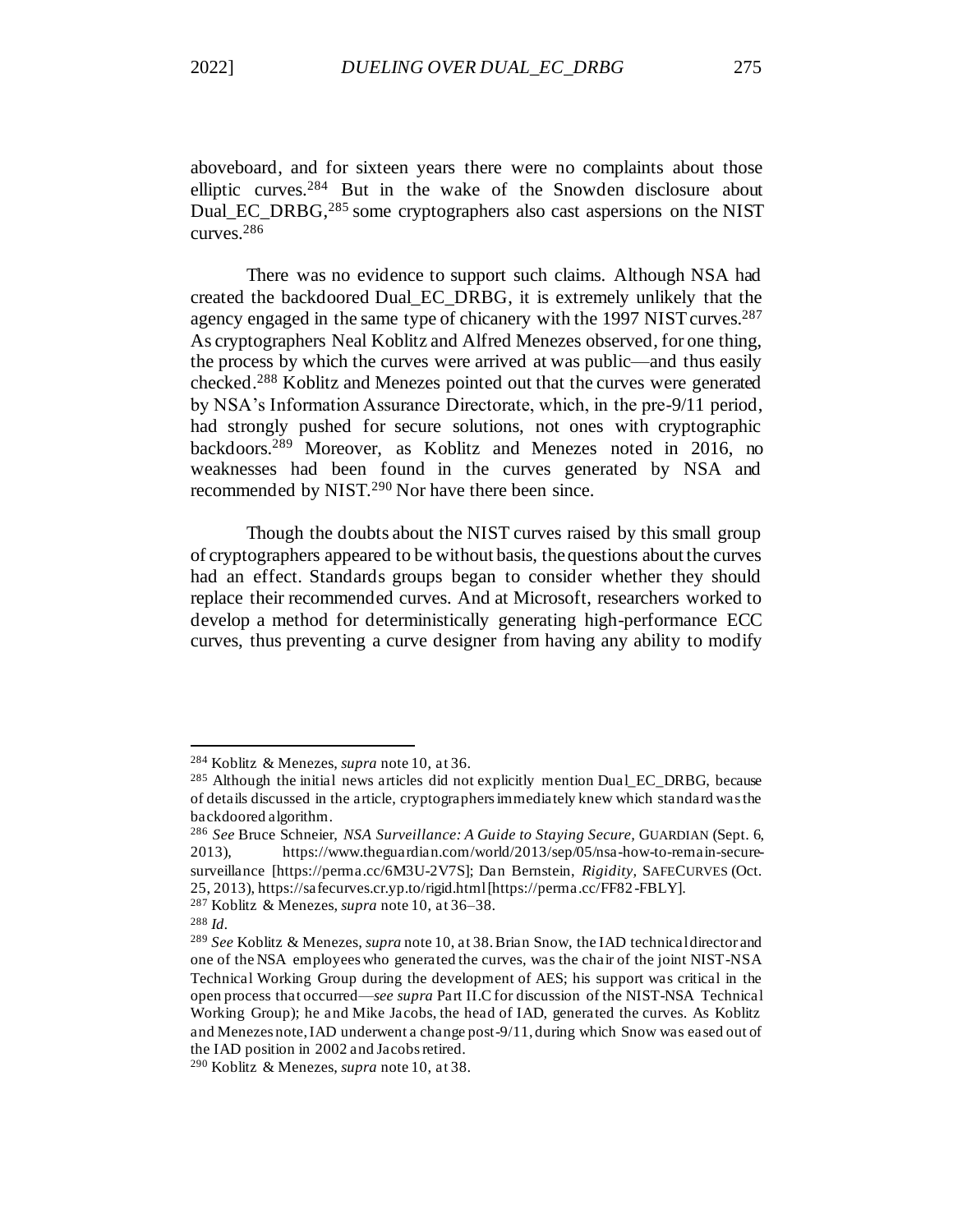the curve. <sup>291</sup> Such curves would be trusted. Bernstein had laid his groundwork years before and had high-performance code running. 292

Alphabet (Google) has also established a cryptography standard. In 2015, CFRG opened a call for the development of a cryptographic curve to be used in Internet protocols. Knowing that NIST had historically prioritized hardware standards development and that the process took a decade on average to develop similar standards for software, Google chose to establish a standard early. Using its own talent for determining the "right" elliptic curve for a key-exchange method for TLS, the team settled on the Bernstein Curve 25519.<sup>293</sup> The company did not first consult with CFRG, NIST, or anyone else—instead using its clout to determine which curve would become the de facto standard.

Google could not, *de jure*, establish an industry standard. The Microsoft research group had been putting together its own CFRG proposal, complete with a rigorous vetting process. But when the time came for the standards organizations to adopt new curves, despite the strong research reputation of the Microsoft scientists, some members of the cryptographic community were unwilling to accept the proposals developed by Microsoft Research's Security and Cryptography team, opting for the Bernstein curve instead.<sup>294</sup> Ultimately, however, Microsoft product teams chose to follow Google's lead, picking the de facto industry standard over their own company's efforts. Google effectively created an industry standard.

A notable lesson from the CFRG process is that in terms of cryptographic standardization, CRFG is not a competitor of NIST; these two organizations serve different functions. NIST competitions resemble a research process. NIST ensures that everyone's voice is heard, and the process includes a transparent and rigorous peer review. Members of the

<sup>291</sup> Joppe W. Bos, Craig Costello, Patrick Longa & Michael Naehrig, *Selecting Elliptic Curves for Cryptography: An Efficiency and Security Analysis*, 6 J. CRYPTOGRAPHIC ENG'G 1 *passim* (2016).

<sup>292</sup> Daniel J. Bernstein, *Curve 25519: New Diffie-Hellman Speed Records*, *in* PUBLIC KEY CRYPTOGRAPHY—PKC 2006 207 (Moti Yung, Yevgeniy Dodis, Aggelos Kiayias & Tal Malkin eds., 2006).

<sup>293</sup> Langley, *supra* note 4; *see also X25519 for TLS*, CHROME PLATFORM STATUS https://www.chromestatus.com/feature/5682529109540864 [https://perma.cc/AQ8P-NKA8] (last visited Apr. 1, 2022).

<sup>294</sup> Kenny Paterson, who co-chaired the CFRG at the time in question, said, "Some in the IETF and IRTF community privately reported their misgivings about proposals coming from Microsoft employees because of how they viewed that company's previous actions in IETF." Interview with Paterson, Professor of Information Security, Information Security Group at Royal Holloway, University of London (June 13, 2019).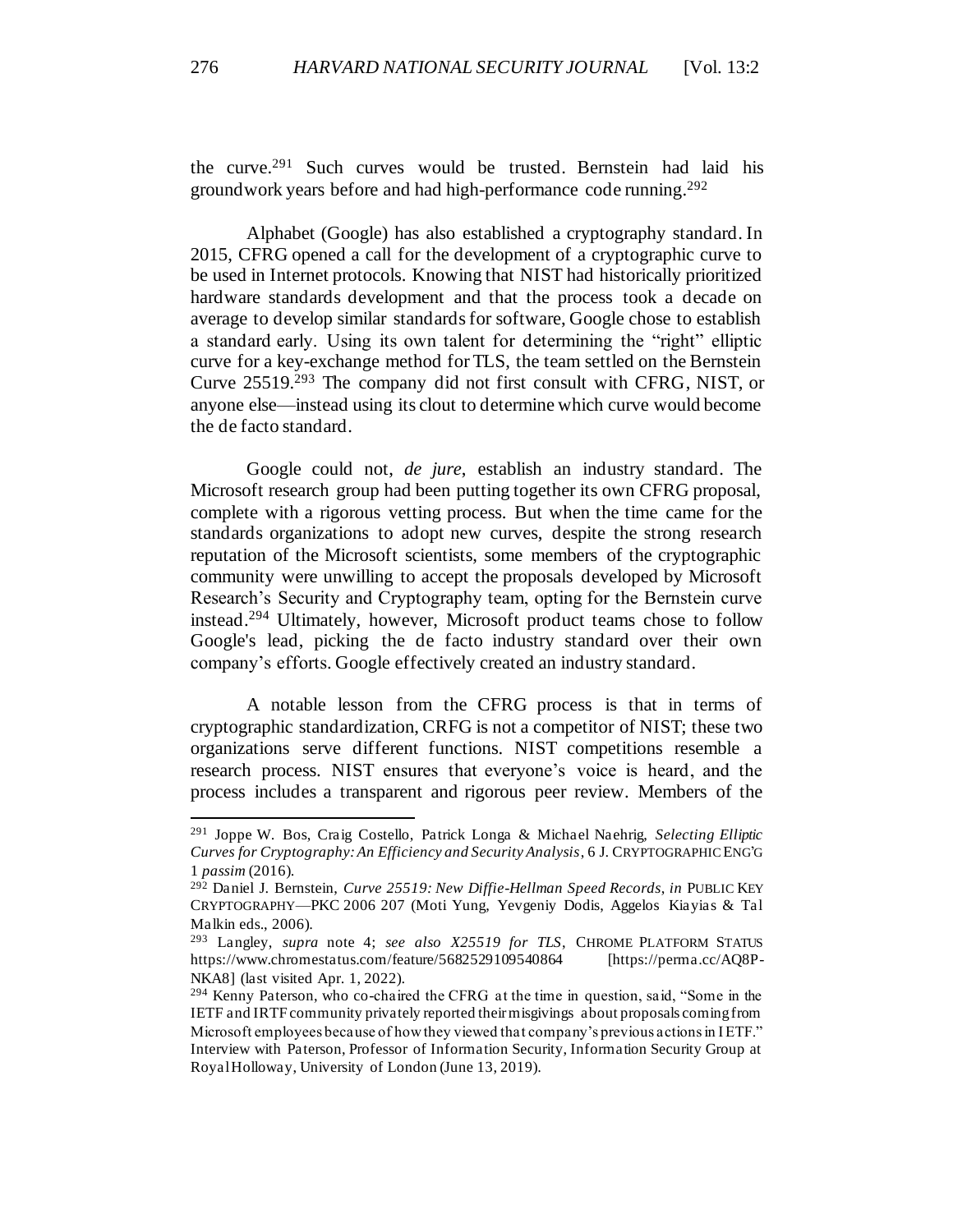cryptographic community, especially academics, are happy with this arrangement.<sup>295</sup> CFRG largely does not develop new standards or vet a new cryptographic algorithm's security. Rather, CFRG standardizes the use of an already agreed-upon and vetted algorithm. Paterson, who co-chaired CFRG, explained that the group focused on efficacy: Does the community believe this system will do well in a particular application? And will it be adopted?<sup>296</sup> That differing set of priorities is why the Microsoft proposal lost out to Google's fast-moving coup; a proof of security could not compete with an already widely deployed curve.

CFRG had been headed by several well-respected academics, but largely does not draw in the academic community—for the effort is not academic work. Given IRTF's lack of the rigorous processes involved in developing cryptographic standards. CFRG is not able to run large-scale competitions similar to those organized by NIST. Paterson said that CFRG could not, for example, run as complex an operation as NIST on finding "post-quantum" crypto standards to replace the algorithms currently in use.<sup>297</sup> In addition, industry's interest is on NIST because the FIPS are mandated for equipment sold for U.S. government use, which creates a large follow-on effect of widespread global adoption. But CFRG is nimbler and is focused on developers. As we have seen, that sometimes gives the organization an edge over NIST. And while CFRG's work was originally more akin to approving known standards for new uses rather than developing cryptographic standards *de novo*, increasingly the organization is developing standards from scratch.

Yet, despite this handful of examples, as we observed earlier, it is unlikely that industry can be the primary developer of cryptographic standards. There is a lack of organizational capacity. But the real problem with industry developing standards is trust in the fairness of decisions. And while individual researchers may not suffer as much from the trust issue, the Bernstein curve notwithstanding, they lack the organizational and technical capacity—and thus lack the capability—to run a proper vetting process needed for determining a cryptographic standard.

### *C. No One Can Step in for NIST*

<span id="page-53-0"></span>NIST brings organizational and technical support to the development of cryptographic standards. It has funding from the U.S. government, and while the NIST cryptographic effort was sorely underfunded in the early

<sup>295</sup> Langley, *supra* not[e 205](#page-37-1).

<sup>296</sup> Paterson, *supra* not[e 233](#page-41-0).

<sup>297</sup> *Id*.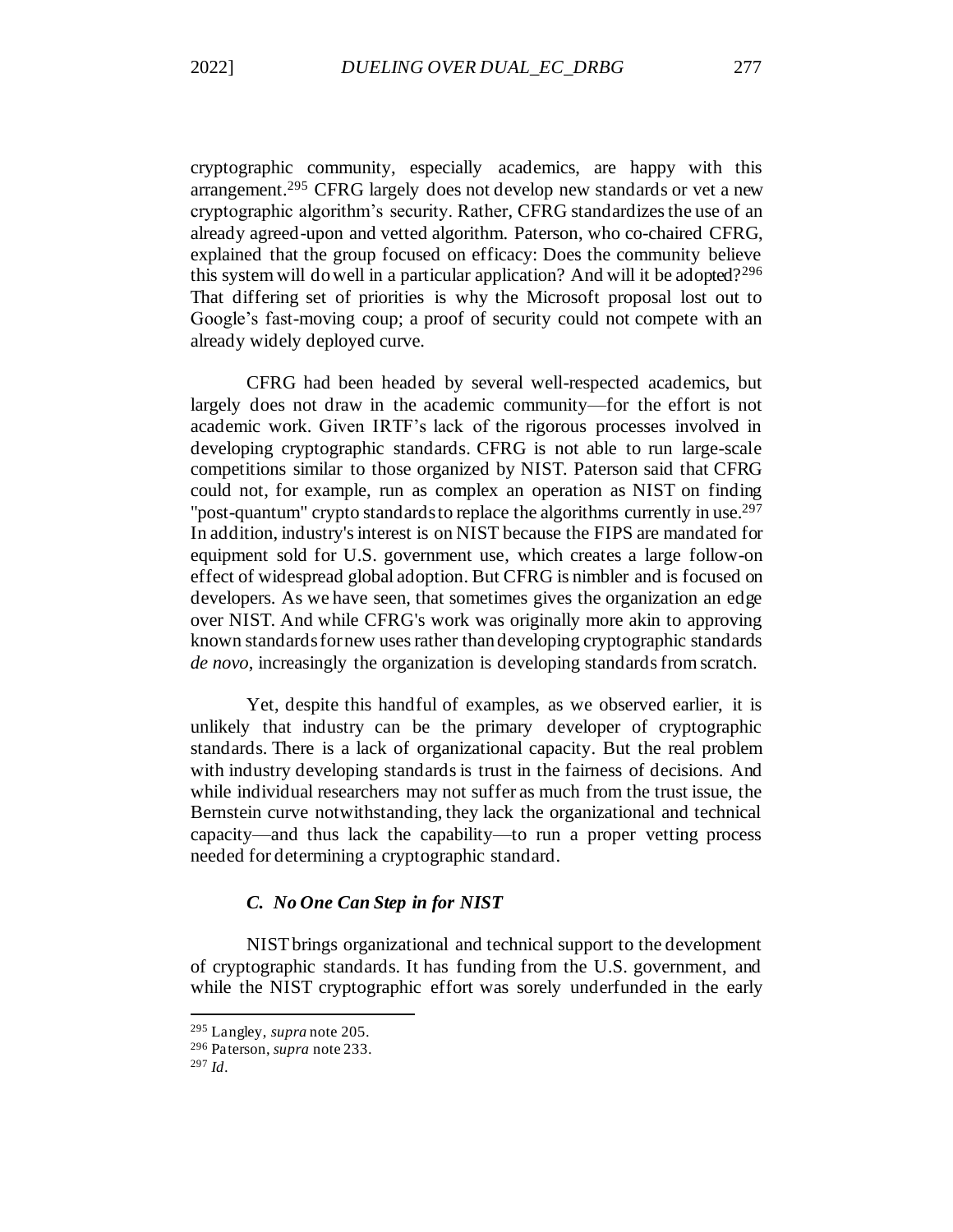years of FIPS development, that is not the case now. <sup>298</sup> Nor is it likely to be in the future; cybersecurity has simply become too important. NIST's study of the economic benefits that come to the United States from the development of cryptographic standards<sup>299</sup> is likely to ensure continued support from Congress for the Computer Security Division's effort.

Trust is another aspect as to why NIST is unlikely to be replaced by an agency in Europe or elsewhere. The NIST scientists not only went about rectifying the lacunae that enabled the NSA backdoor, but they also took responsibility for their failures, both in documents and public presentations.<sup>300</sup> NIST has handled cryptographic standards competitions in the way that NIST handles its efforts, with fairness, honesty, and transparency. And NIST CSD personnel have developed personal and professional relationships with cryptographers around the world.<sup>301</sup>

<sup>&</sup>lt;sup>298</sup> Budgets for the Computer Security Division are not explicitly broken out by Congress, but some public data points demonstrate the increased federal commitment to the division's efforts. For example, NIST CSD's budget for fiscal year (FY) 2004 was about \$9M USD. *See* NAT'L INSTITUTE OF STANDARDS & TECH., THE CASE FOR ADEQUATE FUNDING: A REPORT BY THE INFORMATION SECURITY AND PRIVACY ADVISORY BOARD 7 (June 2004), https://csrc.nist.gov/CSRC/media/Projects/ISPAB/documents/correspondence/ISPAB-

ReportAdequateFundingNIST-CSD.pdf [https://perma.cc/67LJ-NFPE]. But the Appropriations Committee estimate for 2015 included \$15 million for NIST's Cybersecurity Center of Excellence, a government-industry partnership, \$16.5 million for the National Strategy for Trusted Identities in Cyberspace effort, \$4 million for NIST's National Initiative in Cybersecurity Education, and at least \$60.7 million for cybersecurity research; this included an increase of \$5 million over the previous year for work on cryptographic standards. S. REP. NO. 113-181, at 25–26 (2014). There are two divisions within NIST's Information Technology Laboratory with a cybersecurity mission, so about half of that sum is for the Computer Security Division (which handles cryptographic standards efforts). NIST CSD's budget for FY 2021 was \$32 million USD. *See Hearing on SolarWinds and Beyond: Improving the Cybersecurity of Software Supply Chains*, 117th Cong. 9 (2021) (testimony of Matthew A. Scholl, Chief, Computer Security Division, Information Technology Laboratory, NIST).

<sup>299</sup> *See generally* Leech & Chinworth, *supra* not[e 210](#page-38-0); Leech, Ferris & Scott,*supra* not[e 130.](#page-24-1) <sup>300</sup> *See, e.g.*, KELSEY, *supra* not[e 46](#page-12-0).

<sup>301</sup> Many of the world's cryptographers have continued to actively participate in NSA cryptographic activities since the Dual-EC-DRBG disclosures. *See, e.g*., MOODY, *supra* note [188.](#page-34-0) But that in itself does not fully show the strength of the ties. It is perhaps better demonstrated by the support of senior leaders in cryptography and computer security for NIST. Vinton Cerf, who is recognized as one of "the fathers of the Internet," was very supportive of NIST, emphasizing the importance of adequate resources for the agency during his Committee of Visitor review post Dual-EC-DRBG. *See* NIST CRYPTOGRAPHIC STANDARDS AND GUIDELINES DEVELOPMENT PROCESS, *supra* not[e 155](#page-28-0), at 1. Lipner noted that "Both [the AES and SHA-3] competitions attracted worldwide participation and attention from the academic community and industry and were widely seen as fair and well‐ executed. These competitions organized and managed by NIST are examples of best practices in the development of cryptographic standards." Steven B. Lipner, *Report of Steven*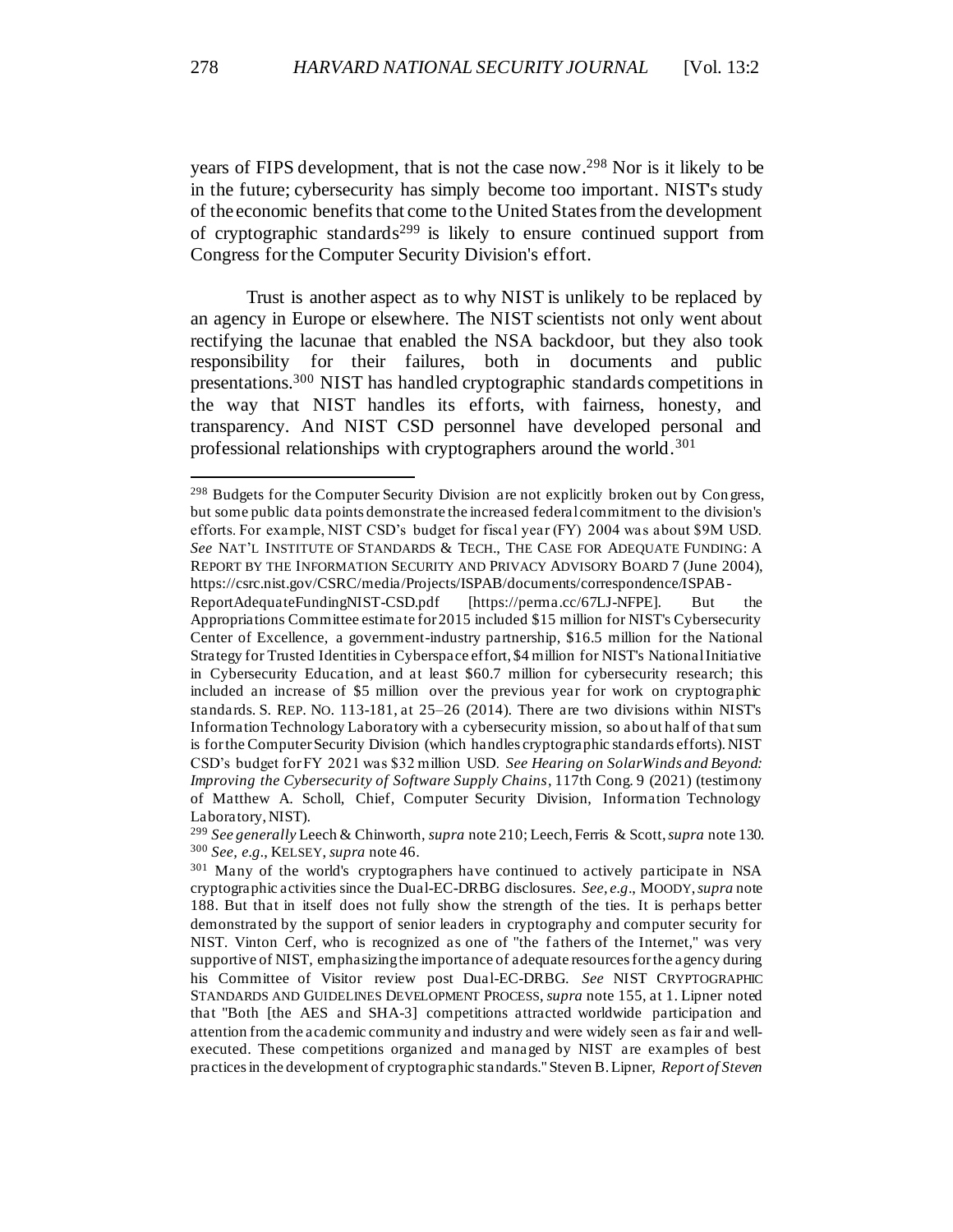<span id="page-55-0"></span>A replacement for NIST would have to duplicate its capabilities and earn the trust that NIST has accumulated. This would not be an easy task.

## **IV. BUT WILL THIS SITUATION LAST?**

The fact that NIST is running competitions for Lightweight Cryptography<sup>302</sup> and Post-Quantum cryptographic standards,  $303$  and that these standardization efforts have international support, lends credence to the idea that NIST will continue to lead in developing cryptographic standards adopted internationally. A NIST skeptic could note that, in the aftermath of the Snowden disclosures, the E.U. explored "technological sovereignty,"<sup>304</sup> using concerns about U.S. surveillance and the privacy rights of European citizens as a catalyst for employing a combination of regulation and incentives as a way to develop European technology in privacy and security. But as we have seen, there was little European appetite for setting up a serious competitor to NIST's role.<sup>305</sup> By 2015, NIST and the cryptographers had settled back into a comfortable and mutually beneficial set of roles. Were the world still in *Pax Americana*, much like the period that prevailed from the late 20th century,<sup>306</sup> NIST's role would likely have been successfully reestablished and stayed that way. But the world is considerably less stable than during that period.

*B. Lipner to the NIST VCAT Subcommittee on Cybersecurity*, *in* NIST CRYPTOGRAPHIC STANDARDS AND GUIDELINES DEVELOPMENT PROCESS, *supra* not[e 155,](#page-28-0) at 4; *see also* Bart Preneel, *Comments on the NIST Cryptographic Standards and Guidelines Development Program, in* NIST CRYPTOGRAPHIC STANDARDS AND GUIDELINES DEVELOPMENT PROCESS, *supra* note [155,](#page-28-0) at 7 ("The confidence of the [academic and industrial] community has NIST had increased in the past 15 years after the excellent work performed by NIST during the AES and SHA-3 competitions.").

<sup>302</sup> Meltem Sonmez Turan, *Lightweight Crypto, Heavyweight Protection,* NAT'L INST. OF STANDARDS & TECH. (Jan. 13, 2021), https://www.nist.gov/blogs/takingmeasure/lightweight-crypto-heavyweight-protection [https://perma.cc/E3KN-SUHC].

<sup>303</sup> *NIST Reveals 26 Algorithms Advancing to the Post-Quantum Crypto Semifinals,* NAT'L INST. OF STANDARDS & TECH. (Jan. 30, 2019), https://www.nist.gov/newsevents/news/2019/01/nist-reveals-26-algorithms-advancing-post-quantum-cryptosemifinals [https://perma.cc/5GRF-LDUR].

<sup>304</sup> EUR. COMM'N, SHAPING EUROPE'S DIGITAL FUTURE 1 (2020), https://ec.europa.eu/info/sites/info/files/communication-shaping-europes-digital-futurefeb2020\_en\_4.pdf [https://perma.cc/8V77-WT2S].

<sup>305</sup> There was no possibility for an Asian competitor to NIST; Asia lacks a venue similar to EU's ENISA that can host such an initiative.

<sup>306</sup> *See* Charles A. Kupchan*. After Pax Americana: Benign Power, Regional Integration, and the Sources of a Stable Multipolarity*, 23 INT'L SEC. 40 *passim* (1998) (broadly discussing unipolarity).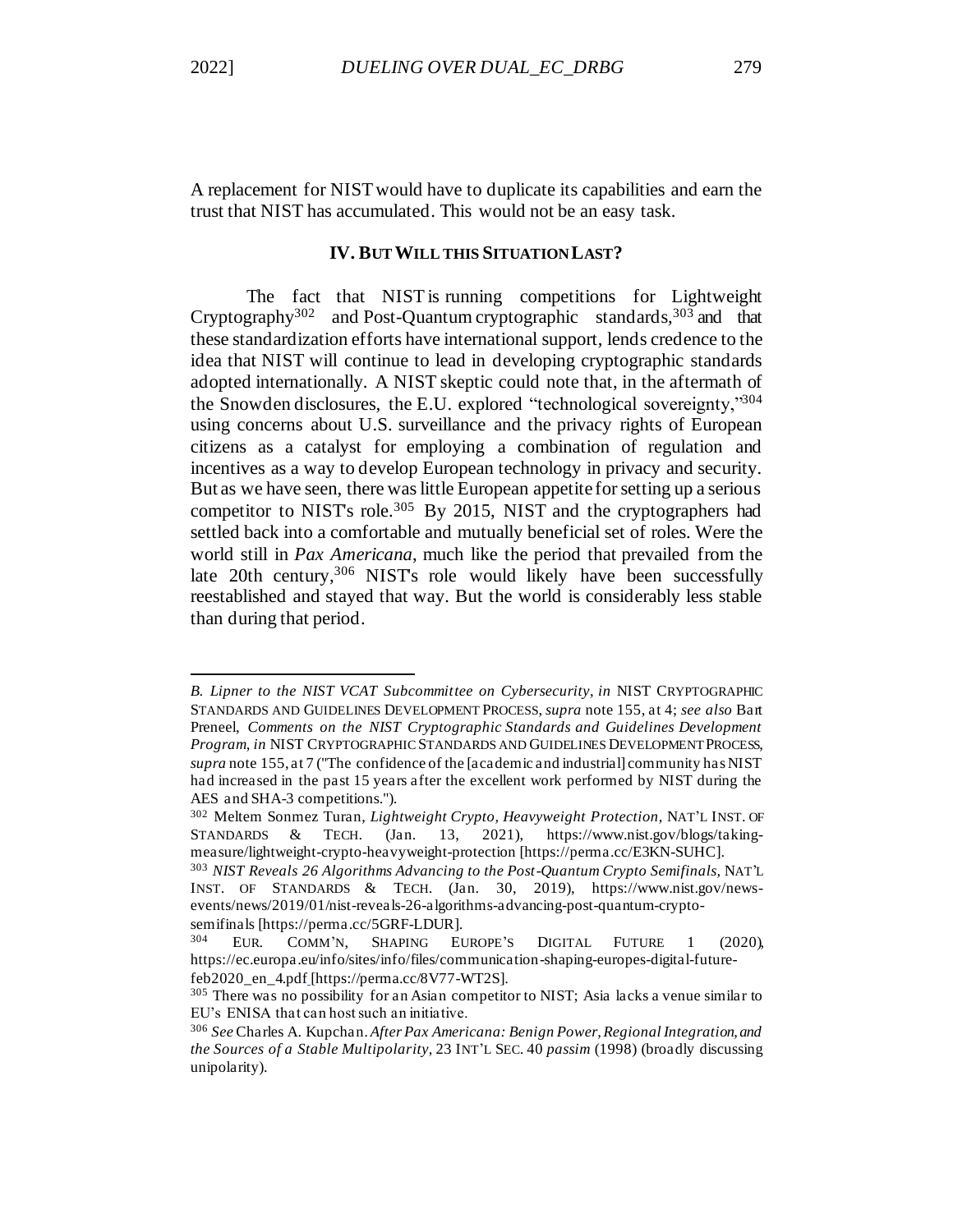The election of Donald Trump and his subsequent actions as President, including withdrawals from the Paris Agreement,<sup>307</sup> the Joint Comprehensive Plan of Action on Iran's nuclear program, 308 the United Nations Human Rights Council,<sup>309</sup> and the World Health Organization,<sup>310</sup> the refusal to sign the Trans-Pacific Partnership,<sup>311</sup> threats of withdrawal from the North Atlantic Treaty Organization,<sup>312</sup> trade tariffs imposed on European steel and aluminum,<sup>313</sup> and the lack of pushback from the Republican party, created serious concerns of a massive shakeup in the world order that had existed since 1945. European diplomats privately identified the Trump presidency as the lowest point in transatlantic relations since the end of the Cold War. There is now a wariness about trusting U.S. promises that did not exist over the previous seventy-five years.<sup>314</sup> Trump's presidency served as a wake-up call for the E.U. leaders about the importance of re-establishing the union's position as an economic power.  $315$ 

<sup>307</sup> Timothy Cama & Devin Henry, *Trump: We are getting out of Paris climate deal,* HILL (June 1, 2017), https://thehill.com/policy/energy-environment/335955-trump-pulls-us-outof-paris-climate-deal[https://perma.cc/9AFD-NGHY].

<sup>308</sup> *Read the Full Transcript of Trump's Speech on the Iran Nuclear Deal,* N.Y. TIMES (May 8, 2018), https://www.nytimes.com/2018/05/08/us/politics/trump-speech-iran-deal.html [https://perma.cc/S2J2-RWG6].

<sup>309</sup> *US quits 'biased' UN human rights council,* BBC NEWS (June 20, 2018), https://www.bbc.com/news/44537372 [https://perma.cc/8RQP-Q6DR].

<sup>310</sup> Rafi Letzter, *The US formally announced its withdrawal from the World Health Organization,* LIVE SCIENCE,

<sup>(</sup>July 7, 2020), https://www.livescience.com/trump-exits-who-united-states.html [https://perma.cc/RP2X-4VTX].

<sup>311</sup> *See* Joseph Chinyong Liow, *US–Southeast Asia Relations under the Trump Administration*, 24 ASIA POLICY 53, 53–58 (2017).

<sup>312</sup> Barnes & Cooper*, supra* not[e 273.](#page-49-0)

<sup>313</sup> David J. Lynch, Josh Dawsey & Damian Paletta*, Trump imposes steel and aluminum tariffs on the E.U., Canada and Mexico,* WASH. POST (May 31, 2018), https://www.washingtonpost.com/business/economy/trump-imposes-steel-and-aluminumtariffs-on-the-european-union-canada-and-mexico/2018/05/31/891bb452-64d3-11e8-a69cb944de66d9e7\_story.html[https://perma.cc/JUV7-XW2V].

<sup>314</sup> Kristian L. Nielsen & Anna Dimitrova, *Trump, trust and the transatlantic relationship*, 42 POLICY STUDIES 699, 708 (2021); Florian Böller, *A Breakdown of Trust: Trump, Europe and the Transatlantic Security Community*, *in* MOBILIZATION, REPRESENTATION, AND RESPONSIVENESS IN THE AMERICAN DEMOCRACY 301–319 (2019).

<sup>315</sup> Trump's actions also made Europeans start thinking strategically of their "military sovereignty," to use a term of French President Emmanuel Macron. *Emmanuel Macron warns Europe: NATO is becoming brain-dead,* ECONOMIST (Nov. 7, 2019), https://www.economist.com/europe/2019/11/07/emmanuel-macron-warns-europe-nato-isbecoming-brain-dead [https://perma.cc/BEP7-BPZ4].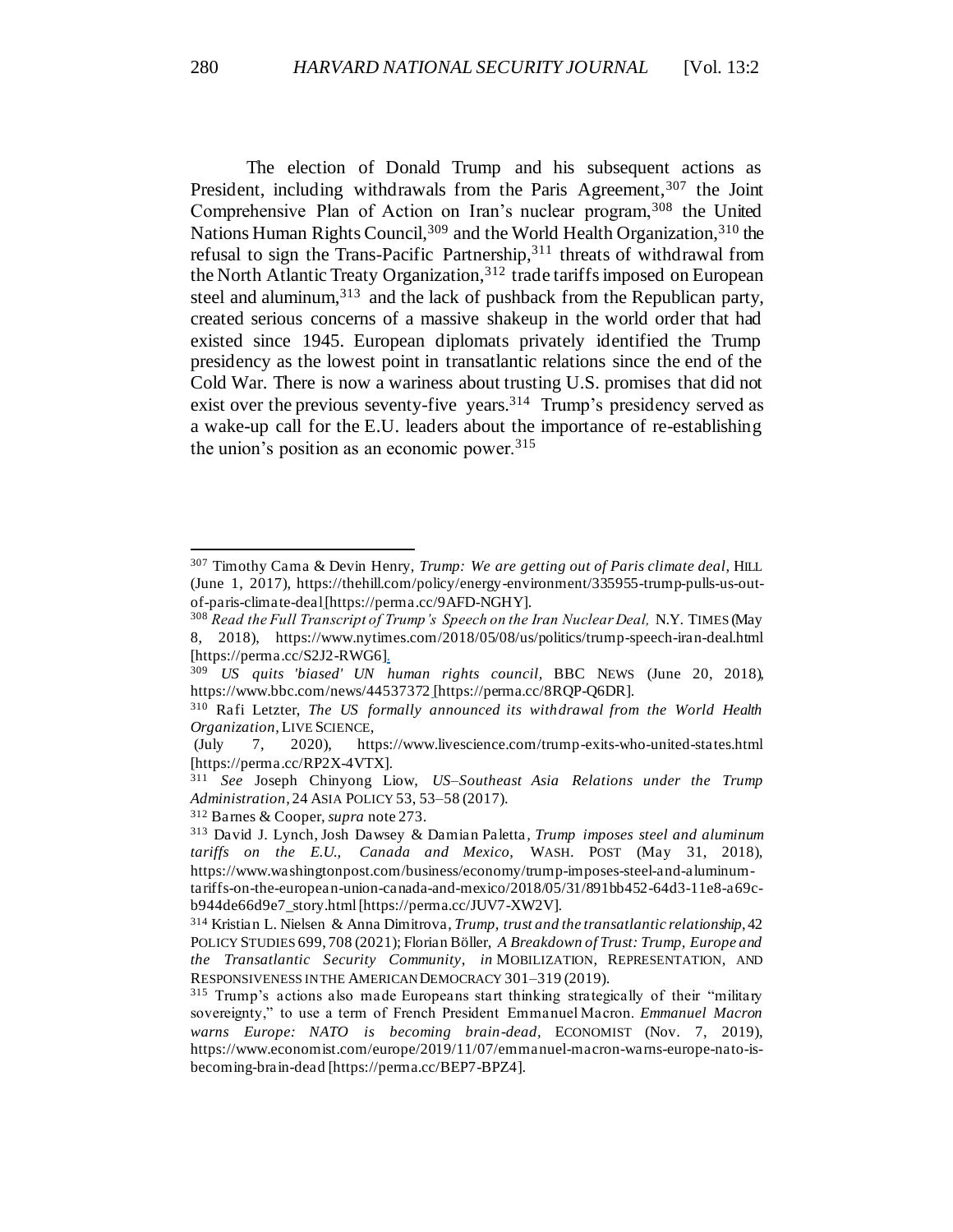Yet for the reasons we have previously articulated,  $316$  it is unlikely that Europe—and, in particular, the E.U.—will split from the U.S. in nonnational security encryption standards.<sup>317</sup> Use of NIST cryptographic standards in the civil sector is beneficial to their economies and, as described earlier, developing an E.U. standards organization is complex for many reasons.

The image and prestige of the United States, which had been falling gradually for some time, also took a sharp dip among many Asian countries during the Trump era.<sup>318</sup> Despite a significant warm-up in the relationship between the U.S. and certain Asian countries during the Biden administration, many Asian politicians continue expressing caution and distrust in the U.S. political system, given the significant changes in the U.S. domestic political situation.<sup>319</sup> This would not concern NIST's role in providing internationally accepted encryption standards but for nascent actions by China in the Internet standards world.<sup>320</sup>

The Internet was designed with the assumption that the underlying communications function can only be completely and correctly implemented by the application and not by the communications infrastructure (though the communications system may provide some performance enhancement); this is known as the end-to-end principle.<sup>321</sup> This model, which has permitted vast numbers of innovative end-user technologies to be quickly and easily developed, enables the use of end-to-end encryption in TLS, email, and other applications.

Instead of this application-centric model of Internet architecture, China is championing a "network-centric" Internet that would enable fine-

<sup>316</sup> *See supra* Part III.B.1.

<sup>&</sup>lt;sup>317</sup> Splitting on encryption policy is more likely; the United States, at present, does not appear to be moving towards controls on use of encryption in consumer products, while some European politicians are pressing for exactly that.

<sup>&</sup>lt;sup>318</sup> Richard Wike, *The Trump era has seen a decline in America's global reputation*, PEW RSCH. CTR. (Nov. 19, 2020), https://www.pewresearch.org/fact-tank/2020/11/19/the-trumpera-has-seen-a-decline-in-americas-global-reputation/ [https://perma.cc/25XW-BM45].

<sup>319</sup> Alex Fang, Marrian Zhou & Francesca Regalado, *Team Biden says America is back. But is Asia ready to welcome it,* NIKKEI ASIA (Dec. 2, 2020), https://asia.nikkei.com/Spotlight/The-Big-Story/Team-Biden-says-America-is-back.-Butis-Asia-ready-to-welcome-it [https://perma.cc/75AU-2EF8].

<sup>320</sup> *See generally* Stacie Hoffmann, Dominique Lazanski & Emily Taylor, *Standardising the splinternet: how China's technical standards could fragment the Internet,* 5 J. CYBER POL'Y 239 (2020).

<sup>321</sup> J.H. Salzer, D.P. Reed & D.D. Clark, *End-to-End Arguments in System Design,* 2 ACM TRANSACTIONS IN COMPUTER SYSTEMS 277 (1984).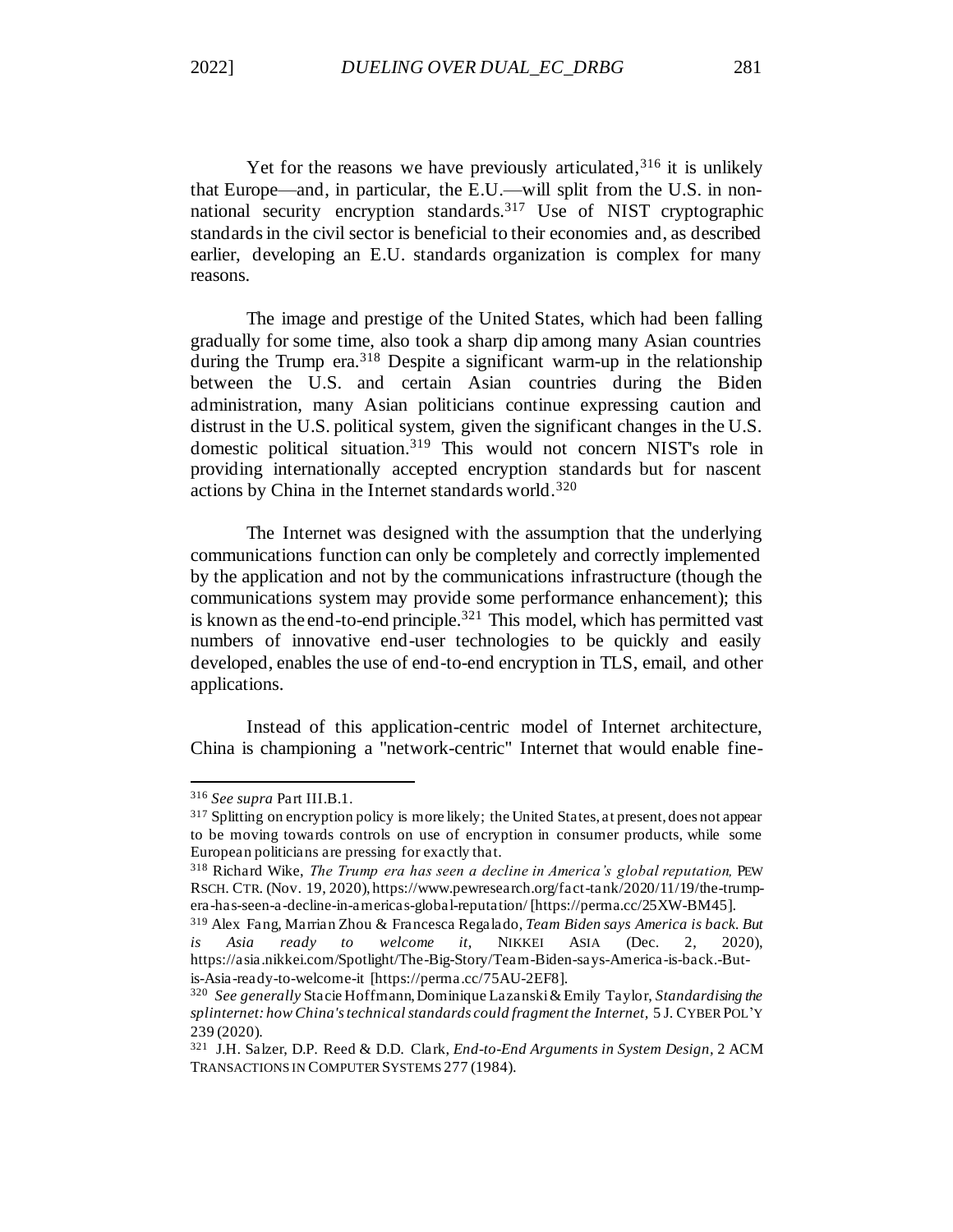grained controls on how people and things connect and communicate.<sup>322</sup> China has run the "Chinese" Internet since it first connected, separating itself through applications of censorship and control of companies and Internet service providers that can operate in China.<sup>323</sup> China is now seeking to exert control outside its border as well.<sup>324</sup> China's proposals for the network-centric Internet include what Huawei describes as a "tradeoff between accountability and privacy"<sup>325</sup> but that is in fact a network in which anonymity is no longer possible; this so-called "accountable network" is a surveillance network in disguise. China's new effort involves presentations in the International Telecommunications Union and the IETF; it represents a strong intent to reshape the Internet as opposed to simply controlling the network within China.<sup>326</sup>

The nation is also simultaneously pursuing the development of cryptographic standards. Appearing to compete with NIST, China has, for example, set up its own post-quantum cryptographic competition. It does not have to succeed directly through international adoption of its cryptographic standards. China can instead proceed in "stealth" mode though the use of its Belt and Road Initiative (BRI) by introducing its technology into other nations.<sup>327</sup>

Russia is also seeking to disrupt the end-to-end architecture in favor of a more controlled network-centric model, though the nation does not have the foreign reach that China has developed through BRI. At the same time, it appears that Russia is making efforts to have its cryptographic standards adopted more broadly. Some of these proposed standards are untrusted by the cryptographic research community.<sup>328</sup>

<sup>322</sup> *See* Hoffmann, Lazanski & Taylor, *supra* note 320.

<sup>323</sup> Henry L. Hu, *The Political Economy of Governing ISPs in China: Perspectives of Net Neutrality and Vertical Integration*, 207 CHINA Q. 523, 523–40 (2011).

<sup>324</sup> *See* Hoffmann, Lazanski & Taylor, *supra* note 320, at 240.

<sup>325</sup> Sheng Jiang, New IP Networking for Network 2030, Presentation at the Fifth ITU Workshop on Network 2030 16 (Oct. 15. 2019), https://www.itu.int/en/ITU-T/ Workshops-and-Seminars/2019101416/Documents/Sheng\_Jiang\_Presentation.pdf [https://perma.cc/CM8K-NCY6].

<sup>326</sup> *See* Hoffmann, Lazanski & Taylor, *supra* note 320, at 242–245.

<sup>327</sup> *See id.* at 254.

<sup>328</sup> Joseph Cox, *Experts Doubt Russian Claims that Cryptographic Flaw was a Coincidence*, VICE (May 8, 2019), https://www.vice.com/en/article/43j3wm/experts-doubt-russianencryption-standard-cryptography-backdoor-streebog-kuznyechik [https://perma.cc/H9XS-Y9TV]; Léo Perrin, *Partitions in the S-box of Streebog and Kuznyechik*, 2019 IACR TRANSACTIONS ON SYMMETRIC CRYPTOGRAPHY 302, 302 (2019); Léo Perrin, *Update on the ISO Standardization of Kuznyechik*, Report from Dagstuhl Seminar 20041 (Jan. 2020), https://who.paris.inria.fr/Leo.Perrin/slides/slides-dagstuhl-2020.pdf [https://perma.cc/38B9-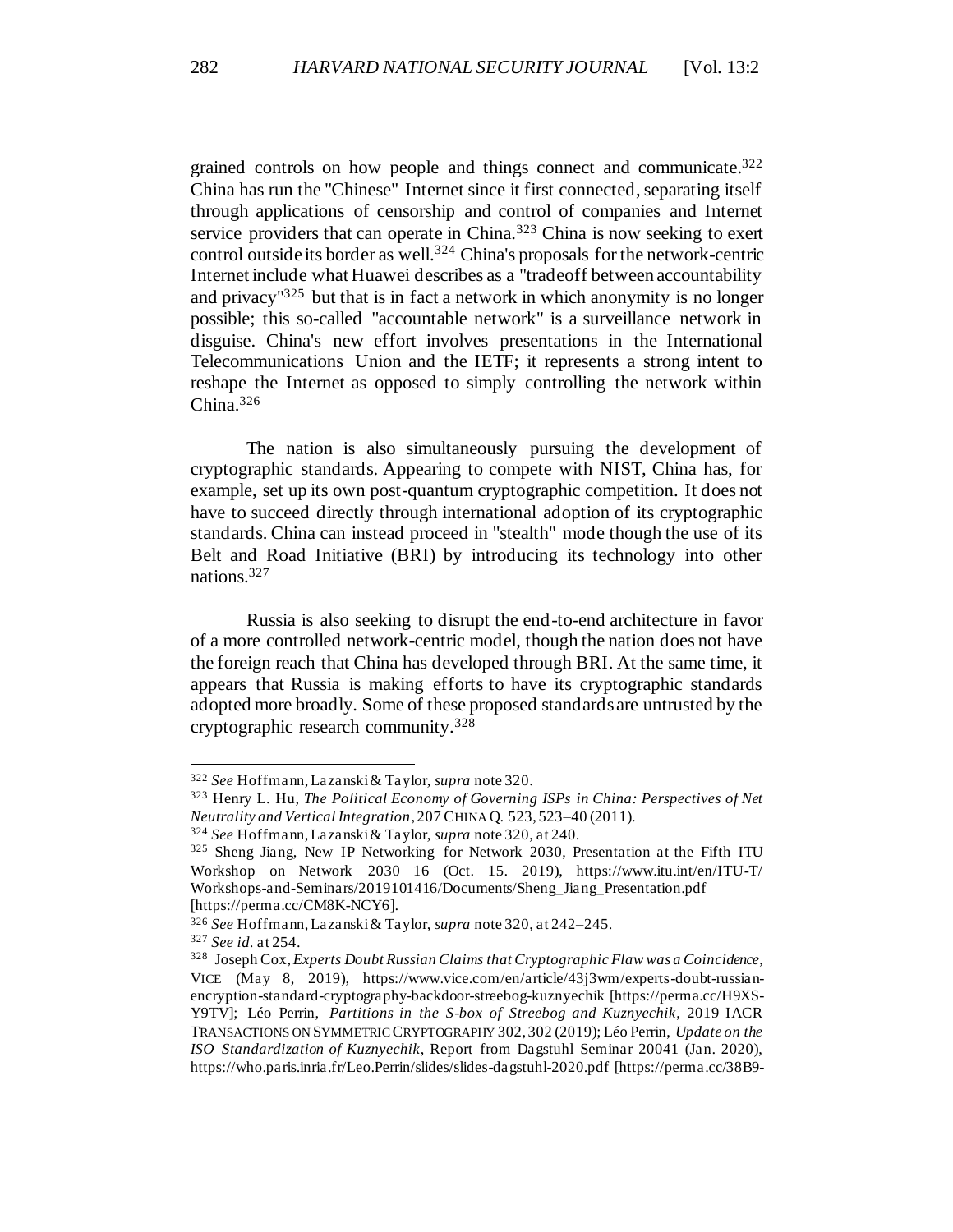Thus, there are concerted efforts by U.S. adversaries to take the open Internet and transform it into an international communications network with exceedingly powerful surveillance capabilities. This potential transformation, even if it only partially succeeds, has many implications about the security of communications and the continued existence of a single connected global Internet and many "splinternets."

The potential for the transformation of the Internet increases the importance of NIST cryptographic standards to U.S. national security. These standards have been a form of soft power and have provided benefits to the U.S. economy.<sup>329</sup> Because their worldwide acceptance has enabled international communications to travel securely over a highly insecure network, the standards have played an important role in U.S. national and economic security. Cryptographic standards developed by NSA would not have played such a role; they would not have been trusted. NIST standards were—and continue to be.

Standards are an international affair, and NIST has always worked in an international realm. The agency is now expanding its international footprint in cybersecurity by making its cybersecurity offerings more easily accessible to other nations.<sup>330</sup> The Department of Commerce agency understands its role in promoting U.S. interests even if NSA has not always appreciated the function that NIST plays.

For decades, NSA fought NIST's role in developing cryptographic standards. When Congress passed the *Computer Security Act* in 1987, NSA

WZU8]; REPORT FROM DAGSTUHL SEMINAR 16021: SYMMETRIC CRYPTOGRAPHY (Joan Daemen, Tetsu Iwata, Nils Gregor Leander & Kasia Nyberg eds., 2018). The algorithms in question were designed by the Center for Information Protection and Special Communications of the Federal Security Service, which is Russia's main security agency. Kuznyechik was withdrawn for consideration for ISO standardization.

Russia is not the only nation in which such a situation has occurred. NSA sought ISO standardization for two symmetric-key ciphers, Simon and Speck. The agency's continued refusal to explain the security rationale behind the algorithms' design eventually led to a rejection. Tomer Ashur & Atul Luykx, *An Account of the ISO/IEC Standardization of the Simon and Speck Block Cipher Families, in* SECURITY OF UBIQUITOUS COMPUTER SYSTEMS: SELECTED TOPICS 63 (Gildas Avoine & Julio Hernandez-Castro eds., 2021).

<sup>329</sup> *See generally* Leech & Chinworth, *supra* note 210; Leech, Ferris & Scott,*supra* note 130. <sup>330</sup> *International Cybersecurity and Privacy Resources*, NAT'L INST. OF STANDARDS &TECH. (Dec. 16, 2021), https://www.nist.gov/cybersecurity/international-cybersecurity-andprivacy-resources [https://perma.cc/N969-RBRK].